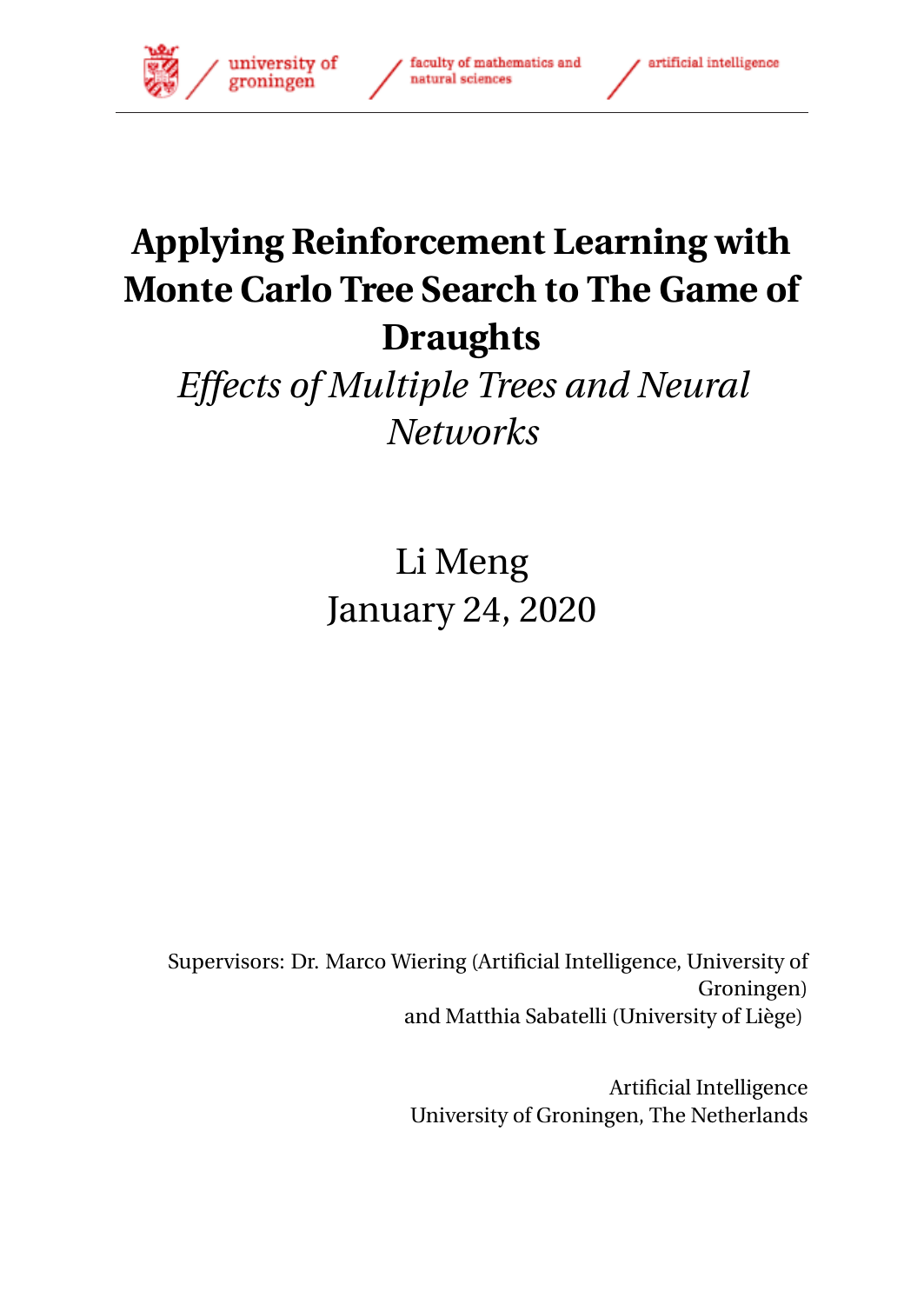### **ABSTRACT**

<span id="page-1-0"></span>Draughts is a popular game among many regions in the world. In particular, international draughts has a game complexity around  $10^{30}$ , which is currently considered unsolvable. Hence, applying the Monte Carlo Tree Search (MCTS) algorithm on international draughts and analyzing the playing strength are interesting research objectives.

Besides the baseline MCTS algorithm similar to AlphaZero, three different variations of the MCTS algorithm are compared in our experiment. Two of them use multiple neural networks inspired by domain-specific heuristics of draughts or the multiple search tree MCTS. The hybrid algorithm is a combination of both heuristics and multiple search trees.

The results of our experiments show that MCTS is indeed capable of improving its playing skills of draughts. All MCTS algorithms are capable of beating a random player, but no algorithms can stably best a player using the Alpha-Beta algorithm with depth 2. The most dominant parameters behind the bad performances are the size of the neural networks and the number of MCTS simulations. The number of input channels and the amount of training examples are also considered crucial.

The results of the method with multiple search trees are the best among all MCTS algorithms, which proves that the coordination of policies and values between different search trees can improve the performance of the MCTS algorithm. On the other hand, the usage of domain-specific heuristics is considered insufficient to offset the deficit caused by decreasing the size of neural networks.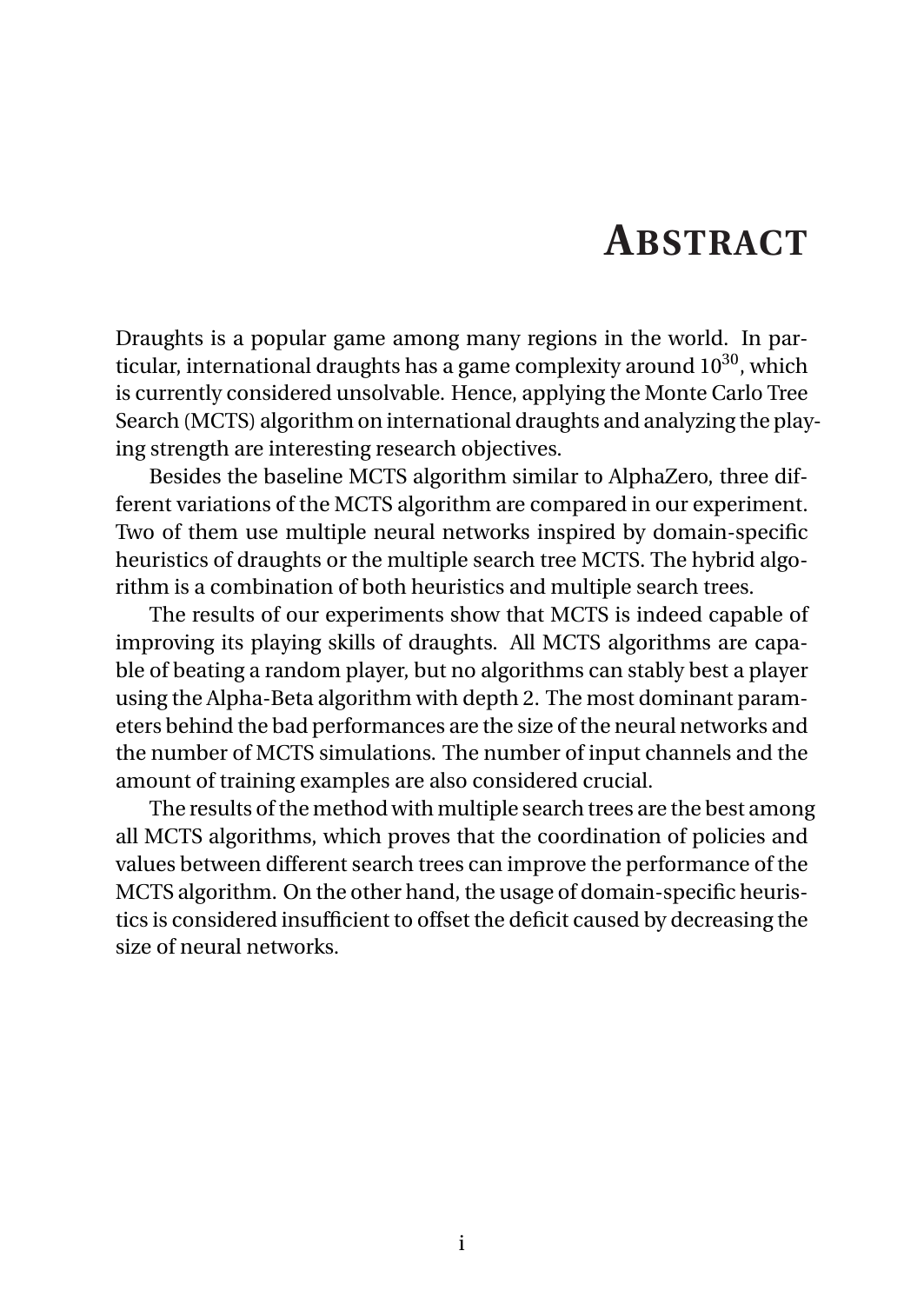# **ACKNOWLEDGEMENTS**

<span id="page-2-0"></span>First of all, I would like to extend my greatest appreciation for the excellent supervision and guidance to Marco Wiering and Matthia Sabatelli during this project. Meanwhile, I am grateful for the long lasting support and encouragement from my family. I also would like to thank the staff from the AI faculty and Peregrine HPC cluster who provided the necessary support to my project.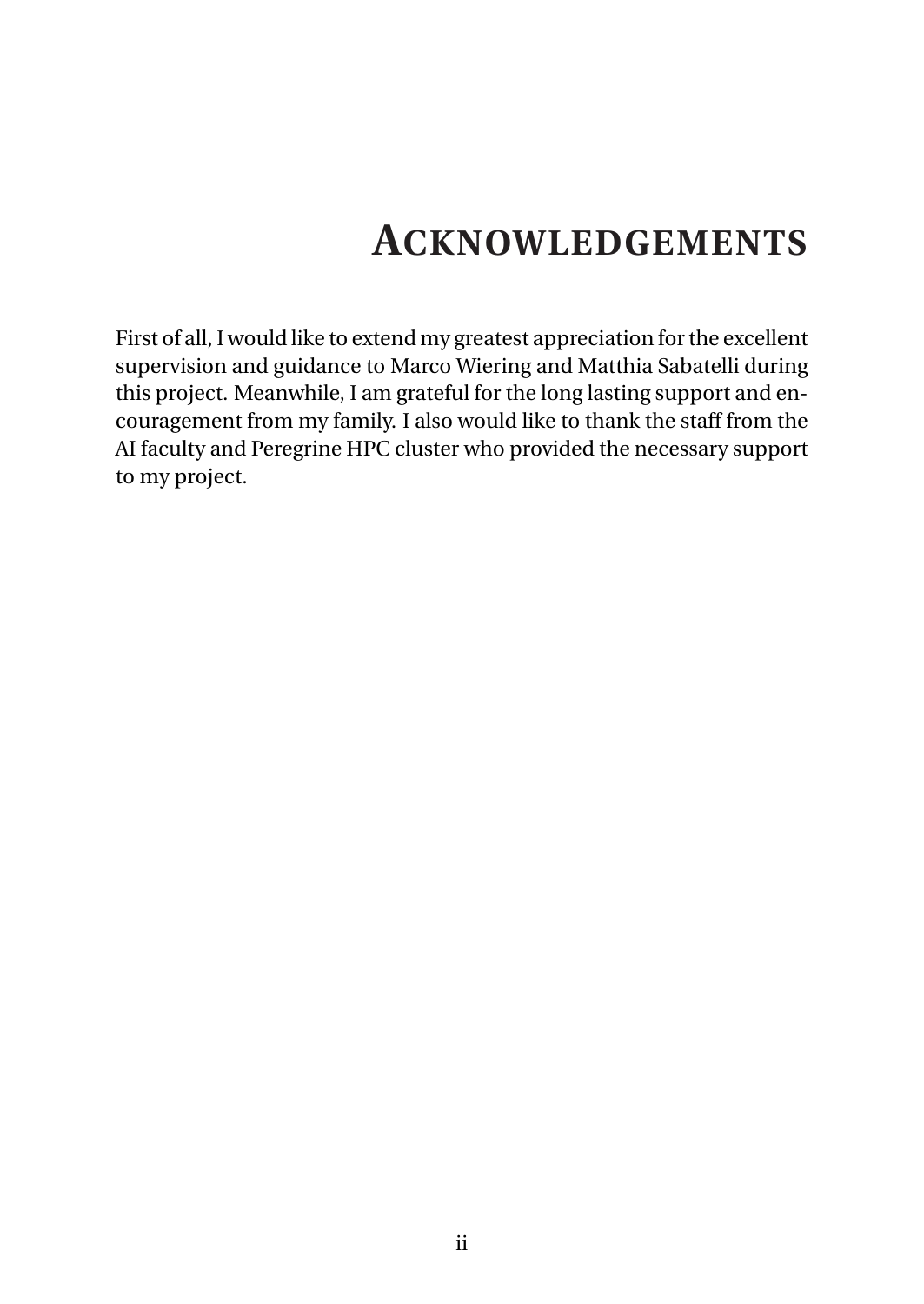# **CONTENTS**

|              | <b>Abstract</b>                                                  | i                                                             |
|--------------|------------------------------------------------------------------|---------------------------------------------------------------|
|              | <b>Acknowledgements</b>                                          | ii                                                            |
|              | <b>List of Figures</b>                                           | $\mathbf{V}$                                                  |
|              | <b>List of Tables</b>                                            | vi                                                            |
| $\mathbf{1}$ | <b>Introduction</b><br>1.1<br>1.2<br>1.3<br>1.4<br>1.5           | $\mathbf{1}$<br>$\mathbf{1}$<br>3<br>$\overline{4}$<br>5<br>6 |
| $\mathbf{2}$ | <b>Baseline Method</b><br>2.1<br>2.2<br>2.3                      | $\overline{7}$                                                |
| 3            | <b>Three-stage Method</b><br>15<br>3.1<br>3.2<br>3.3             |                                                               |
| 4            | <b>Multiple Policy Value Method</b><br>19<br>4.1<br>4.2<br>4.3   |                                                               |
| 5            | Hybrid method of Three-stages and MPV<br>23<br>5.1<br>5.2<br>5.3 |                                                               |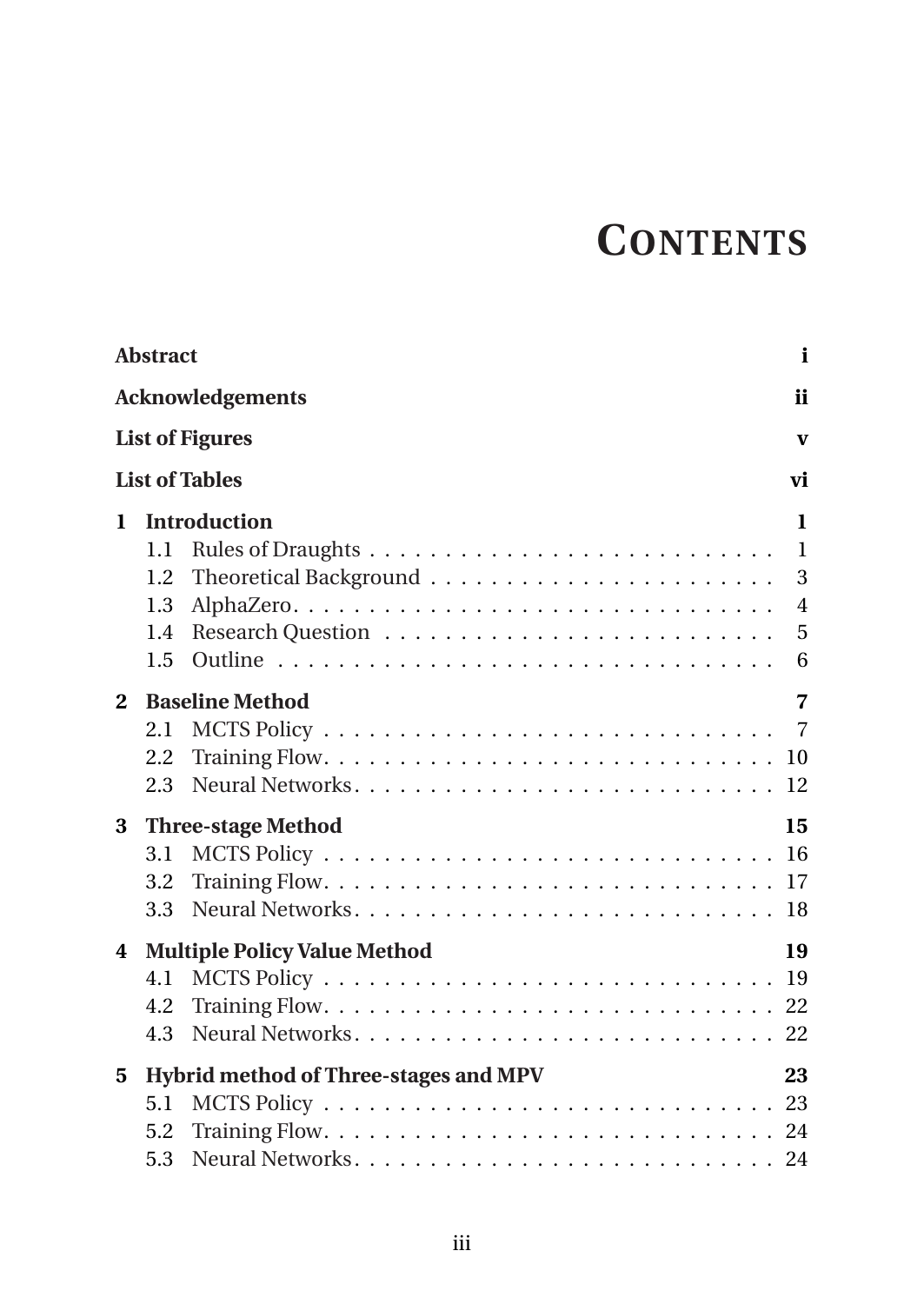| 6           | 6.1<br>6.2<br>6.3                   | <b>Game Implementation</b>                                                     | 25 |
|-------------|-------------------------------------|--------------------------------------------------------------------------------|----|
| $\mathbf 7$ | 7.1                                 | <b>Experiment Setups</b>                                                       | 29 |
| 8           | <b>Results</b><br>8.1<br>8.2<br>8.3 | Against Random and Alpha-Beta players 34<br>Comparisons between MCTS Models 38 | 33 |
| 9           | 9.1<br>9.2<br>9.3                   | <b>Conclusion</b>                                                              | 41 |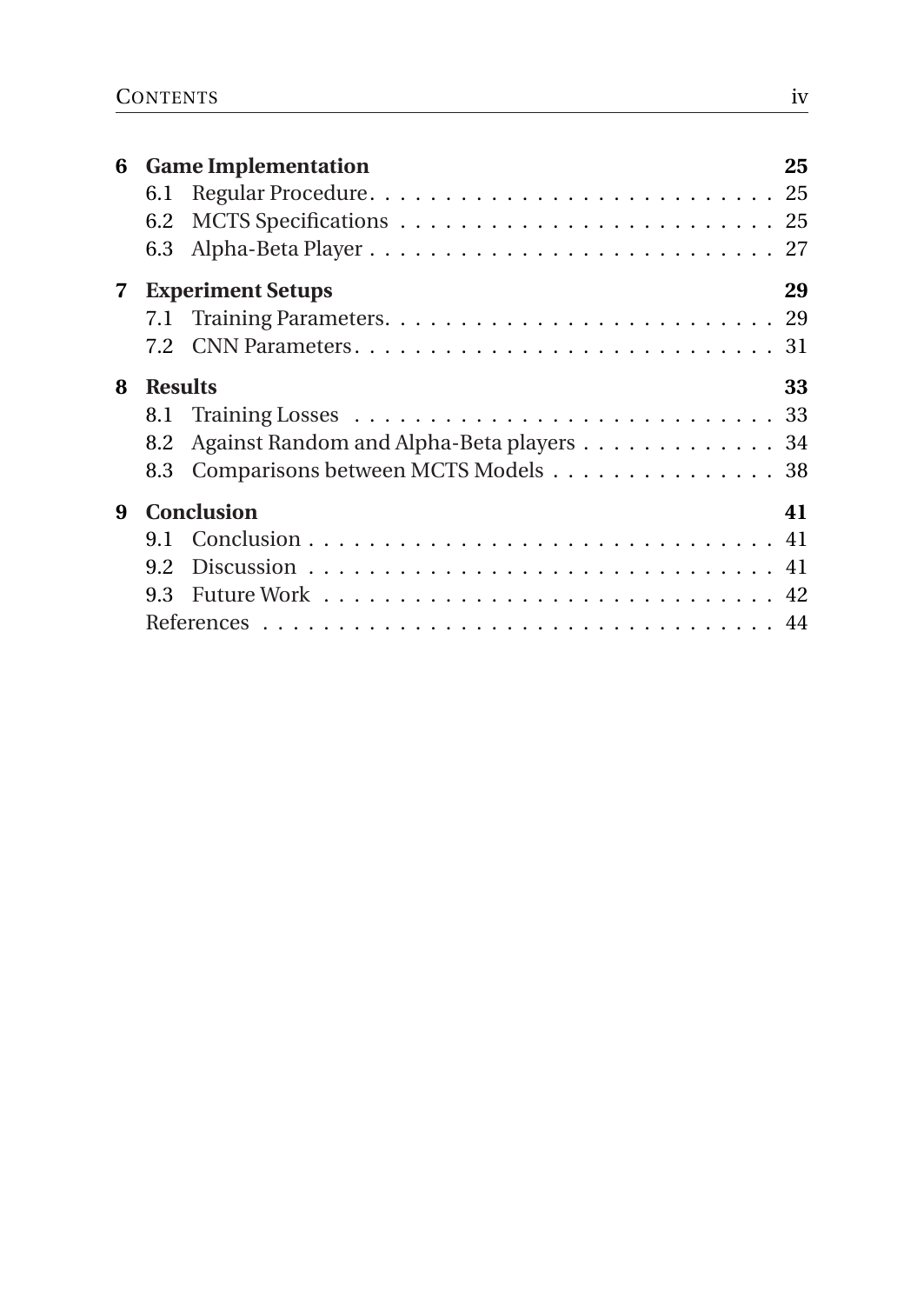# **LIST OF FIGURES**

<span id="page-5-0"></span>

| 2.1 CNN structure $\ldots \ldots \ldots \ldots \ldots \ldots \ldots \ldots$ | 13 |
|-----------------------------------------------------------------------------|----|
| 8.1 Training loss of the baseline method                                    | 34 |
| 8.2 Training loss of the MPV method                                         | 35 |
| 8.3 Training loss of the three-stage method                                 | 36 |
| 8.4 Training loss of the hybrid method                                      | 37 |
| 8.5 Elo scores against the random player                                    | 38 |
| 8.6 Elo scores against the Alpha-Beta player                                | 39 |
| 8.7 Elo scores against the baseline player                                  | 40 |
|                                                                             |    |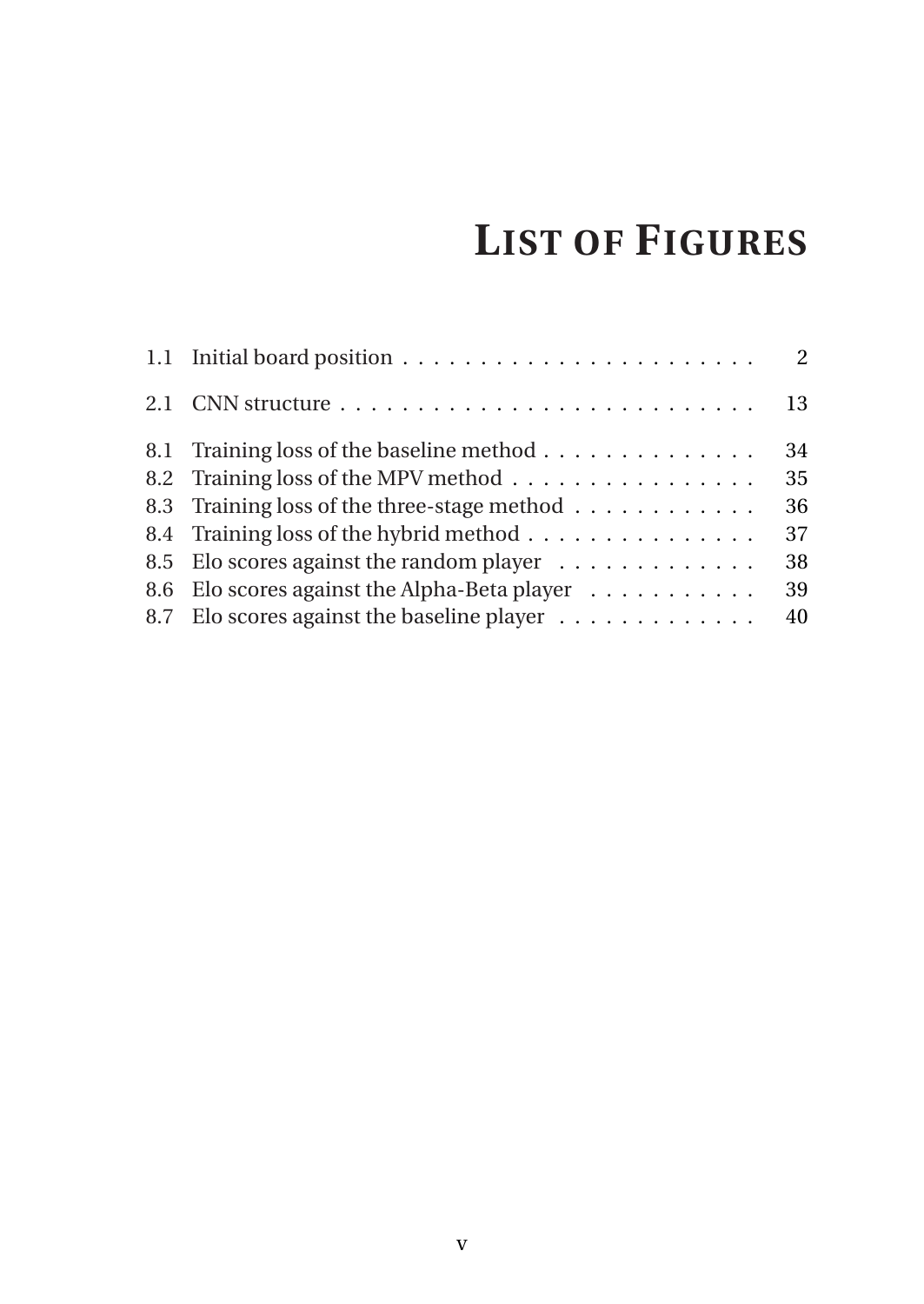# **LIST OF TABLES**

<span id="page-6-0"></span>

| 7.1 Training parameters of MCTS methods 31<br>7.2 CNN parameters of MCTS methods 32 |  |
|-------------------------------------------------------------------------------------|--|
|                                                                                     |  |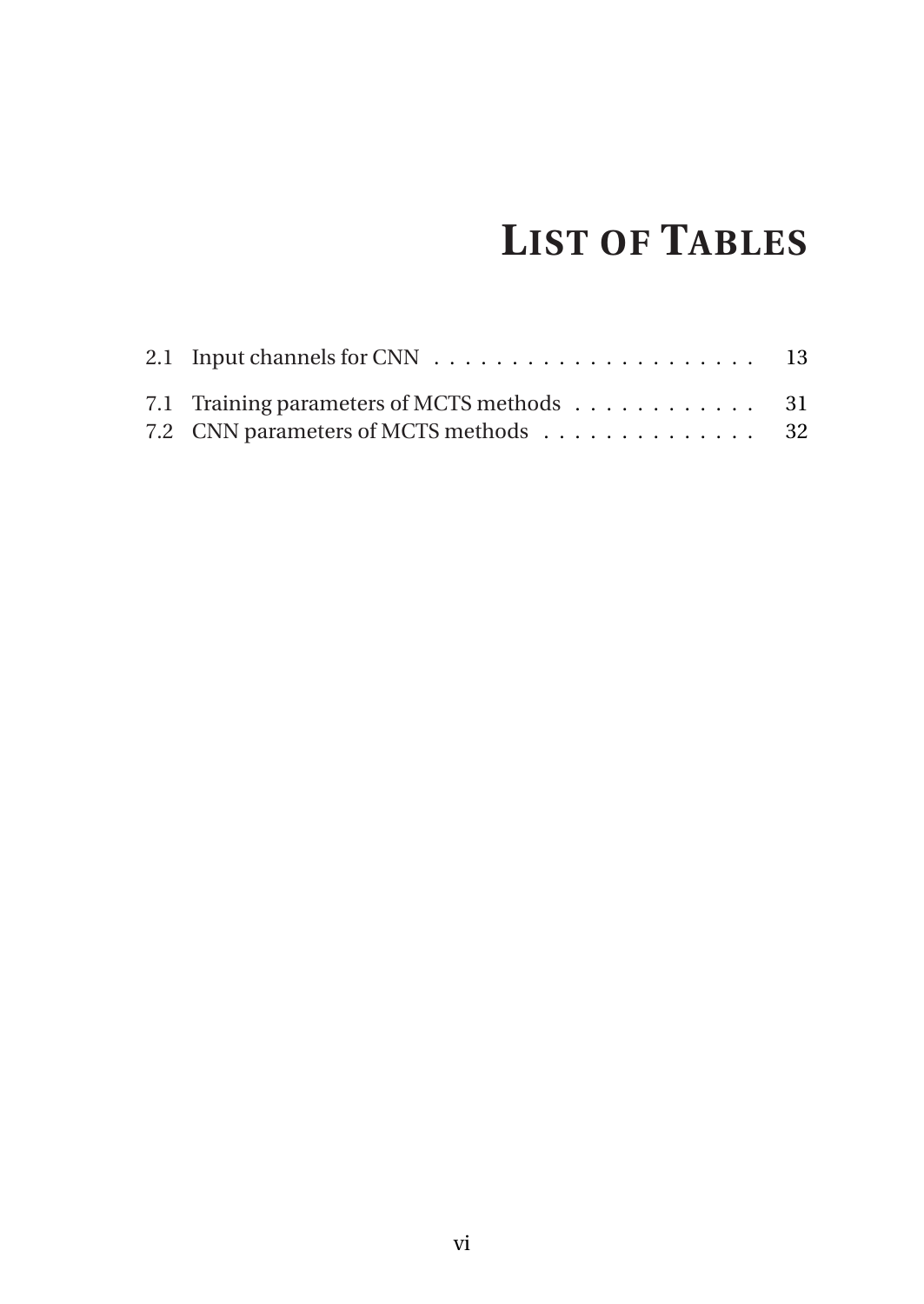**1**

# **INTRODUCTION**

<span id="page-7-0"></span>Artificial Intelligence (AI) is a research field that studies intelligent agents. Researchers have tried to define "intelligence" in mathematical formulas [\[1\]](#page-50-0), yet the formal definition of universal intelligence did not give quantitative measures about how much an agent can be considered intelligent. On the other hand, studying intelligent behaviour of agents in games has been considered useful for gradually advancing towards true understanding of intelligence [\[2\]](#page-50-1). Games are in a much narrower scenario of intelligence compared to the complexity of the real world. In a game environment, there are typically well-defined rules about eligible actions agents can take under each state, and under what states the game ends in favour of which side of the players. This entails a limited action space and time space, making quantitative measures of intelligence applicable. As our way to study intelligence, the focus of this thesis is on applying the MCTS algorithm [\[3\]](#page-50-2) to the game of draughts. Different variations of MCTS are compared by examining whether they are able to improve the training process and performances of agents in the draughts game or not.

#### <span id="page-7-1"></span>**1.1.** RULES OF DRAUGHTS

Draughts refers here to 10×10 international draughts. Illustration pictures of the draughts board are created using [\[4\]](#page-50-3). The  $8 \times 8$  draughts version is considered a solved game after it was proven that the game can always end in a draw if neither side of the players makes mistakes [\[5\]](#page-50-4). On the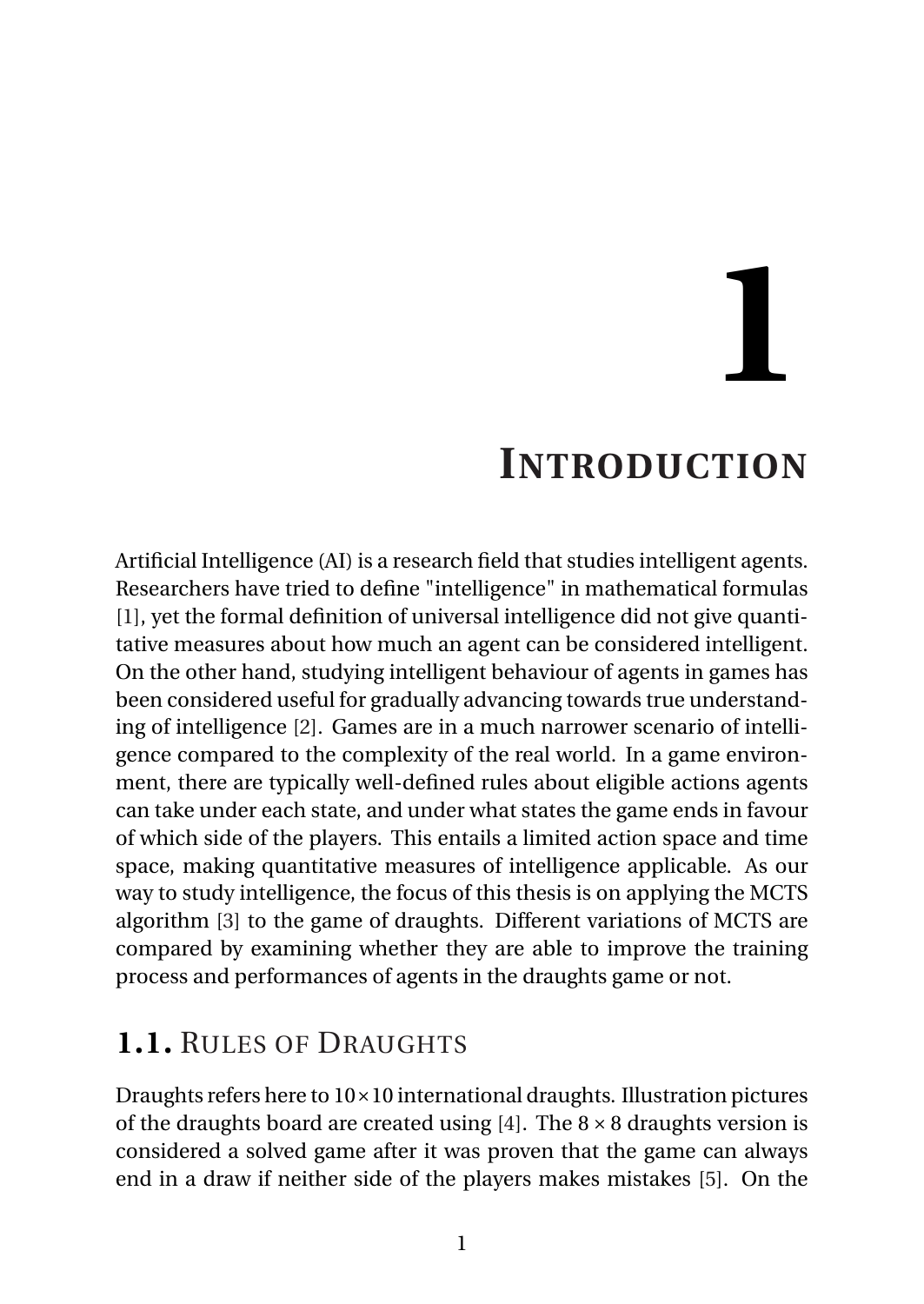other hand, international draughts is not solved and hence more interesting for our research.

In a draughts board, there are black and white sides. The black side is usually printed at the top of the board. Each player has 20 pieces at the beginning of the game. An illustration of the initial board position is shown in Figure **[1.1](#page-8-0)**. The pieces can move diagonally and only 50 color grids of all 100 grids are used. Pieces can jump over the pieces of the other player. Jumped pieces are captured and later removed from the board. When players decide a move, they must always select the move that has the maximal amount of captured pieces. Only if there are multiple moves having the same capture amount, they can select a move among those. After a capture move, if the particular piece is able to continue capturing other pieces, the turn is not finished and it then must select a move among those legal moves. All captured pieces will only be removed after a sequence of moves is finished.

<span id="page-8-0"></span>

Figure 1.1: Initial board position

There are two kinds of pieces, ordinary pieces (men) and kings. Men can only move one distance at one time, but kings can fly at any distance. Kings can select any legal positions forward if not blocked by other pieces after a capture move, whereas men can only jump to the next grid. There are no kings at the beginning of the game. Men can be crowned to kings when it reaches the other side of the board, with an exception that the men need to jump backwards away from the last row if there are possible captures. Men are not crowned in this scenario. Men need to wait until the next turn to enjoy king's right, so it is not possible to jump using king's move path to capture other pieces immediately after being crowned.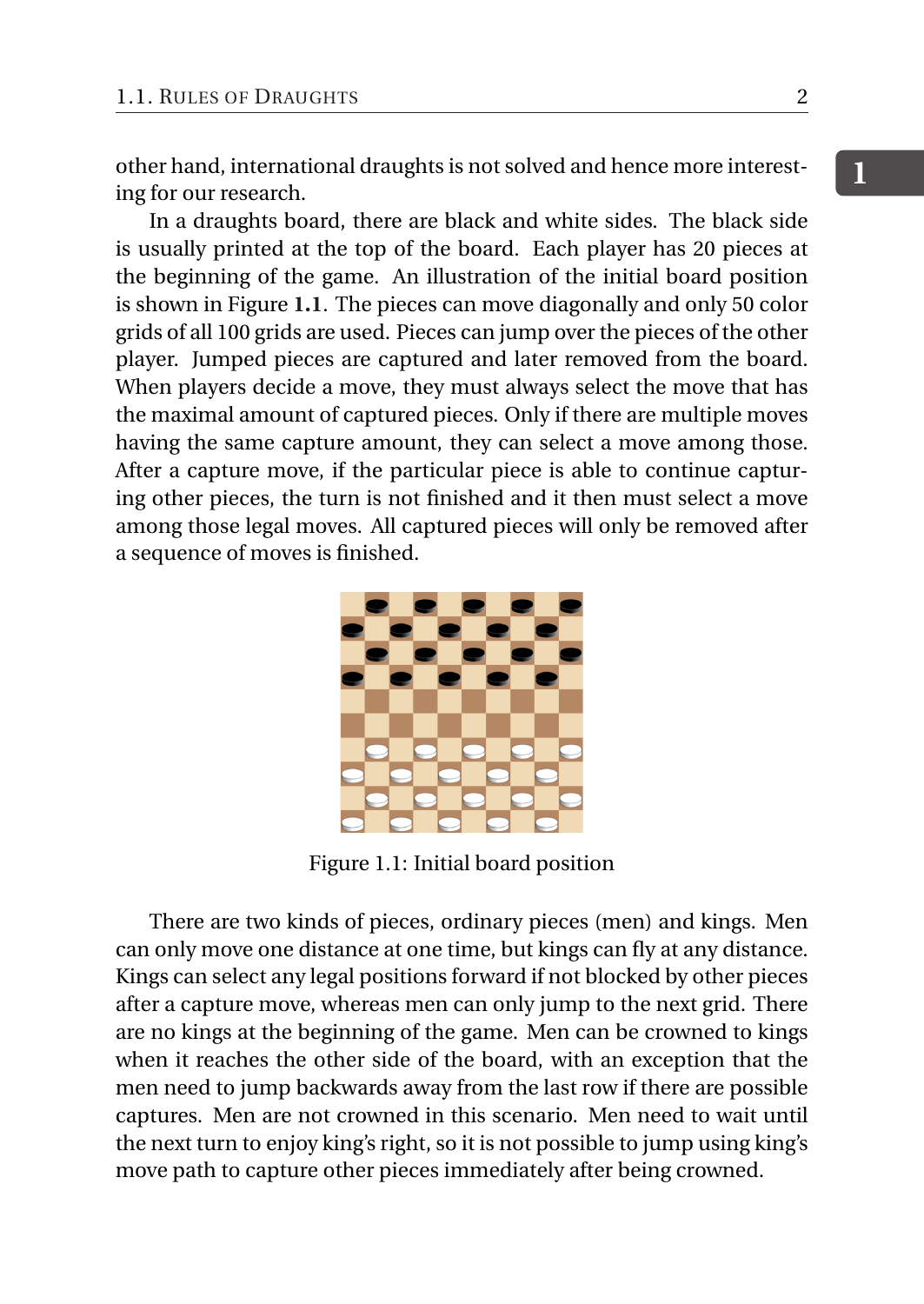The game ends whenever one player has no pieces to move, and then the other player wins. This can happen if one player has no pieces or all possible moves of pieces are blocked by opponent's pieces. A draw in draughts is also possible. The draw terms will be described in our game implementation.

#### <span id="page-9-0"></span>**1.2.** THEORETICAL BACKGROUND

In many types of board games such as chess, AI players with Alpha-Beta search dominated the tournaments before the dawn of AlphaZero. Alpha-Beta search cuts the search complexity by limiting the search width of MinMax search [\[6\]](#page-50-5), while MinMax search is a classic search algorithm in zero-sum games to find optimal moves by exhaustive search through all possibilities.

Alpha-Beta search usually performed much worse with neural networks because it propagates the maximal errors directly to the root of the tree. However, there are many optimization methods developed to improve the performance of Alpha-Beta search. Some of them focused on extra pruning techniques in addition to Alpha-Beta pruning, such as extended futility pruning. Extended futility pruning builds upon the traditional futility pruning technique and cuts the complete branch of a search tree based on mere static criteria, realizing forward pruning [\[7\]](#page-50-6). Some of them relate to the order of the moves, reordering move evaluations by using domain-dependent knowledge as heuristics. In the case of the famous chess program Deep Blue [\[8\]](#page-50-7), an opening book created by human chess grand masters and a 700,000 game database used as extended book are utilized to select preferred moves when the game starts. In the game of draughts, game engines using Alpha-Beta search are also popular, yet those engines did not show dominant victory against human champions. There has been a match between the world champion of draughts Schwarzman and the program Maximus in 2012, in which Maximus lost against Schwarzman with 5 to 7 [\[9\]](#page-50-8).

Deep learning has allowed the computer to play games in a manner similar to humans, which exhibited its great game-playing technique with temporal difference learning (e.g. deep Q-network) in games like Atari [\[10\]](#page-50-9). Nonetheless, the MCTS with deep learning method has outperformed the deep Q-network when playing Atari games, prior to AlphaZero [\[11\]](#page-50-10).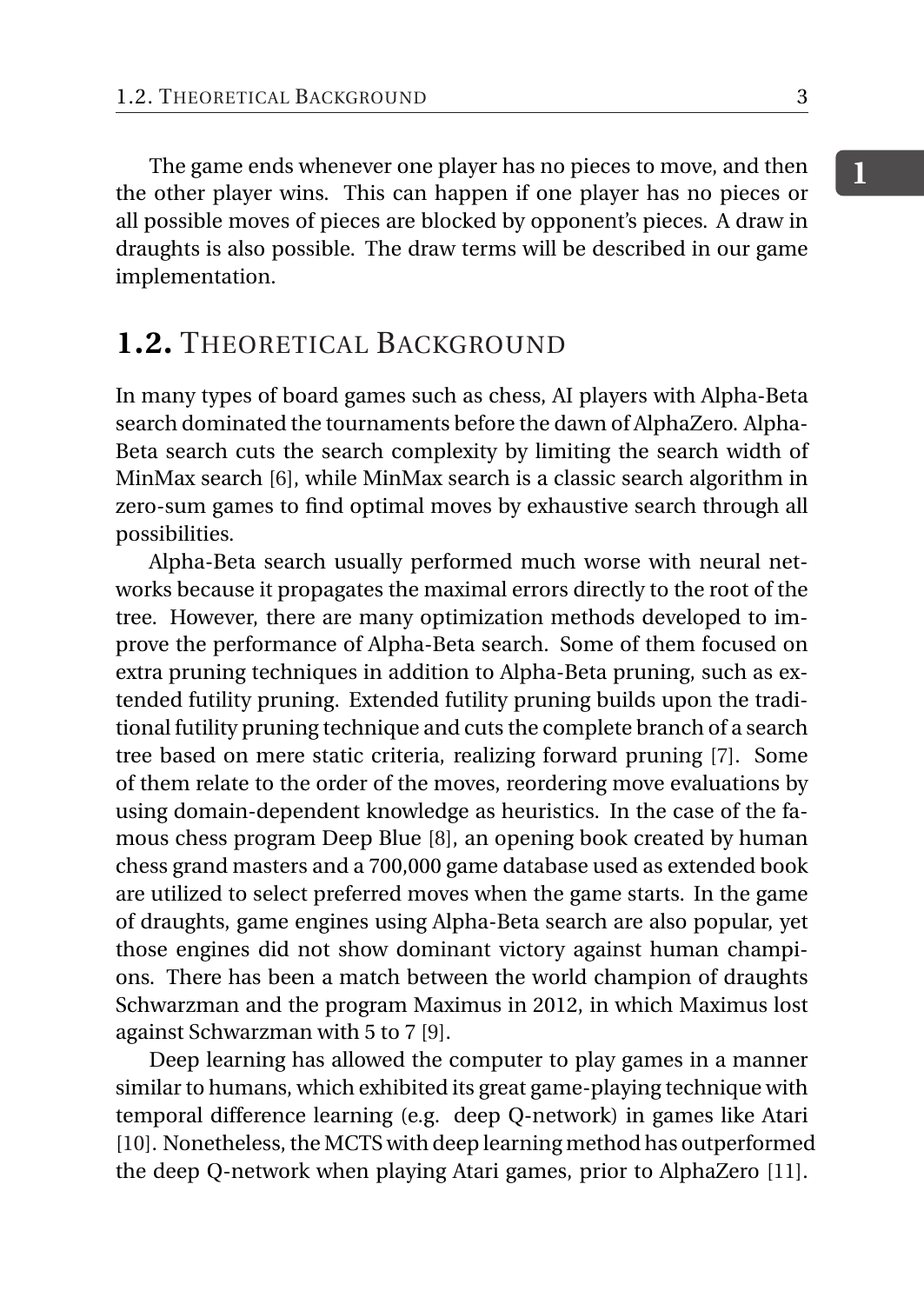AlphaZero is one of the most recent spectacular development in the AI field that deploys the method of MCTS with deep neural networks [\[3\]](#page-50-2). AlphaZero has defeated world champions from different game fields such as chess, Shogi, and Go. Many have believed that the way AlphaZero plays games is much more similar to humans than any other previous algorithm. AlphaZero has shown more generalized capability compared to its predecessor, the AlphaGo Zero program, which had previously defeated Lee Sedol, the world champion of Go. AlphaGo Zero first takes a database of human game plays as input, whereas AlphaZero trains the neural networks purely from the examples of its self-play.

Different from previous Alpha-Beta algorithm studies, there were also researches focusing on developing reinforcement algorithms based on selfplay prior to the creation of AlphaZero. For instance, [\[12\]](#page-50-11) studied temporal difference learning methods by comparing the learning from self-play and from the plays of experts in the game of backgammon. Those researches also extended to Othello. In particular, the idea of learning from the opponent's moves while playing against the player is inspiring [\[13\]](#page-51-0). AlphaZero focuses on a pure self-play learning approach and did not deploy domain specific heuristics. On the other hand, those kinds of heuristic techniques might also be found useful when the MCTS algorithms play draughts.

#### <span id="page-10-0"></span>**1.3.** ALPHAZERO

The AlphaZero Program searches through the game-tree with MCTS only using generated simulations of games [\[3\]](#page-50-2). MCTS evaluates the value of each state using a trained neural network. The performance of MCTS improves dramatically as the search tree grows and the number of training epochs of the neural network accumulates.

Recent MCTS algorithms are typically combined with the Upper Confidence Bounds (UCB) [\[14\]](#page-51-1) algorithm, which originates from the multiarmed bandit problem [\[15\]](#page-51-2). UCB strives to find an optimal balance between exploration and exploitation, and agents need to explore new actions that could lead to more profits but also to exploit empirical experience of the best actions so far. UCB applied to trees (UCT) [\[16\]](#page-51-3) is a rollout based algorithm that samples episodes from the root of the tree repeatedly, and builds the search tree in a way that values from previous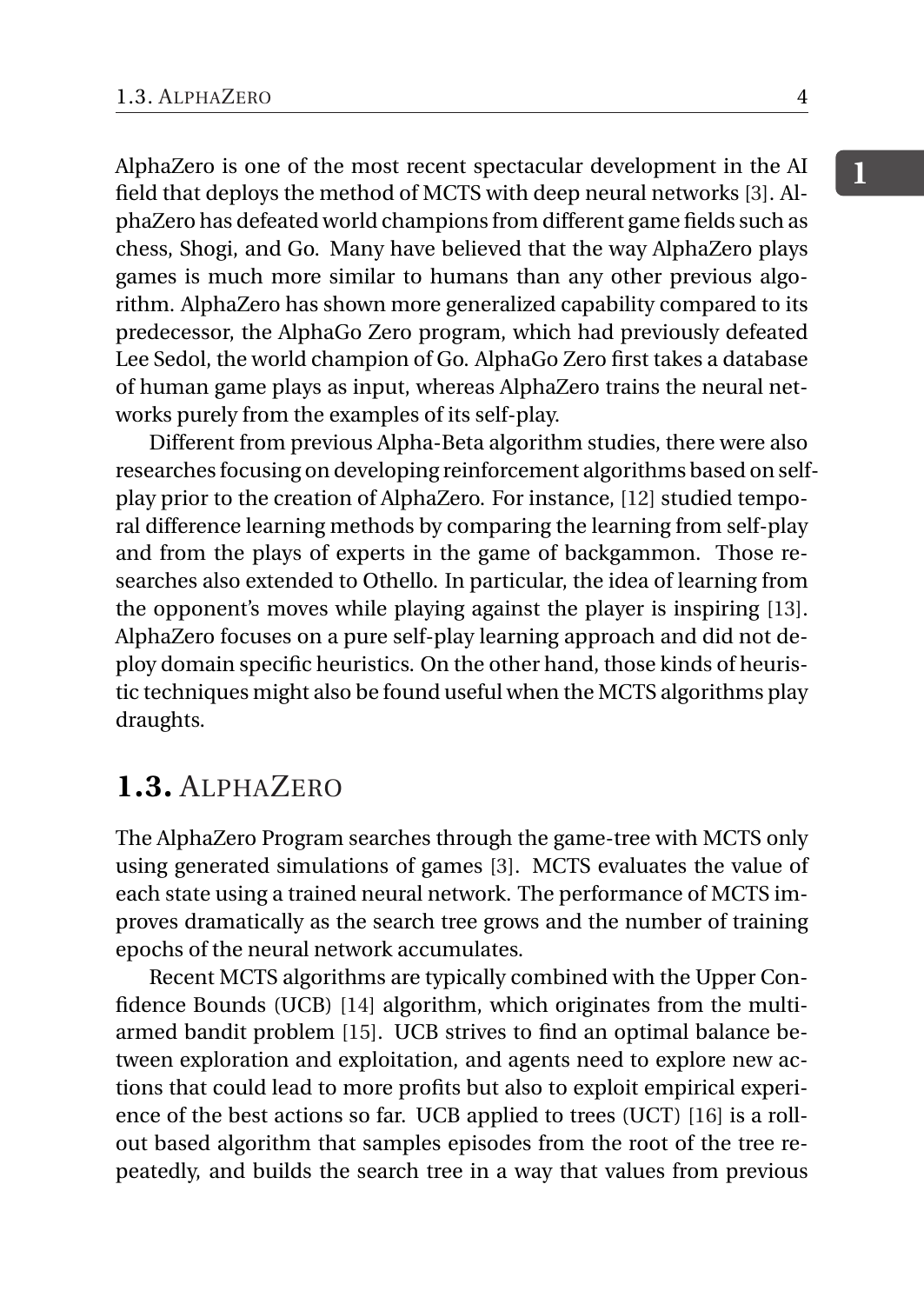episodes are taken into consideration. UCT allows MCTS to converge towards optimality and has led to the breakthrough of applying MCTS on Go [\[17\]](#page-51-4). Other optimized algorithms based on probabilities include PUCB, which utilizes context to bias move decisions [\[18\]](#page-51-5), and methods to narrow the search width based on probability distributions with the use of domain-dependent patterns [\[19\]](#page-51-6).

AlphaZero uses a deep neural network, with value and policy networks as "head", and 19 residual blocks following a rectified batch-normalized convolutional layer as "body" [\[20\]](#page-51-7). Residual blocks are built using identity mappings that can serve as skip connections and after-addition activation. Residual Networks (ResNets) ease the training of deep neural networks particularly regarding vanishing and exploding gradient problems, and improve generalization. The CNN takes board representations as input and returns action probability vectors and the expected game outcome value (result value). The parameters of the neural network are trained from random initialization. In each Monte Carlo search, low-frequently visited moves with a high move probability and value according to the current neural network are selected. The search returns a policy vector based on the current state. The CNN is trained using the losses between the predicted probability vectors, the result value and those returned by the search tree.

#### <span id="page-11-0"></span>**1.4.** RESEARCH QUESTION

The research question of our project is whether applying reinforcement learning (RL) with MCTS to draughts yields promising results similar to other board games or not. In other words, can it defeat traditional draughts algorithms with necessary training steps or not? How do the parameter settings in MCTS influence the performance of the algorithm?

<span id="page-11-1"></span>Furthermore, how do the variations of MCTS affect the performance? Is it useful to create multiple MCTS search trees, or to use multiple neural networks guided by domain specific knowledge? Can the domain specific knowledge within draughts improve the performance of MCTS?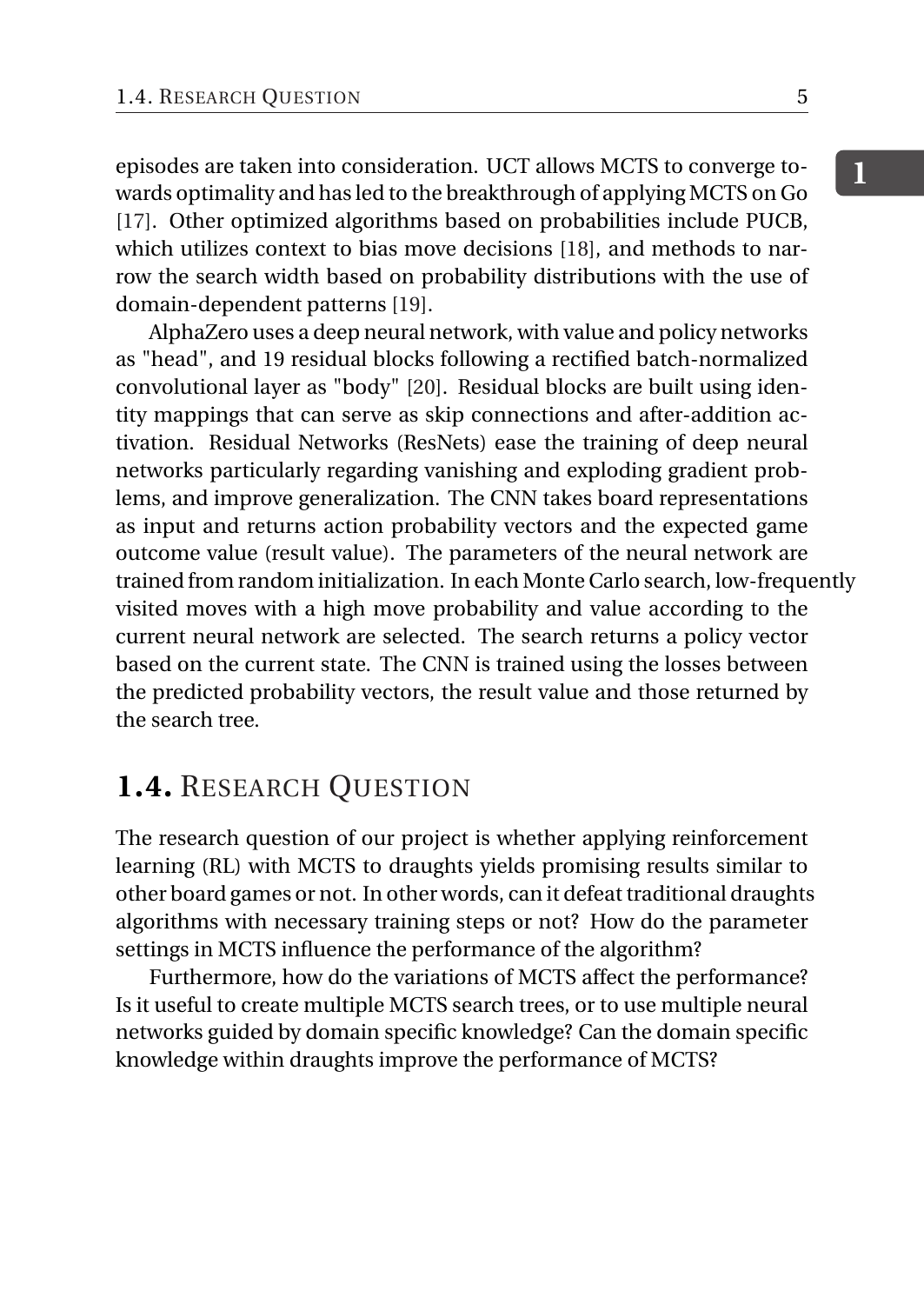#### **1.5.** OUTLINE

The goal of this thesis is to examine the performances when the MCTS with deep neural networks method is applied to draughts, and to give insights on how different variations and implementations have an effect on the performances. Chapter 2 will describe our baseline MCTS algorithm that is similar to AlphaZero. Chapter 3 will describe our rationals to create the MCTS with multiple neural networks. Chapter 4 explains the algorithm of multiple MCTS search trees. The hybrid algorithm of multiple neural networks and multiple trees are described in Chapter 5. The implementation of our draughts game will be illustrated in Chapter 6. Chapter 7 details the parameter settings of our experiments and the reasons behind. The experiment results are shown in Chapter 8. Chapter 9 draws the conclusion of this thesis and discusses possible future work.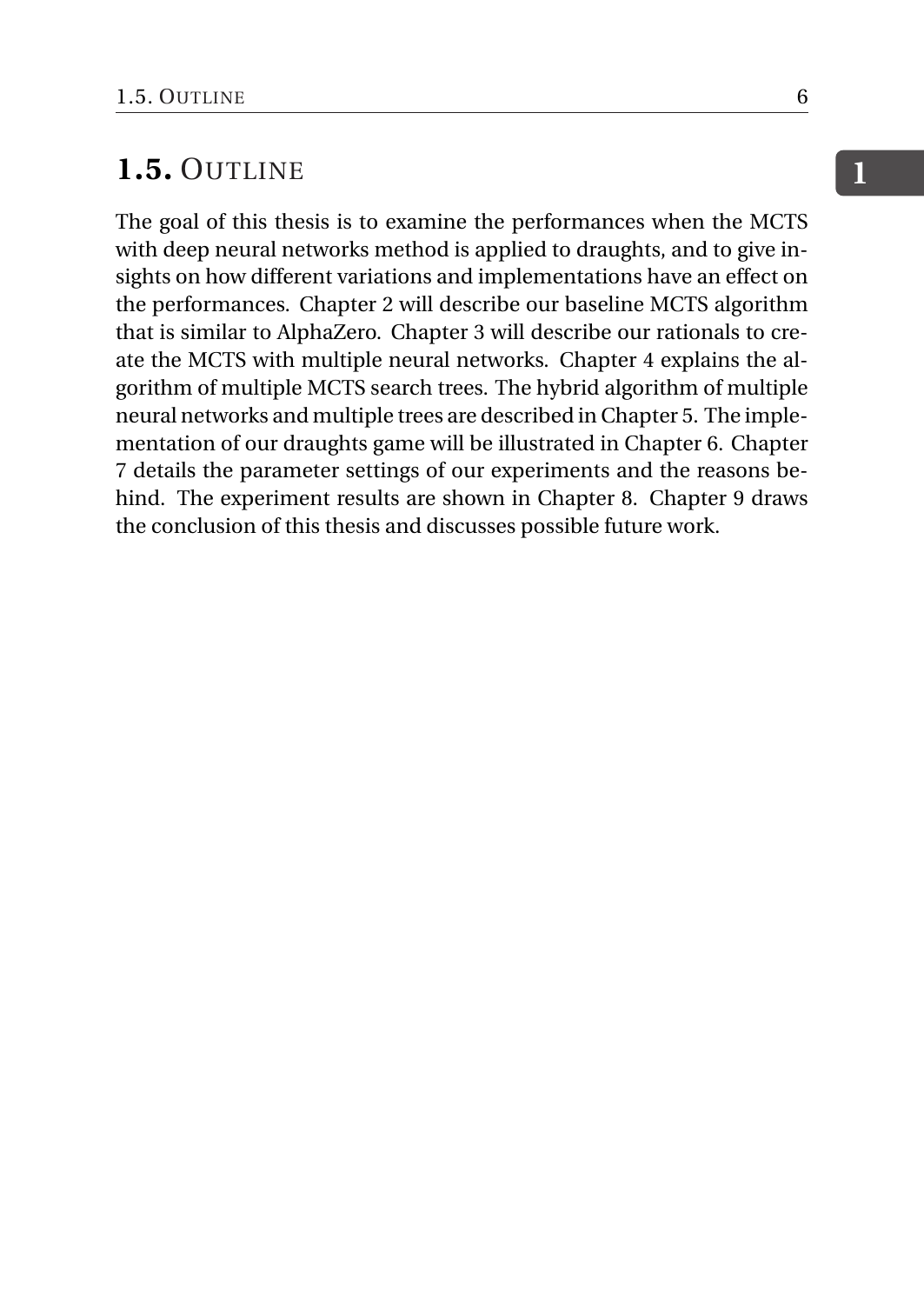**2**

### **BASELINE METHOD**

<span id="page-13-0"></span>Our algorithms develop on the AlphaZero General, a lightweight general implementation of AlphaZero [\[21\]](#page-51-8). AlphaZero General provides a framework that can be used to build AlphaZero implementations of various kinds of games. Their learning algorithm was evaluated on  $8 \times 8$  Othello and was able to beat random players and greedy players with one step look-ahead after 30 iterations [\[22\]](#page-51-9). In our implementation, the MCTS method combined with UCB is used to improve the policy that the CNN learns from the examples generated by self-play [\[23\]](#page-51-10).

#### <span id="page-13-1"></span>**2.1.** MCTS POLICY

MCTS searches from the root node  $s_{root}$  of the tree and two nodes  $s_i$  and *s*<sup>*j*</sup> can have a directed edge  $i \rightarrow j$  if there is a valid action *a* that can make state *i* transit to state *j*. The expected rewards of taking an action is denoted by Q-values *Q*(*s*,*a*). During the procedure of self-play simulations, we maintain the numbers of visit counts of states as *N*(*s*) and the numbers of taking an action *a* from state *s* as *N*(*s*,*a*). The probability distributions of taking actions at the state *s* are denoted by  $P(s)$ , where  $P(s) = \overrightarrow{p_{\theta}}(s)$  and  $\vec{p}_{\theta}(s)$  is the prior probability distribution of taking actions at the state *s* that the CNN returns. Moreover,  $P(s, a)$  is the probability of selecting action *a* in state *s* according to the probability distribution.

The MCTS search algorithm searches nodes with directed edges in the search tree by repeatedly selecting the action with the highest UCB value.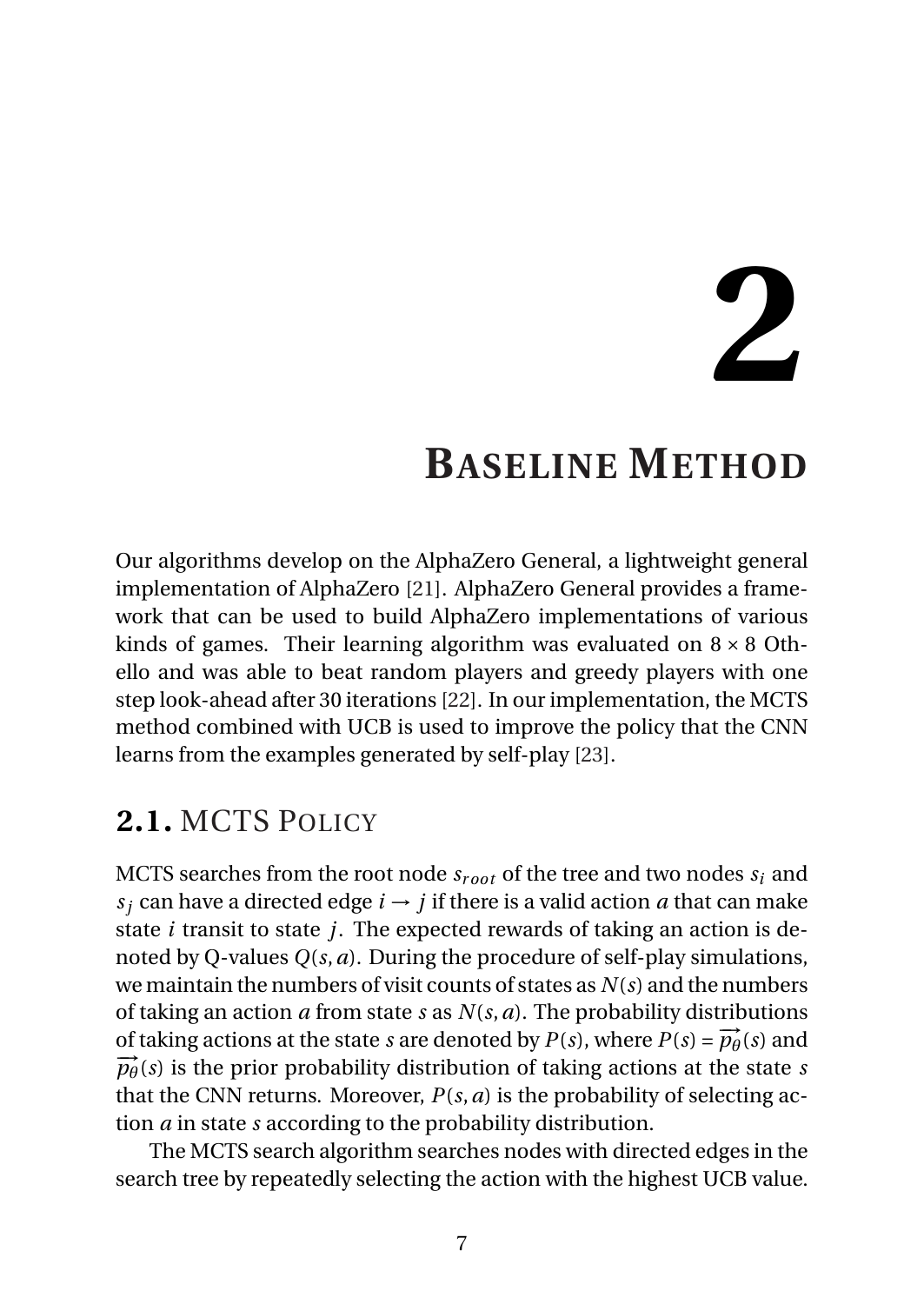Our formula to calculate UCB values is slightly different from [\[14\]](#page-51-1). The formula is shown in Equation **[2.1](#page-14-0)**. If *Q*(*s*,*a*) does not exist, then it is initialized by only *N*(*s*) and *P*(*s*,*a*), as shown in Equation **[2.2](#page-14-1)**.

<span id="page-14-0"></span>
$$
U(s, a) = Q(s, a) + C_{puct} * P(s, a) \frac{\sqrt{N(s)}}{1 + N(s, a)}
$$
(2.1)

<span id="page-14-1"></span>
$$
U(s,a) = C_{puct} * P(s,a)\sqrt{N(s) + EPS}
$$
\n(2.2)

Where *EPS* is the minimal possible value,  $C_{\text{prec}}$  is a hyperparameter that controls the balance between exploration and exploitation. A higher  $C_{\text{puct}}$  results in a higher exploration behavior and a lower  $C_{\text{puct}}$  instructs the MCTS to search more profits according to empirical experiences obtained from previous searches. *Q*(*s*,*a*) is updated each time after one entire MCTS simulation is over. The *Q*(*s*,*a*) value is updated according to Equation **[2.3](#page-14-2)**.

<span id="page-14-2"></span>
$$
Q(s, a) = \frac{N(s, a) * Q(s, a) + \nu}{1 + N(s, a)}
$$
(2.3)

Here, *v* is the final result backpropagated from the end of the game to the current player after each game of MCTS simulation is finished. If *Q*(*s*,*a*) is not initialized yet, then it is simply assigned the value *v*.

In each simulation, the MCTS search tree starts from the root node and continues its search so long as there are edges connecting the current node to the next node according to the selection of the highest UCB value. The search terminates once the arrived new node is not in the existing search tree and the CNN evaluates on this state, yielding the predicted prior probability distribution  $\overrightarrow{p_{\theta}}(s)$  and predicted result value *v* at the state. The result value *v* is backpropagated towards the root and all Qvalues that are visited during the search are updated as long as the search terminates, either by evaluation of the CNN, or by reaching the end of the game.

Parameter  $(\tau)$  is a temperature parameter controlling the MCTS search. The *N*(*s*,*a*) value is expected to give a good policy approximation after a number of MCTS simulations. To utilize the information provided by *N*(*s*, *a*) more efficiently, *N*(*s*, *a*)  $^{\frac{1}{\tau}}$  instead of *N*(*s*, *a*) is used to generate the final target policy vector  $\vec{\pi}$  of the tree search. If  $\tau$  is 0, then the search algorithm simply selects the action with the highest *N*(*s*,*a*) value and sets probabilities of other actions as 0.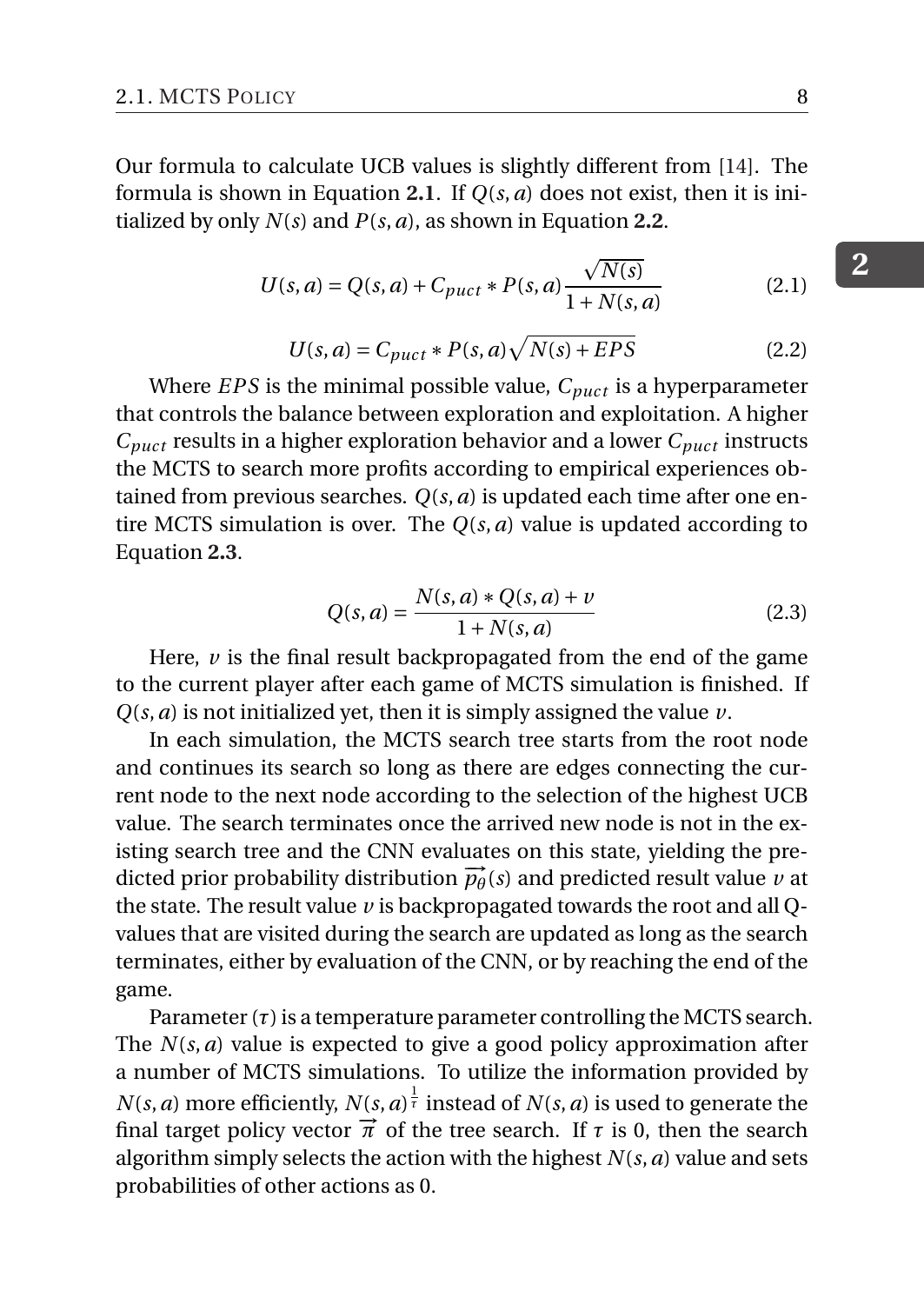The full algorithm of MCTS is shown in Algorithm **[1](#page-15-1)**.

<span id="page-15-1"></span>**Algorithm 1:** Bseline MCTS

```
Function MCTS(nne t, GameSt ate, par ame ter s):
    Init: Qsa \leftarrow \text{empty}, \, \text{Ns}a \leftarrow \text{empty}, \, \text{Ps} \leftarrow \text{empty}, \, \text{Ns} \leftarrow \text{empty}while i < parameters.numMCTSsims do
        while not GameState.GameEnd do
            s ← GameSt ate.boar d
            if s not in Ns then
                Ps[s], v ←
                  predictNet(nne t,GameSt ate.f eatur eB oard)
                Ns[s] \leftarrow 0, Break
            end
            for a in GameState.ValidMoves do
                if (s,a) in Qsa then
                     u \leftarrow Qsa[(s,a)] + parameter s.Cput*Ps[s][a] * sqrt(Ns[s]/(1+Nsa[(s,a)]))else
                     u ← parameters.Cpuct * Ps[s][a] *
                      sqrt(Ns[s]+EPS)end
                if u > curBest then
                  \vert cur Best \leftarrow u, best Action \leftarrow aend
            end
            GameSt ate ← NextBoard(best Ac t i on)
        end
        for v,a,s in GameState.steps do
            if (s,a) in Qsa then
                Qsa[(s, a)]) ←
                  (Nsa[(s, a)] * Qsa[(s, a)] + v)/(Nsa[(s, a)] + 1)Nsa[(s, a)] \leftarrow Nsa[(s, a)]+1else
             |Qsa[(s, a)] \leftarrow v, Nsa[(s, a)] \leftarrow 1end
            Ns[s] \leftarrow Ns[s]+1end
    end
    if parameters.temp equals 0 then
     | return probs[argmax_a(Nsa)] \leftarrow 1else
        \textbf{return } \textit{probs} \leftarrow \textit{sum}_{a}(Nsa)^{1/temp}/sum(Nsa)end
```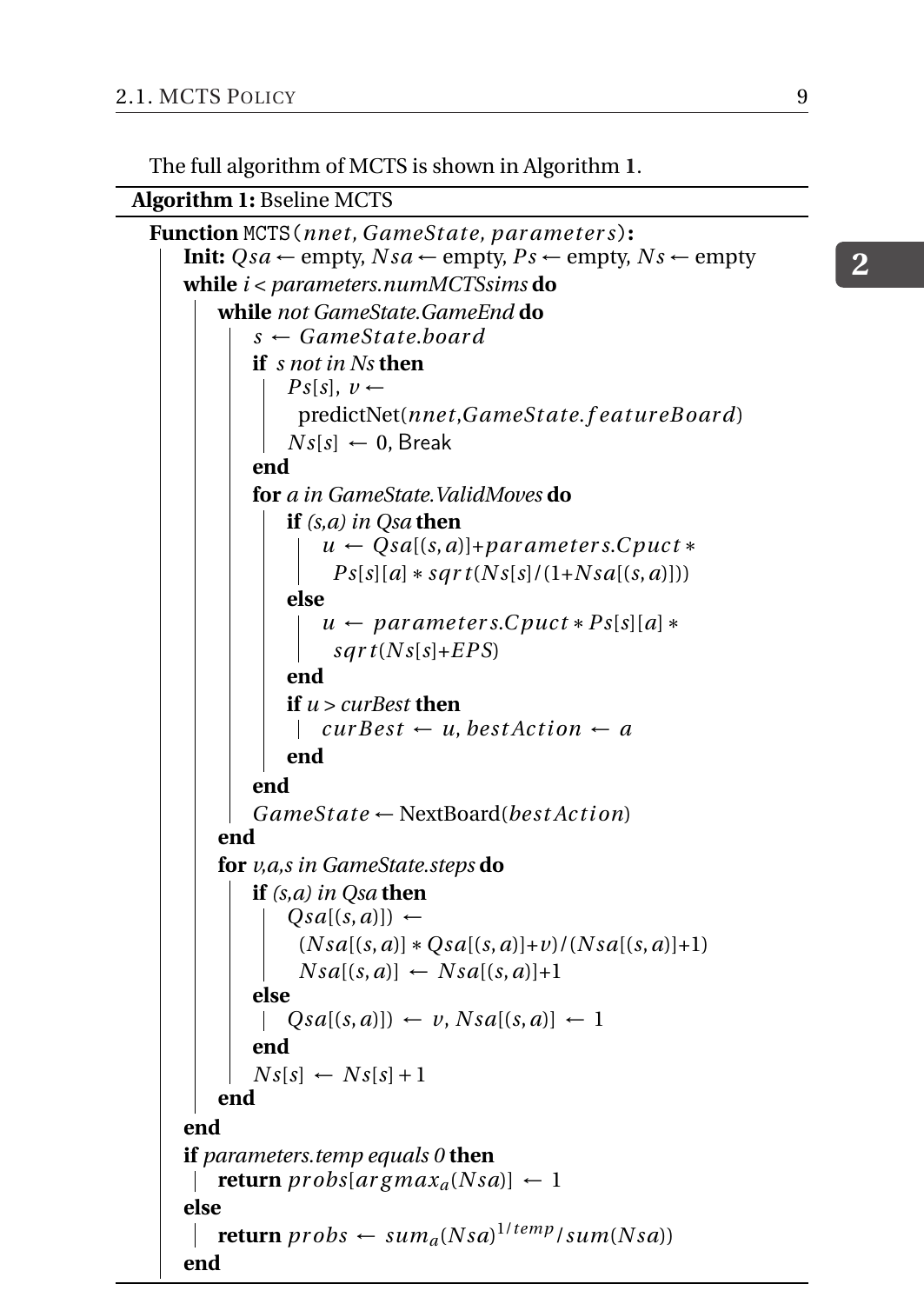#### **2.2.** TRAINING FLOW

The hyperparameter *iterations* controls the number of training iterations. During each iteration, the self-play procedure is executed the number of *episodes* times. For each episode, the game is initialized and the player selects the action according to the policy vector returned by MCTS. *tempThreshold* is a hyperparameter that controls the *τ* value, by setting *τ* to zero if the current game step exceeds *tempThreshold*. This entails that a higher *tempThreshold* value can result in more opening patterns and a lower *tempThreshold* decreases the divergence of opening selections.

After each game, the result value *v* is assigned to each player together with its corresponding policy vector  $\vec{\pi}$  at each board state *s*. *v* is in the range of  $[-1,1]$ , where the sign of  $\nu$  is reversed if its corresponding player changes as a win of one player is a loss of the other. Those examples are appended to the total history examples for the later training of the CNN. If the total number of history examples length exceeds the *r e t r ainLeng th*, then examples of the first iteration entry are popped out. The examples are shuffled before fed into the CNN as input. The current neural network is saved for backup before the training. The new CNN will be recognized if it can beat the previous neural network by a percentage of *upd ateT hr eshold* in *arenaCompare* games. Otherwise, the previous neural network will be restored and the next iteration begins.

The performances of algorithms are evaluated using Elo scores that give information about the relative skill levels of players in a zero-sum game [\[24\]](#page-52-0). The Elo scores are calculated based on the current expectations of players winning next games. For example, If there are two players A and B, with Elo Scores  $S_A$  and  $S_B$ . Then the expectation of A winning the next games is calculated by Equation **[2.4](#page-16-0)**. After playing one series of *n* games with *i* draws and *j* wins, the outcome *R* for A is calculated by Equation **[2.5](#page-16-1)**. The new Elo score of A is updated by Equation **[2.6](#page-16-2)**. K is a factor of maximal possible adjustment and is set to 32 for our experiment.

<span id="page-16-0"></span>
$$
E_A = n * \frac{1}{1 + 10^{(S_B - S_A)/400}}\tag{2.4}
$$

<span id="page-16-1"></span>
$$
R_A = n * (0.5 * i + j)
$$
 (2.5)

<span id="page-16-2"></span>
$$
S_A = S_A + K(R_A - E_A) \tag{2.6}
$$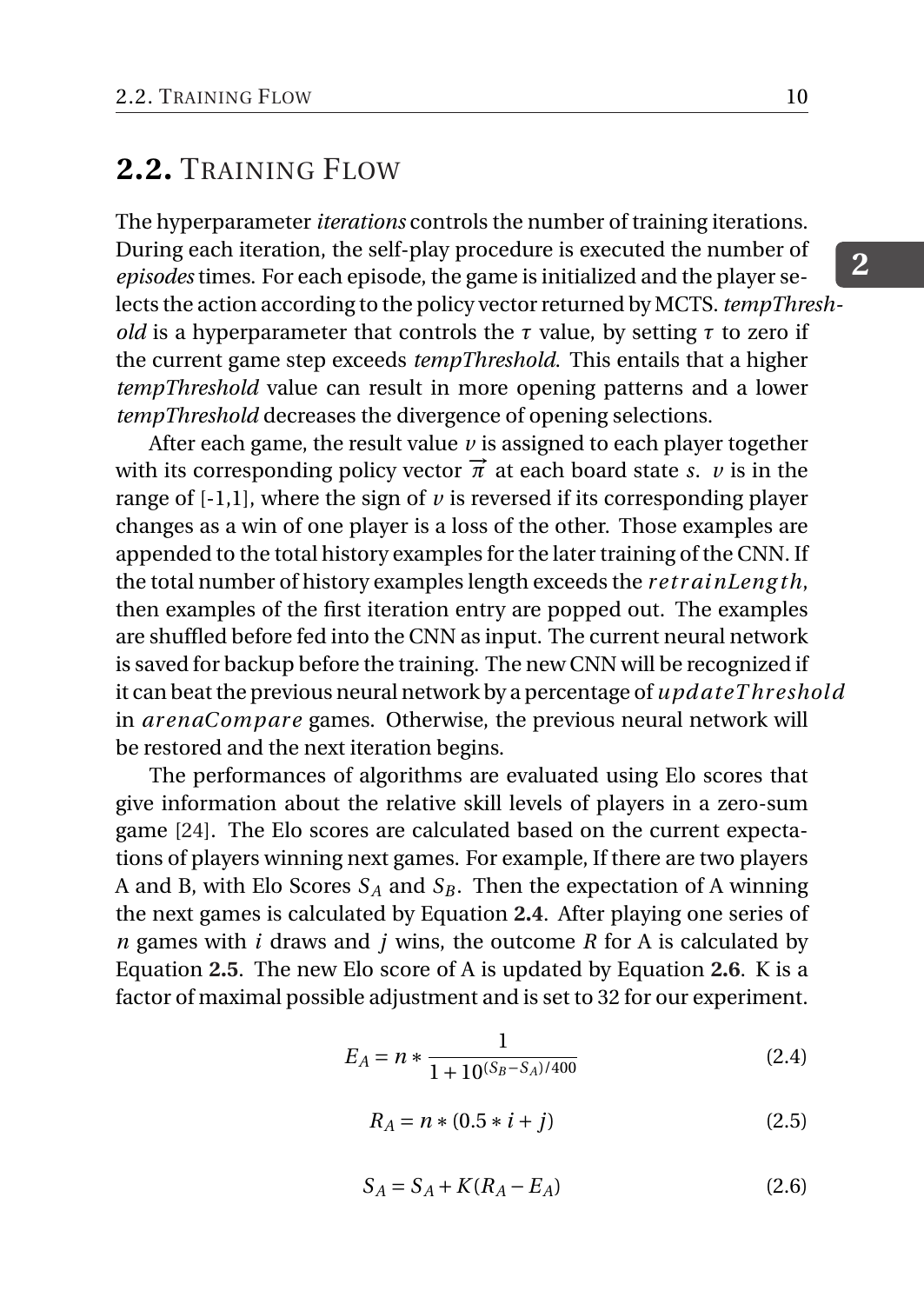The flow of the simulation and network training is shown in Algorithm **[2](#page-17-0)**.

<span id="page-17-0"></span>**Algorithm 2:** Baseline Algorithm

```
Function Baseline(nne t, par ame ter s):
   Init: TrainExamples \leftarrow emptywhile iteration < parameters.iterations do
       while episode < parameters.episodes do
           GameSt ate ← InitialBoard()
          while not GameState.GameEnd do
              −→π ← MCTS(nne t, GameSt ate, par ame ter s)
              if GameState.step < parameters.tempThreshold then
                  \arctan \frac{1}{\pi}else
                  action ← argmax<sub>a</sub>π
              end
              GameSt ate ← NextBoard(ac t i on)
          end
          for step in GameState.steps do
              \ellexamples \leftarrow append step.v, step.pi, step.s
              examples ← GetFlips(examples)
          end
       end
       Tr ainE xamples ← append examples
       if length TrainExamples > parameters.retrainLength then
           TrainExamples \leftarrow remove first entry
       end
       pnet \leftarrow nnetnnet \leftarrow trainNet(nnet, TrainExamples)pwins, nwins, draws \leftarrow PlayGames(pnet, nnet)
        par ame ter s)
       if nwins/(pwins+nwins) < parameters.updateThreshold
        then
          nnnet ← pnet
       end
   end
   return nne t
```
Here, InitialBoard() is a function that initializes the game board and NextBoard() returns the next *GameSt ate* given the action as input. Get-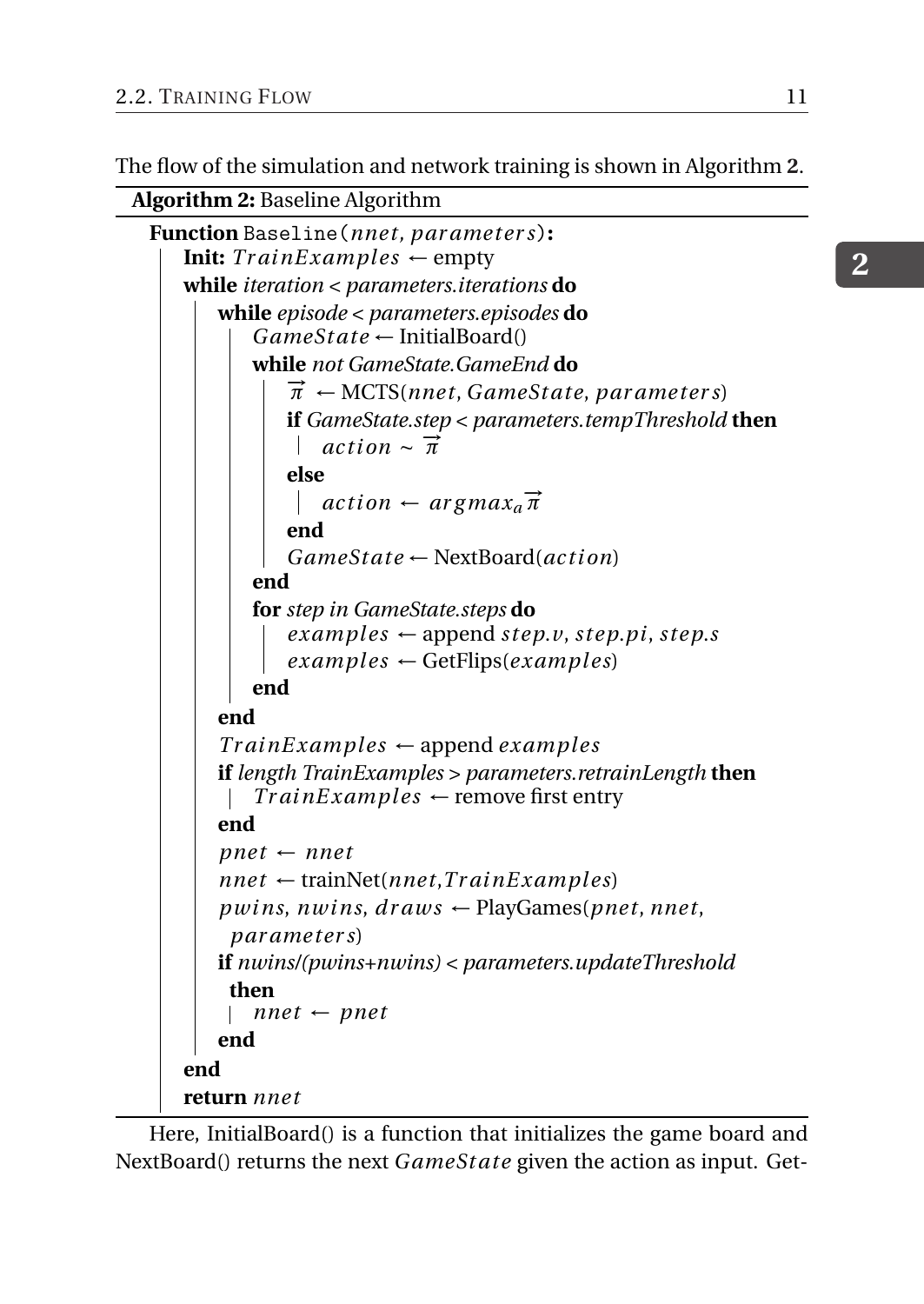Flips() flips the color of the board and rotates the policy matrix accordingly so as to create more examples. PlayGames() is a function in which the two players play games *par meter s.arenaCompare* times and the function returns the game results as output.

#### <span id="page-18-0"></span>**2.3.** NEURAL NETWORKS

An illustration of our CNN structure is shown in Figure **[2.1](#page-19-0)**. ResNets are used to build the neural networks. The residual blocks of our CNN structure are borrowed from [\[25\]](#page-52-1). There are 10 residual blocks following the first convolutional layer, with the number of channels 64,  $3 \times 3$  kernels with stride 1, and padding 1 used for those layers. The policy head consists of 1 convolutional layer with 2 output channels and 1 fully connected layer with action size of output features. This convolutional layer uses  $1 \times 1$  kernel with stride 1, padding 0. The value head consists of 1 convolutional layer using the same  $1 \times 1$  kernel with stride 1, padding 0, and 2 fully connected layers. There are 128 output features of the first fully connected layer and 1 single output feature of the second fully connected layer. ReLU [\[26\]](#page-52-2) is used as activation function and all convolutional layers are with batch normalization [\[27\]](#page-52-3). The Adam optimizer is used for training the loss [\[28\]](#page-52-4).

The policy loss is calculated by the entropy loss and the value loss is calculated by the mean square error. The total loss function is defined by the sum of the policy loss and the value loss as shown in Equation **[2.7](#page-18-1)**.

<span id="page-18-1"></span>
$$
l = (v_{\theta}(s_t) - z_t)^2 + \overrightarrow{\pi_t} \log(\overrightarrow{p_{\theta}}(s_t))
$$
 (2.7)

Here,  $s_t$  is the current board state,  $v_{\theta}(s_t)$  and  $p_{\theta}(s_t)$  are value and pol- $\mathop{\rm i\hspace{0.3mm}c}$  restimations given the current model parameter  $\theta$  at the state  $s_t.$   $z_t$  and  $\vec{\pi}_t$  are the game result value and the improved policy vector returned by tree search for the player at the state *s<sup>t</sup>* .

The inputs of the CNN are the board features fed into different channels at the state *s*, and the outputs are a policy vector  $\overrightarrow{p_{\theta}}(s)$  and the result value  $\nu$ . The input of each channel is of size  $10 \times 5$ , with each channel representing the draughts board. The choices of those channels are shown in Table **[2.1](#page-19-1)**. The first four channels are of binary numbers representing the men pieces and king pieces of both the black side and the white side. The fifth channel is also binary numbers representing the pieces that are al-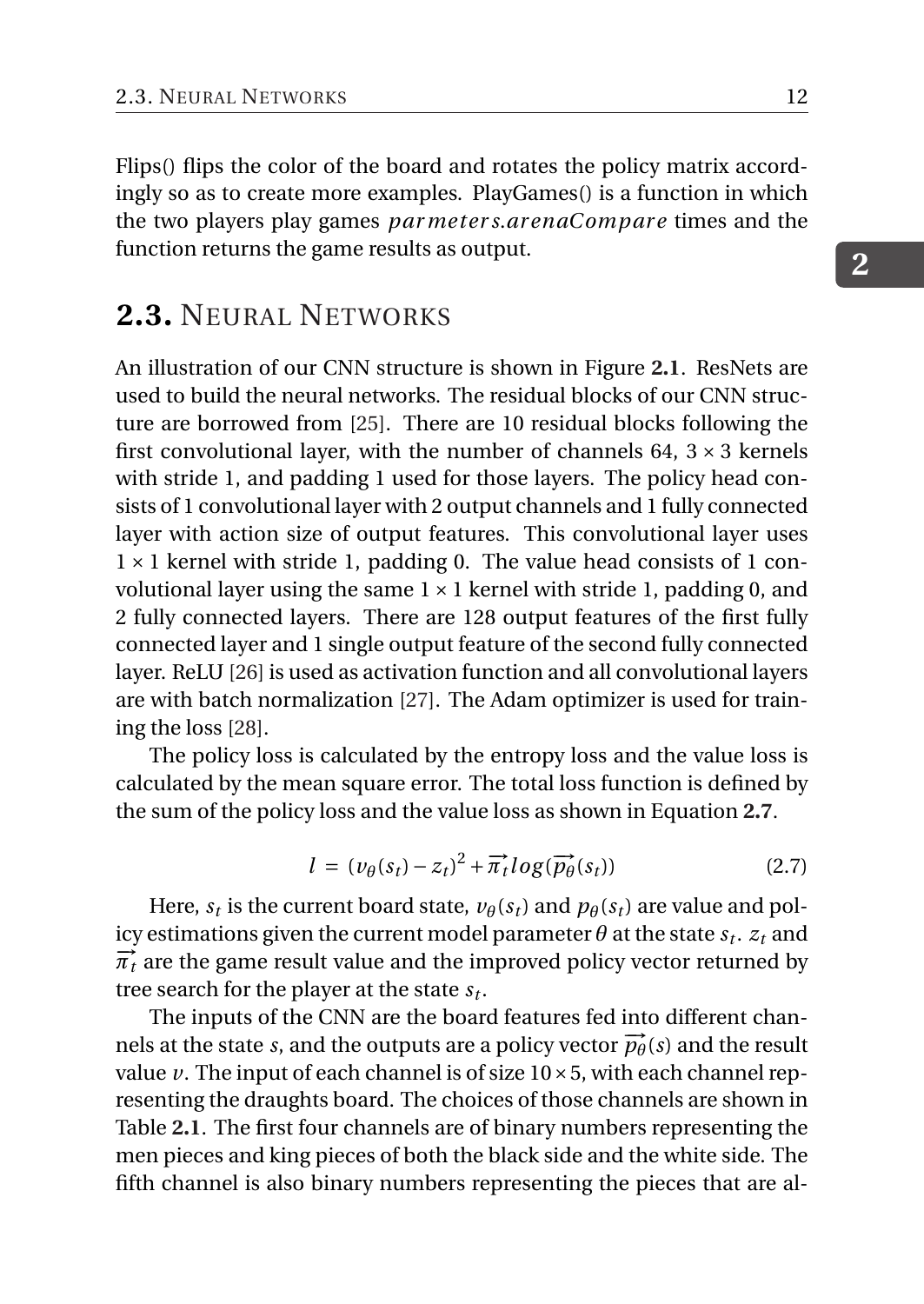<span id="page-19-0"></span>

Figure 2.1: CNN structure

ready captured but have not yet been removed from the board. The sixth channel represents the current player, with the value 1 for player 1, or 0 for player -1. The seventh channel represents the total steps of the current game and the eighth channel is the number of steps of which there were no change in the counts of pieces for both players. Both the seventh channel and the eighth channel use non-negative integers as values.

<span id="page-19-1"></span>

| Channels        | Number | Value  |
|-----------------|--------|--------|
| men and kings   |        | binary |
| captured pieces |        | binary |
| player          |        | binary |
| total step      |        | counts |
| no progress     |        | counts |

Table 2.1: Input channels for CNN

The action size returned by the CNN is  $(10 \times 5)^2 + 1$ , and each move is represented by its initial position on a board of size  $10 \times 5$  and its new position as destination, no matter if it is a simple move or a jump. The moves of draughts are always distinct because the simple moves and jumps are of different board states, and there are no special rules to be taken care of, which otherwise may lead to ambiguities with actions under the same board state in other games, such as the underpromotion and the castling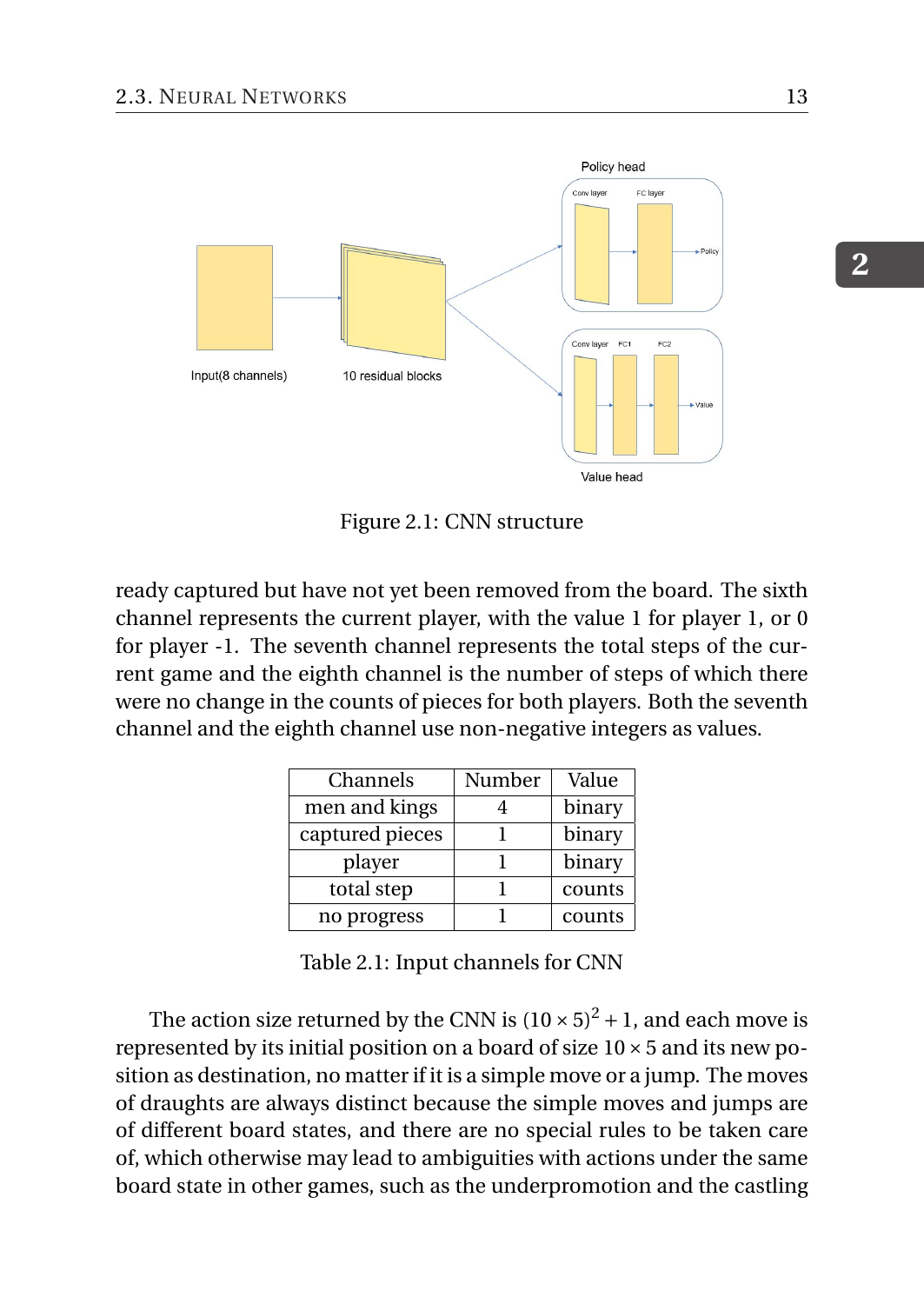in chess. The extra 1 action denotes that no action is possible.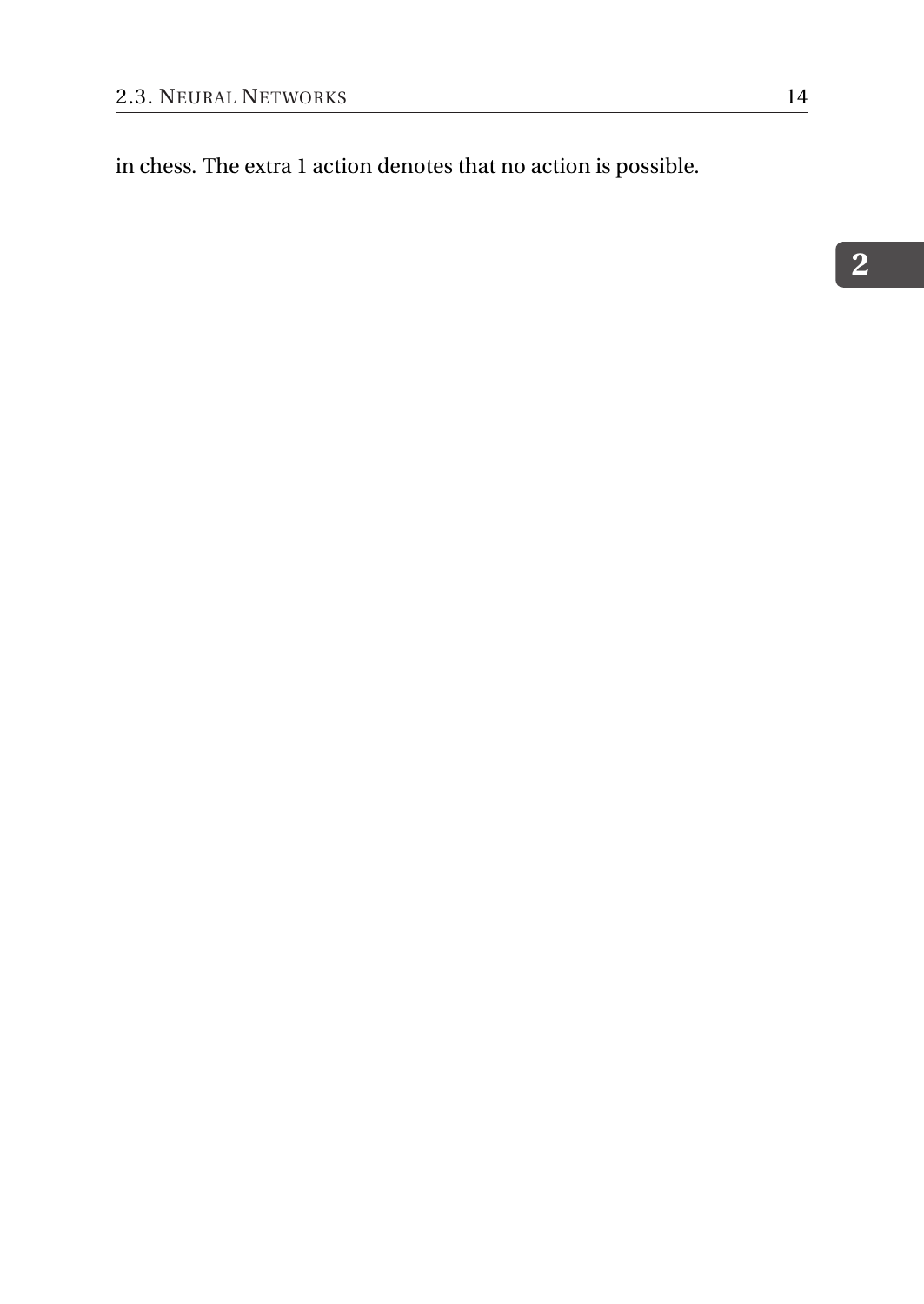# **3**

## <span id="page-21-0"></span>**THREE-STAGE METHOD**

A previous research of training neural networks to play draughts [\[29\]](#page-52-5) considered three kinds of input features of draughts, one is raw board positions, one is the structural features, the other is global features. Structural features are important in draughts, as the exchanges of pieces in certain setups become frequent. Global features are features that cannot be directly seen from the board positions, such as the difference between the numbers of pieces. Their test results have shown that the neural networks did not necessarily need raw board representations to achieve good performance when applying temporal difference learning methods. This is different with AlphaZero, where it takes the board channels as inputs and feeds them into the CNN. Possible structural features and global features also need to be formalized as channels of the board.

Their selection of features gives us inspirations about using heuristics of the draughts game itself to extract features and apply those features to different algorithms and models. As a result, the rules of draughts are utilized. A whole game of draughts can be divided into three stages. The first stage is defined as when there are more than 31 pieces and no kings on the board. The second stage is defined as when there are more than 8 pieces and no kings on the board. The third stage is recognized if there are less than or equal 8 pieces, or there are kings on the board. The differences between the first two stages and the third stage are straightforward, as there are initially no kings on the board and a piece only promotes to the king only after it reaches the other side of the board.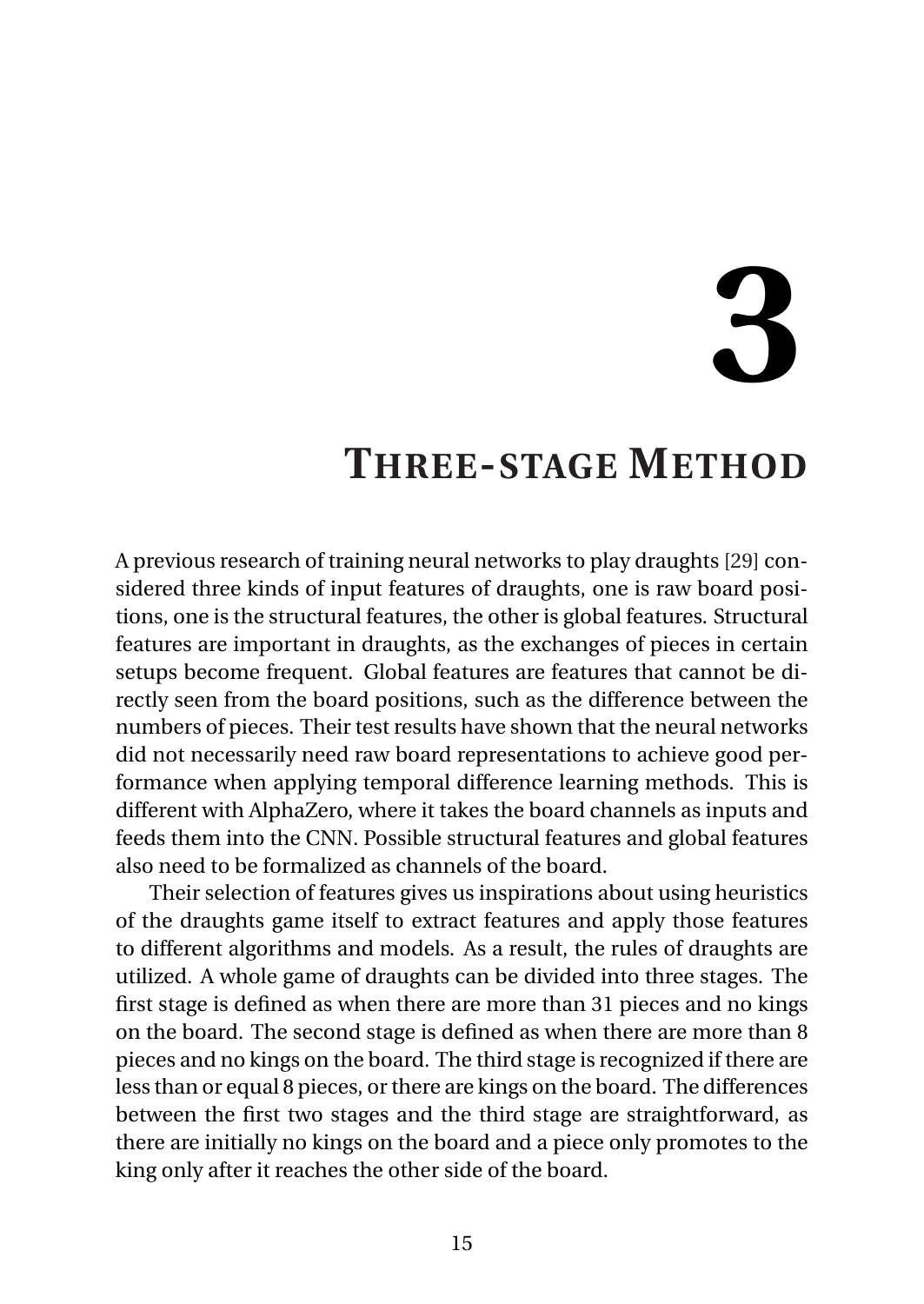The action space is of size  $(10 \times 5)^2 + 1$  for the baseline method, but the action size can be made much smaller for the stage 1 and stage 2 in the game of draughts. A smaller action space is selected for the stage 1 and stage 2, which is  $10 \times 5 \times 4 + 1$ . The detailed explanation about this choice of the action space will be described in Section **[3.3](#page-24-0)**.

#### <span id="page-22-0"></span>**3.1.** MCTS POLICY

The three-stage method made some changes in the MCTS policy based on the baseline method. The MCTS policy uses in total two different CNNs to generate a predicted prior probability  $\vec{p}_{\theta}(s)$  and the result value *v* for stage 1, 2 and stage 3 separately. The  $\vec{p}_{\theta}(s)$  returned by the CNN needs to be rescaled into the larger vector for the tree to use if it is stage 1 and stage 2. The differences between this three-stage algorithm and the baseline algorithm are shown in Algorithm **[3](#page-22-2)**.

<span id="page-22-2"></span>**Algorithm 3:** Three-stage MCTS

```
Function MCTS(nnet, GameState, parameters):<br>|.....
   if s not in Ns then
       if stage equals 1 or stage equals 2 then
            Ps[s], v \leftarrowpredictNet(nne t[
0
s2
0
],GameSt ate.f eatur eB oard)
             Ps[s] \leftarrow InFlateProbs(Ps[s])else
            Ps[s], v ←
             predictNet(nne t[
0n1
0
],GameSt ate.f eatur eB oard)
        end
       Ns[s] \leftarrow 0Break
   end
    ...
```
<span id="page-22-1"></span>Here,  $nnet['n1']$  is a CNN with the same structure as the baseline method that is used to predict the board state of stage 3, and *nnet*['s1'] is the smaller CNN that is used to predict on the board states of the stage 1 and stage 2. InFlateProbs() is a function that takes a probability vector of size  $10\times5\times4+1$  and returns a probability vector of size  $(10\times5)^2+1$ . Each move in the small probability vector has a unique correspondence in the large vector given a certain board state.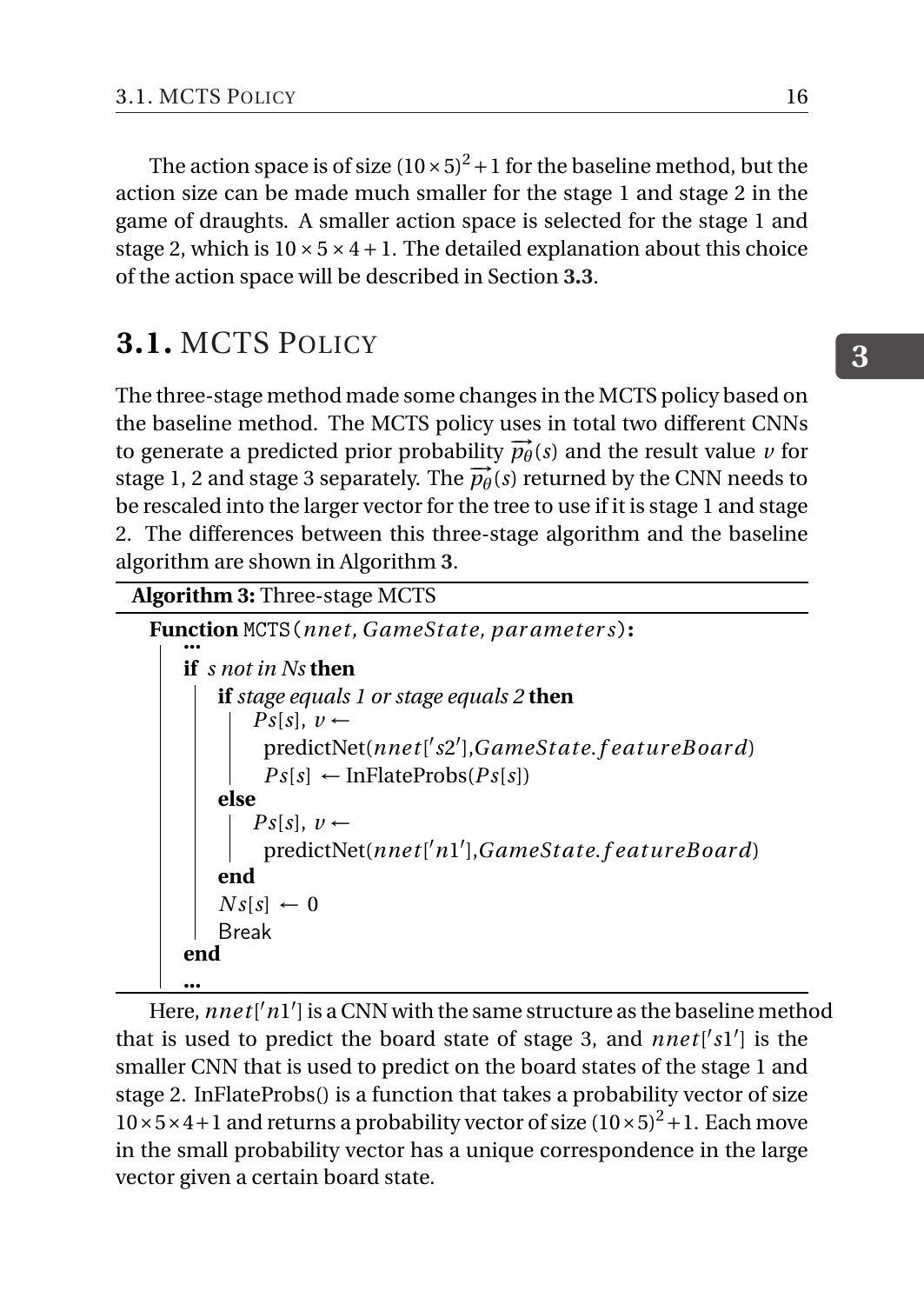#### **3.2.** TRAINING FLOW

In the training flow of the three-stage algorithm, the examples obtained from self-play need to be split into different stages. For the stage 1 and stage 2, the policy vector  $\vec{\pi}$  in examples needs to be rescaled into the small action size. This step is necessary for the CNN to use the examples as inputs. Notably, all the examples are used to train the large CNN despite the fact that the CNN will only be used to predict on the board states of the stage 3, in order to gather more examples to train the neural network. Afterwards, examples for different stages are used to train the two networks separately. The differences between the training flow of the baseline algorithm and the three-stage algorithm are shown in Algorithm **[4](#page-23-0)**.

#### <span id="page-23-0"></span>**Algorithm 4:** Three-stage Algorithm

**Function** Three-stage(*nnet, par ameters*):<br>  $\cdot$ **for** *step in GameState.steps* **do if** *step equals stage 1 or step equals stage 2* **then**  $\{exp(1) \leftarrow \text{append step.} v, \text{step.} p \}$ , *step.s*  $step$ *.pi* ← *CompressProbs*(*step.pi*)  $\{exp(0) \leftarrow \text{append step.} v, \text{step.} pi, \text{step.} s$ **else**  $\{exp(x), step, step, p\}$  **f**  $\leq$  *examples*[1]  $\leftarrow$  append *step.v*, *step.pi*, *step.s* **end end**  $TrainExamples[0] \leftarrow append GetFlips(examples[0])$  $TrainExamples[1] \leftarrow append GetFlips(examples[1])$ **if** *length TrainExamples > parameters.retrainLength* **then**  $TrainExamples \leftarrow$  remove first entry **end**  $pnet \leftarrow nnet$ *nne t*[ 0 *s*2 0 ] ← trainNet(*nne t*[ 0 *s*2 0 ],*Tr ainE xamples*[0])  $nnet['n1'] \leftarrow trainNet(nnet['n1'],TrainExamples[1])$ **...**

Here, CompressProbs() is a function that takes a probability vector of size  $(10 \times 5)^2 + 1$  and returns a probability vector of size  $10 \times 5 \times 4 + 1$ . Each move in the large probability vector has a unique correspondence in the small vector given a certain board state and if there are no kings on the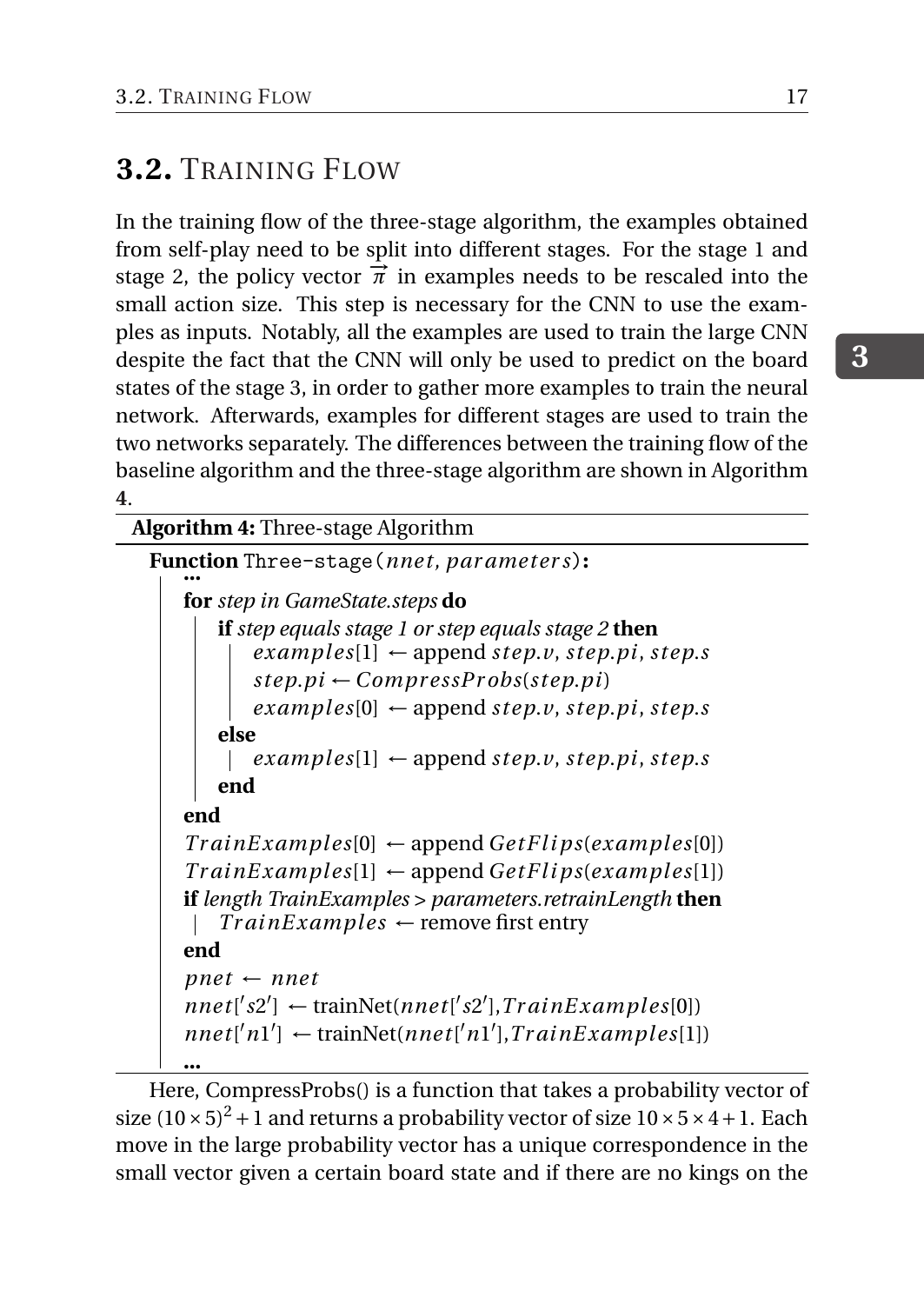<span id="page-24-0"></span>board.

#### **3.3.** NEURAL NETWORKS

The large CNN has the same structure as the baseline CNN. The small CNN used in the stage 1 and stage 2 has a similar structure but with 5 residual blocks instead of 10 blocks. Three are 64 instead of 128 output features in the first fully connected layer of the value head.

The action size returned by the policy head of the small CNN is  $10 \times$  $5 \times 4 + 1$ , each move is represented by its initial position on a board of size  $10 \times 5$  and its 4 directions in which it takes a move or a jump. The extra 1 action indicates that no action is possible. There are no kings in the stage 1 and stage 2. The initial positions and directions for which men pieces move can sufficiently denote all unique actions because men pieces are not able to move more than one grid at one time in a simple move and men pieces can only jump to the next empty grid in the direction of capturing the piece of the opponent. Moreover, simple moves and jumps always have different board positions. Hence, the CNN is able to understand whether a move is a simple move or a jump by its input and  $10 \times 5 \times 4 + 1$  is a sufficient number of the action size.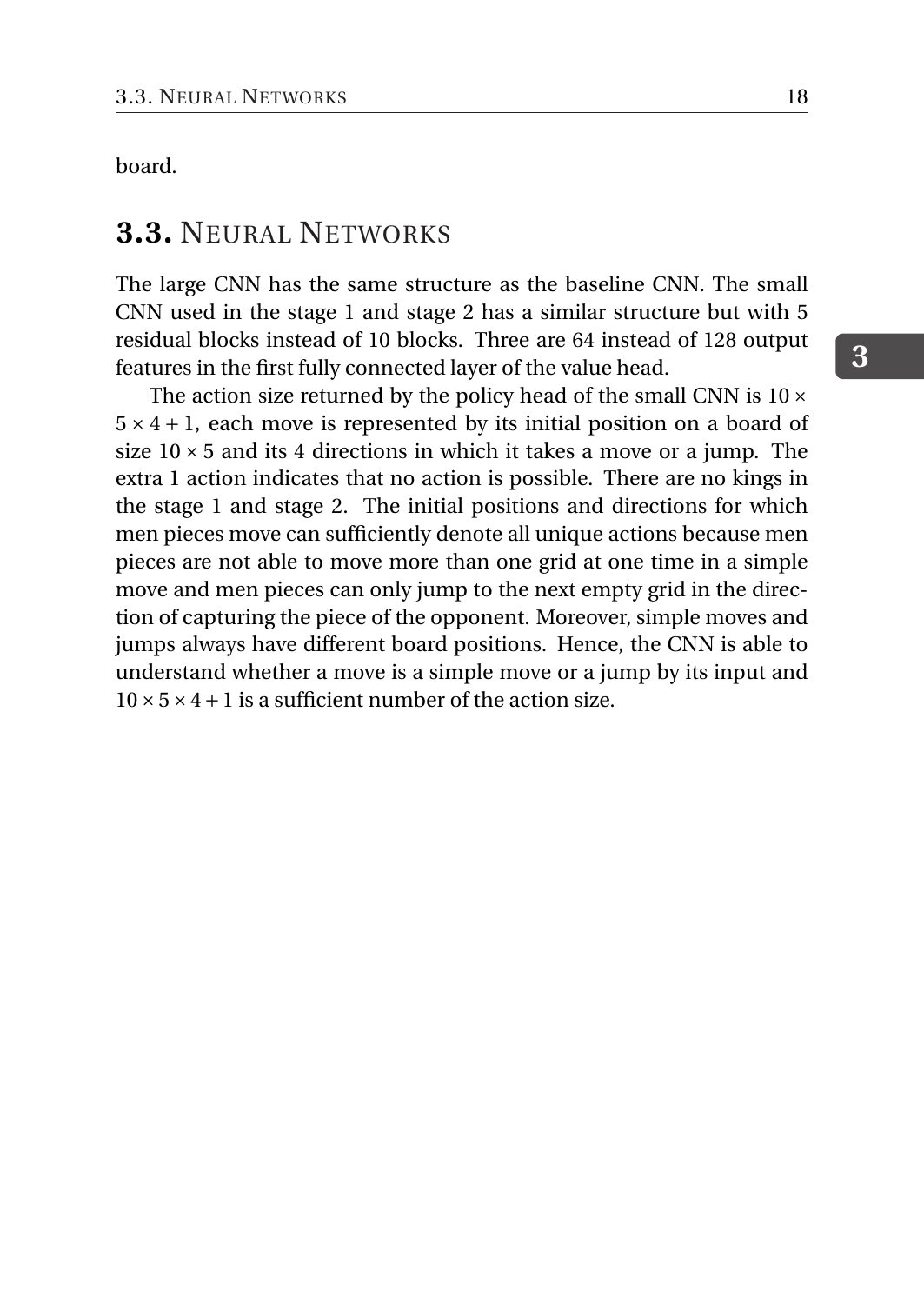# **4**

# <span id="page-25-0"></span>**MULTIPLE POLICY VALUE METHOD**

The Multiple Policy Value (MPV) method is a recently proposed algorithm to improve the MCTS tree search of AlphaZero [\[30\]](#page-52-6). The basic idea behind is to build a different MCTS tree  $T_s$  with a smaller CNN  $f_s$  and a larger number of MCTS simulations. Meanwhile, the other MCTS tree  $T_l$  is generated by the larger CNN *f<sup>l</sup>* with a smaller number of MCTS simulations.  $T_l$  searches with the help of  $T_s$ , which serves as a guidance towards the moves to be searched by *T<sup>l</sup>* at each state *s*.

The main advantage of MPV is to make the algorithm perform more MCTS simulations with the same amount of computational budget. Their results have shown that MPV has bested the original AlphaZero search algorithm when applied on NoGo and the two algorithms have the same amount of computational budget. This makes the algorithm interesting in our MCTS implementation on draughts since we have a limited computational budget and MPV can potentially improve the performance of our MCTS within the budget.

#### <span id="page-25-1"></span>**4.1.** MCTS POLICY

The interactions between  $T_l$  and  $T_s$  are related to the asynchronous policy value MCTS [\[31\]](#page-52-7), in which the rollout and the value network are combined for the MCTS to obtain better evaluations than by each strategy alone. To realize the idea of MPV that the  $T_s$  can facilitate the search of  $T_l$  and meanwhile  $T_l$  gives better predictions over the nodes  $T_s$  guides towards,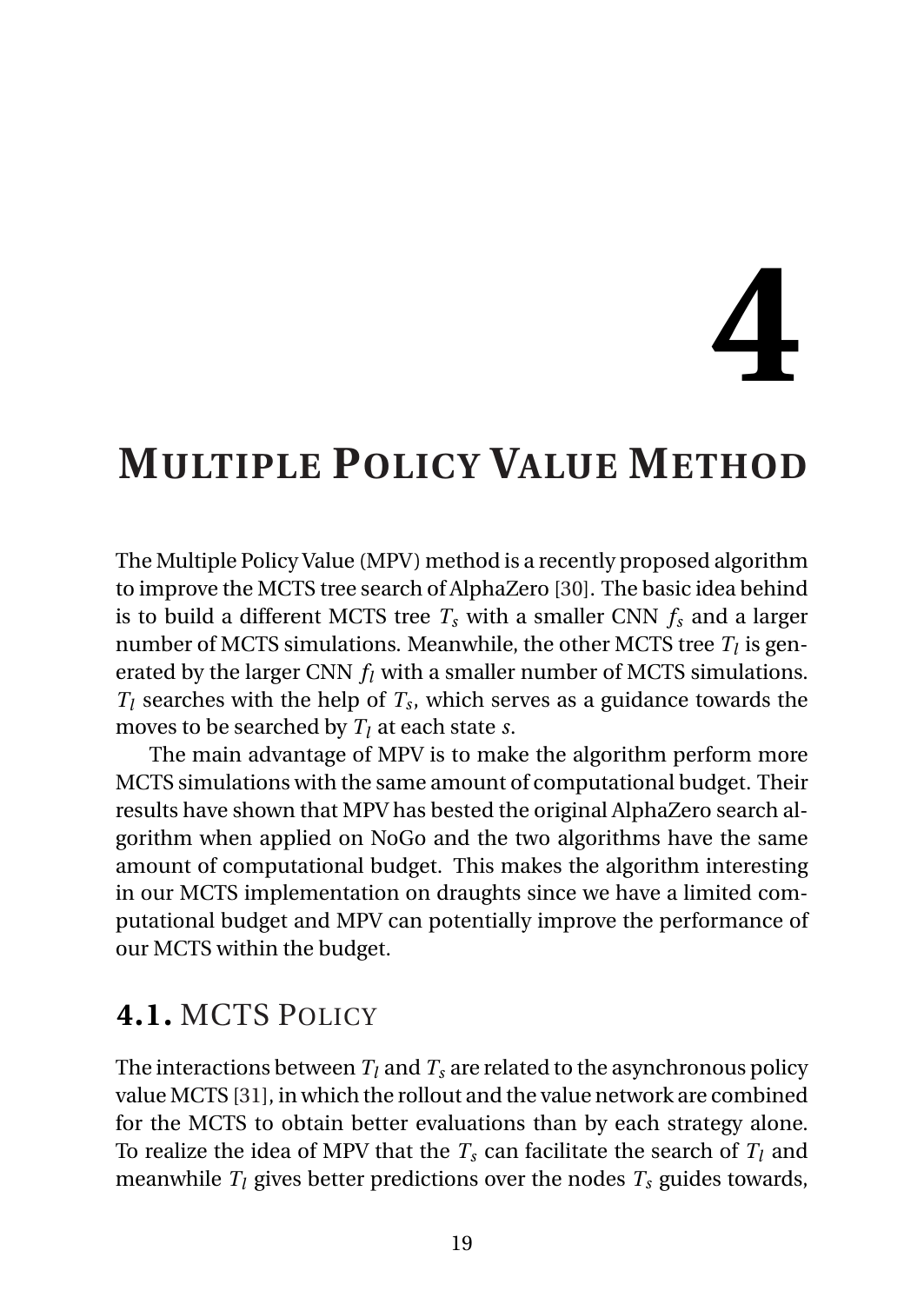the exchanges of the information between  $T_s$  and  $T_l$  during the execution of MCTS simulations need to be subtle. How the small tree  $T_s$  and the large tree  $T_l$  interact when the prior probabilities  $P(s)$  and the result value *V*(s) are predicted at the state *s* by both  $T_l$  and  $T_s$  are shown in Equation **[4.1](#page-26-0)** and Equation **[4.2](#page-26-1)**.

<span id="page-26-0"></span>
$$
V(s) = \alpha V_{T_s}(s) + (1 - \alpha)V_{T_l}(s)
$$
\n(4.1)

<span id="page-26-1"></span>
$$
P(s) = \beta P_{T_s}(s) + (1 - \beta) P_{T_l}(s)
$$
\n(4.2)

Here,  $\alpha$  and  $\beta$  are constants that control the balance between  $f_l$  and *f*<sub>*s*</sub>. They should be set smaller if the *f*<sub>*l*</sub> to generate *T*<sub>*l*</sub> is more reliable. Because  $f_l$  is the larger net that has more accurate predictions, the MPV method follows the settings of the asynchronous policy value MCTS and uses  $\alpha = 0.5$  and  $\beta = 0$ .

 $T_l$  needs to expand the tree following the guidance of  $T_s$ , and meanwhile it has to share more reliable predictions with  $T_s$  through the above equations. Hence, the selection of the action during the expansion of *T<sup>l</sup>* prioritizes the nodes that are mostly visited by *T<sup>s</sup>* , to help *T<sup>s</sup>* correct the predictions of  $P(s)$  and  $V(s)$  at each state *s*. If the selected search tree is  $T_s$ , or if the selected search tree is  $T_l$  but the current node is not expanded by *T<sup>s</sup>* yet, the algorithm selects the best action using the UCB criteria that were shown in Equation **[2.1](#page-14-0)** and Equation **[2.2](#page-14-1)**.

The number of MCTS simulations for  $T_l$  is given by  $\mathit{numMCTS} \mathit{sims}.$ We have an extra parameter *budget* to control the number of MCTS simulations that are used to generate *T<sup>s</sup>* , which is *numMCT Ssims*∗*budg e t*. The total amount of MCTS simulations is *numMCT Ssims*∗(*budg e t* +1). Before an MCTS simulation starts, we decide whether to expand  $T_s$  or to expand *T<sup>l</sup>* . Our approach is different with the method used in the original MPV, where the expansion is on a randomized basis. Randomly choosing the tree out of  $T_s$  and  $T_l$  could be problematic when we have a small number of *numMCT Ssims*, because during the expansion of *T<sup>l</sup>* , it might have scarce knowledge about what nodes *T<sup>s</sup>* would like to visit most frequently. If the simulations of  $T_l$  run at the start or at the end of all the simulations, both trees will lose the opportunity to optimize the search through shared prior probabilities and result values. Thus, we utilize the current step of iterations as an index so that we can insert the expansions of *T<sup>l</sup>* evenly across the total number of simulations.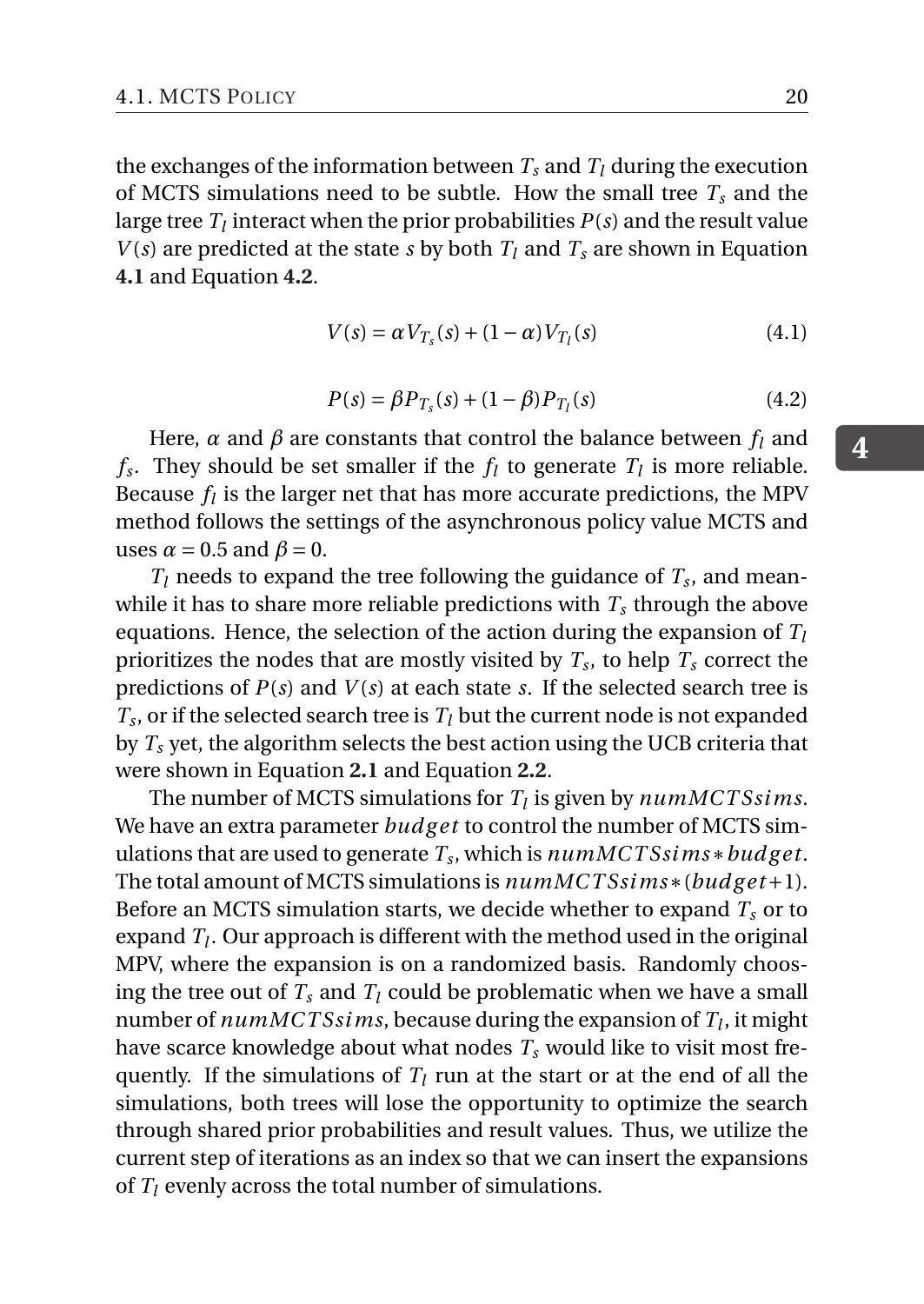The returned probability vector  $\vec{\pi}$  is generated using the visit counts over  $N(s, a)$  in  $T_s$ , as the number of visit counts in  $T_s$  is larger and  $T_l$  has already shared its more reliable predictions with *T<sup>s</sup>* by Equation **[4.1](#page-26-0)** and Equation **[4.2](#page-26-1)**.

The differences between the MPV algorithm and the baseline algorithm are shown in Algorithm **[5](#page-27-1)**.

```
Algorithm 5: MPV MCTS
```

```
Function MCTS(nnet, GameState, parameters):<br>|......
   while i < parameters.numMCTSsims*(parameters.budget+1)
     do
        Tree \leftarrow i\% parameters. numMCTSsims = 0? T_l : T_s...
        if s not in Ns[Tree] then
             Ps[Tree][s], Vs[Tree][s] \leftarrowpredictNet(nne t[Tr ee],GameSt ate.f eatur eB oard)
              if s in Ns[T_s] and s in Ns[T_l] then
                 Vs[T<sub>l</sub>][s] ← 0.5 * V s[T<sub>l</sub>][s] + 0.5 * V s[T<sub>s</sub>][s]
                 Vs[T<sub>s</sub>][s] ← 0.5 ∗ V s[T<sub>l</sub>][s] + 0.5 ∗ V s[T<sub>s</sub>][s]
                 Ps[T_s][s] \leftarrow Ps[T_l][s]end
             ...
        end
        ...
        for a in GameState.ValidMoves do
            if Tree is T_l and (s,a) in Nsa/T_sl <b>then
                 u \leftarrow Nsa[T_s][(s,a)]else
                 ...
            end
        end
    end
    if parameters.temp equals 0 then
     | return probs[argmax_a(Nsa[T_s])] \leftarrow 1else
        \textbf{return } probs \leftarrow sum_a(Nsa[T_s])^{1/temp}/sum(Nsa[T_s]))\mathbf{I}end
```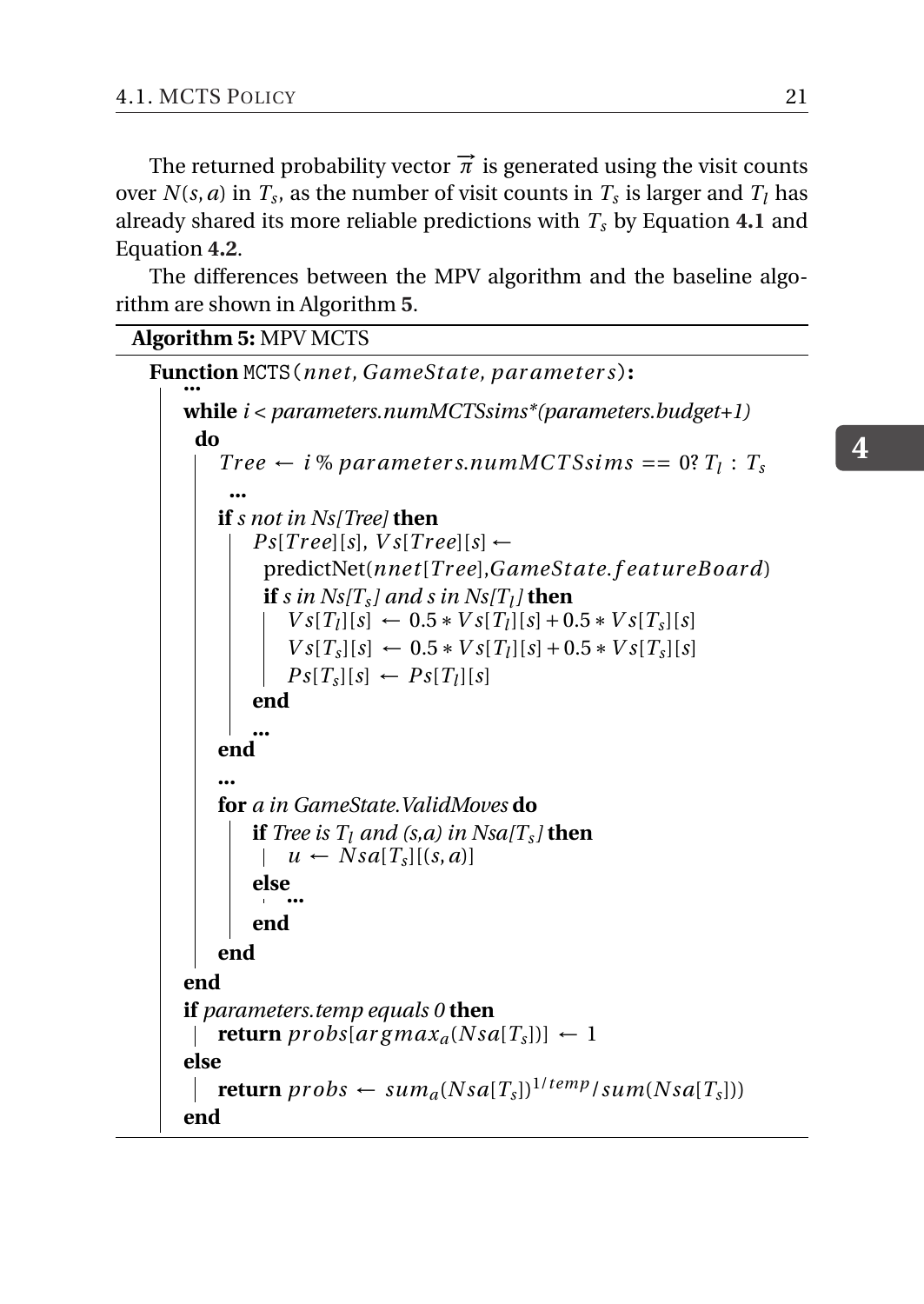#### **4.2.** TRAINING FLOW

The training flow in MPV is basically the same as in the baseline method, except that an extra neural network *f* (*s*) is initialized and is trained using the same examples as  $f(l)$ .

#### <span id="page-28-0"></span>**4.3.** NEURAL NETWORKS

The structure of  $f(l)$  is the same as the CNN in the baseline method.  $f(s)$ has a similar structure with  $f(l)$  but is smaller. The body of  $f(s)$  only has 5 residual blocks instead of 10 blocks. The first fully connected layer of the value head has 64 output features instead of the 128 output features as in *f* (*l*).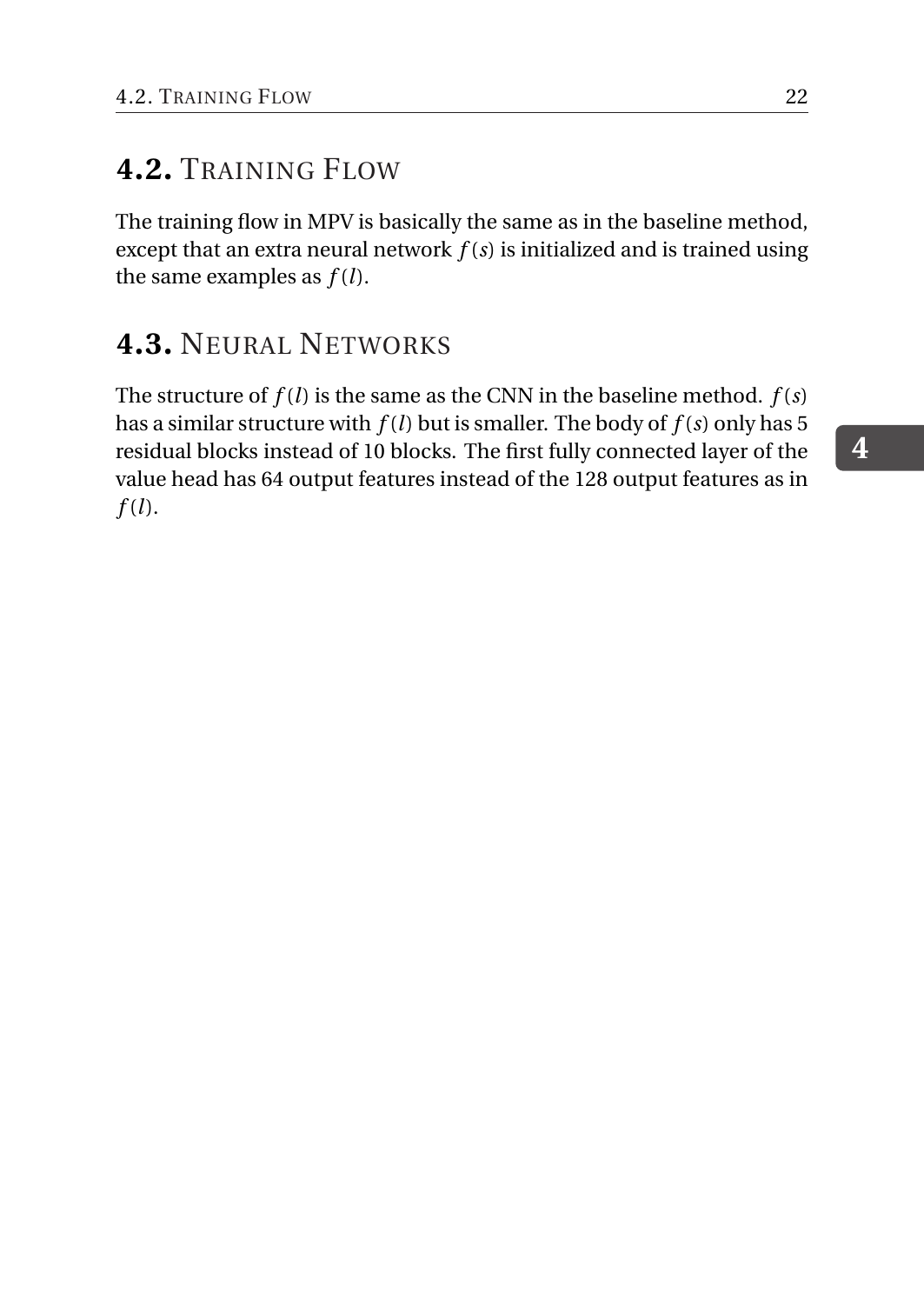# **5**

# <span id="page-29-0"></span>**HYBRID METHOD OF THREE-STAGES AND MPV**

A hybrid approach of three-stage and MPV methods is designed as an extra variation of the MCTS algorithm. Our particular interest is in whether the hybrid method gives better performance than either of the combined methods alone, namely, whether the hybrid method can outperform the three-stage method and whether the hybrid method can outperform the MPV method.

#### <span id="page-29-1"></span>**5.1.** MCTS POLICY

In case of the hybrid method, a slightly different MCTS search policy is used. For the stage 1 and stage 2 of the game, we use a smaller network to predict the prior probability distributions  $\overrightarrow{p_{\theta}}(s)$  and the result value  $V(s)$  as in the three-stage method. The predictions are directly assigned to both trees  $T_s$  and  $T_l$ . In the stage 3 of the game, however,  $\overrightarrow{p_{\theta}}(s)$  and  $V(s)$ are predicted separately for each of the trees. Those predictions in stage 3 are shared using Equation **[4.1](#page-26-0)** and Equation **[4.2](#page-26-1)**, as in the MPV algorithm.

The rational behind this implementation is that the smaller neural network used for the stage 1 and stage 2 in the three-stage method is already significantly small for both  $T_s$  and  $T_l$ , and thus there is no need to add an extra smaller network for the small tree. On the other hand, it is necessary, in stage 3, to create a different CNN so that the smaller CNN is used to predict on *T<sup>s</sup>* and the larger CNN is used to predict on *T<sup>l</sup>* .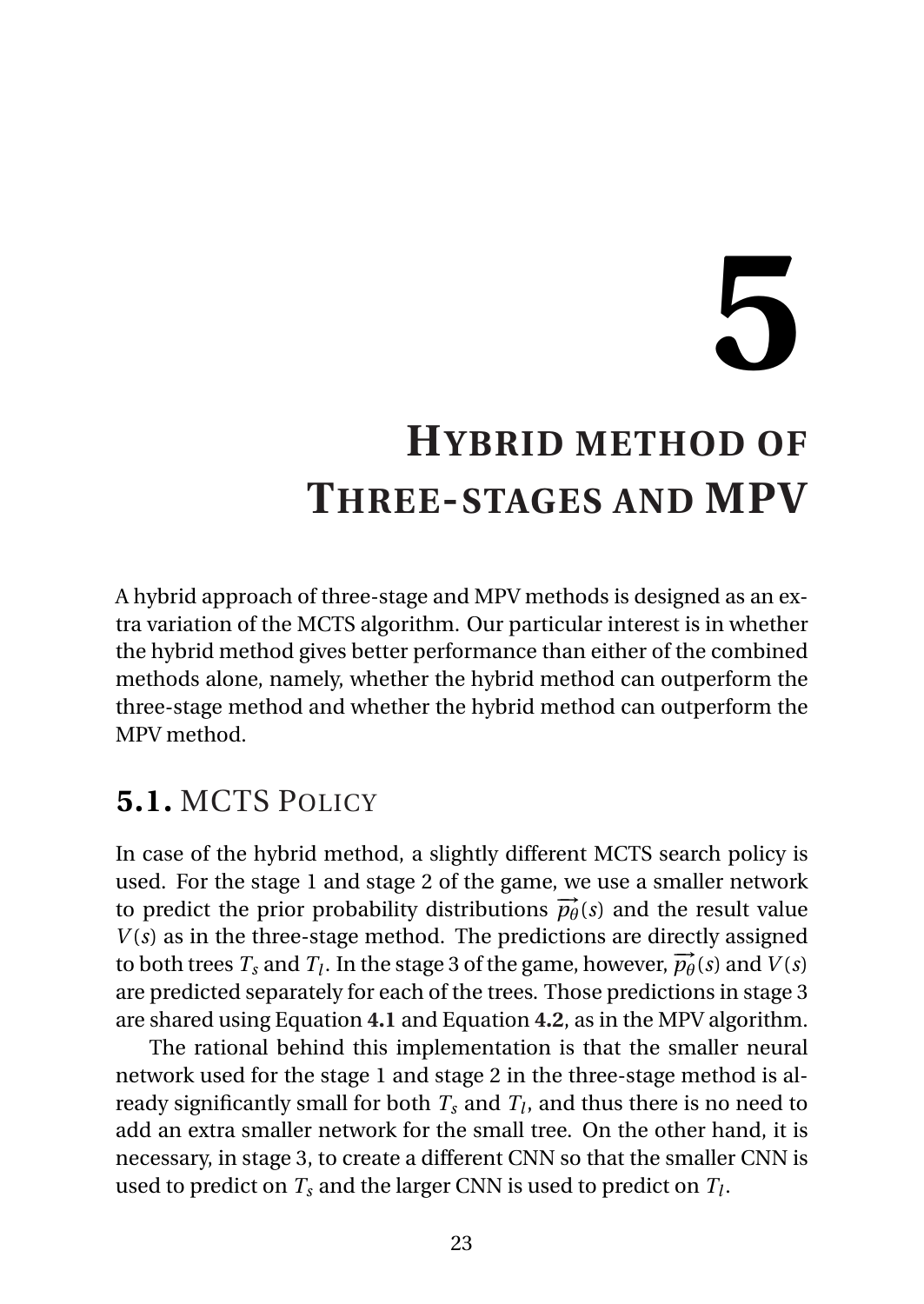The highlights of the hybrid method are shown in Algorithm **[6](#page-30-2)**.

<span id="page-30-2"></span>**Algorithm 6:** Hybrid MCTS



#### <span id="page-30-0"></span>**5.2.** TRAINING FLOW

The training flow in the hybrid method is similar to that of the three-stage method, except for that there is an extra small CNN initialized and trained by the same examples for the large CNN.

#### <span id="page-30-1"></span>**5.3.** NEURAL NETWORKS

There are in total three neural networks used in this method. The first two are a large CNN and a small CNN with the same structures as in the threestage method. The third is a small CNN that has the same structure as the small CNN in the MPV method.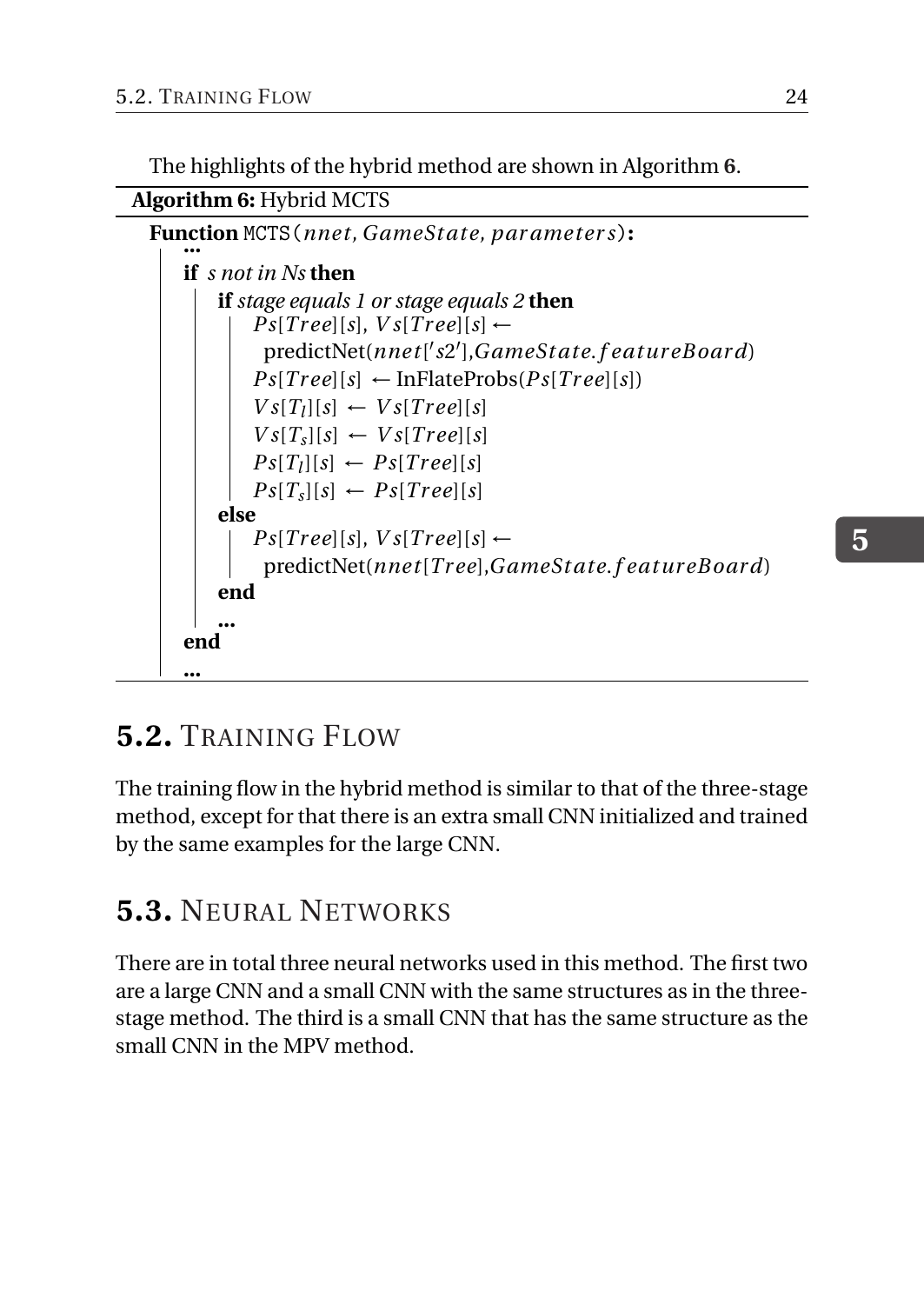# **6**

# <span id="page-31-0"></span>**GAME IMPLEMENTATION**

We implemented our game of draughts according to the draughts rules, but also made some small adjustments for the purpose of smoothed MCTS tree search.

#### <span id="page-31-1"></span>**6.1.** REGULAR PROCEDURE

Referring to Algorithm **[1](#page-15-1)** and **[2](#page-17-0)**, the *GameSt ate* is initialized by Initial-Board() at the start of each game. All the valid moves are shown to the player by a vector *GameSt ate*.*V al i dMoves*. *V al i dMoves* is given by searching all the moves that are possible for each movable piece. Whether the piece needs to make mandatory consecutive jumps or not is also to be tested. After the player chooses an action, NextBoard() returns the next *GameSt ate* and we check whether the game has reached its end using *GameSt ate*.*GameEnd*. The game continues if the *GameEnd* is not giving a value indicating the end. Otherwise, *GameEnd* gives the result value of the game and the game ends.

#### <span id="page-31-2"></span>**6.2.** MCTS SPECIFICATIONS

For the implementation of MCTS, each board is represented by the feature board *GameSt ate*.*f eatur eB oard*, which includes 8 channels of different features. During the proceedings of the game, necessary values for each state are stored in *GameSt ate*.*step s*, which includes the action *a*,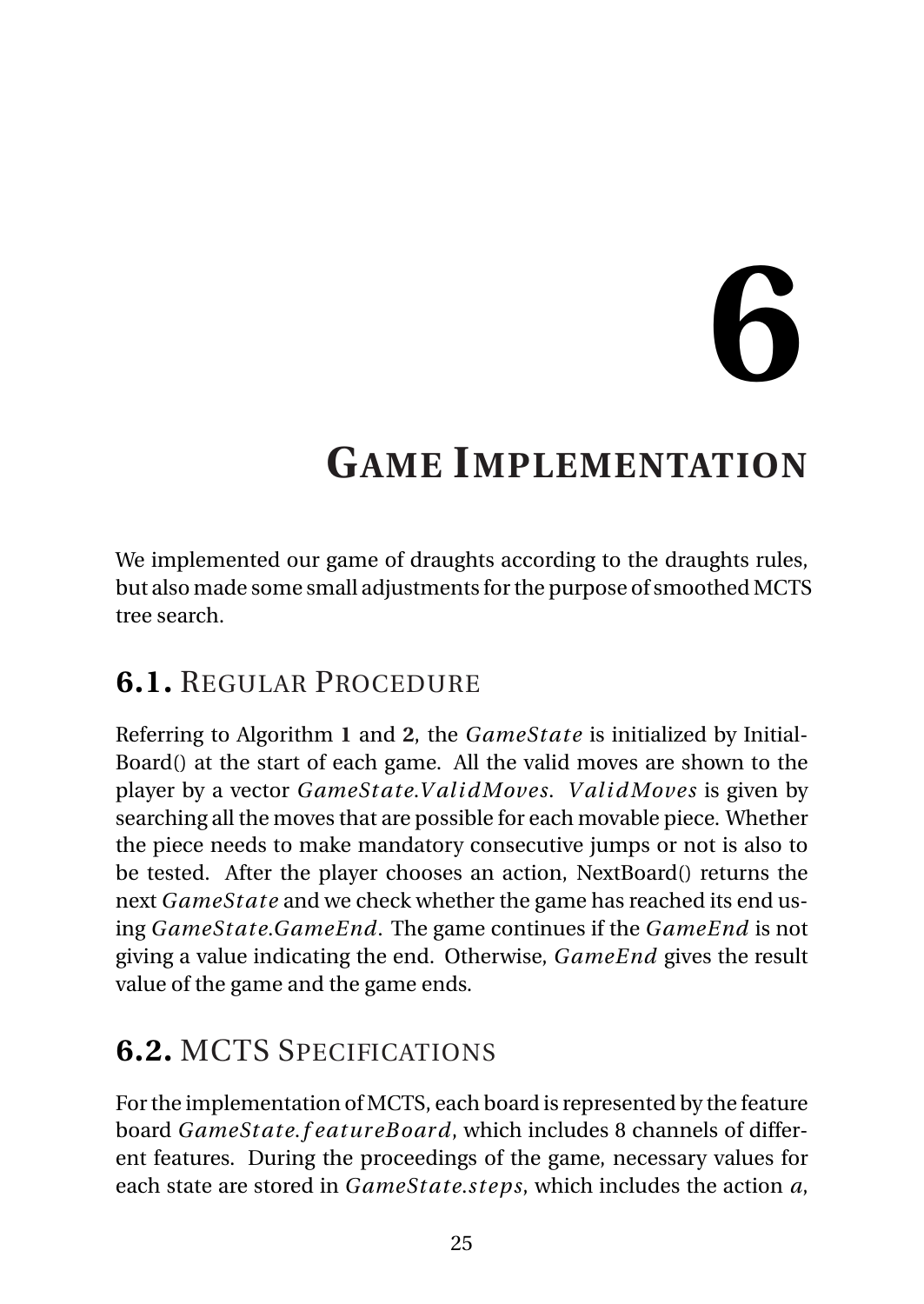the state with current player *s*, and the backpropagated result value *v* from the end of the game. Those values are used to update the Q-values after each MCTS simulation finishes. In the training flow, the policy vector  $\vec{\pi}$  is recorded instead of the action *a* and those values are used to generate example files for training.

During the game steps and especially those steps with consecutive jumps, it happens that there is only one valid move possible in the vector *GameState.ValidMoves* for the player to take at that state. There is no reason to search those states and to use the CNN to predict a prior probability distribution. Thus, those states are directly omitted in the MCTS search and the player will automatically take the only possible move. The training files also do not include the examples from those states. This speeds up both the training and the tree search. However, this implementation also introduces a problem that the CNN will not be able to return a result value prediction  $\nu$  at those states when the new leaf expands. To prevent the case that the update of Q-values has no game result, the *GameEnd* value is used as a heuristic for the game result.

We have set the maximal game steps to 150, as a typical draughts game would not exceed this number. A search depth limitation of MCTS is set to 50, as such deep search trees given our small number of *numMCT Ssims* indicate repetitions of game states. The number of steps where there is no progress for both players is also used to set a limitation. The game ends if this number is larger than 20. Those specifications adapt slightly different draw conditions compared with the draughts rules. The values of those game endings indicate draws for game plays in the arena, but not for games in MCTS simulations and training episodes. Those values are used for the tree search and to generate example files in order to search and train faster.

The values of *GameEnd* are in the range of [-1, 1], -1 indicates the winning of player -1 and 1 indicating the winning of player 1. Any value other than -1 and 1 indicates a draw. For all the situations that the game does not play to its end but was discontinued, a heuristic value is assigned to *GameEnd* according to Equation **[6.1](#page-32-0)**.

<span id="page-32-0"></span>
$$
v = \frac{\sum men * player + \sum kings * player + \sum captured}{numPieces}
$$
(6.1)

Here, *pl ayer* is a value of either 1 for the current player or -1 for the opponent player, *men* is the value of men pieces, which is 1, *king* is the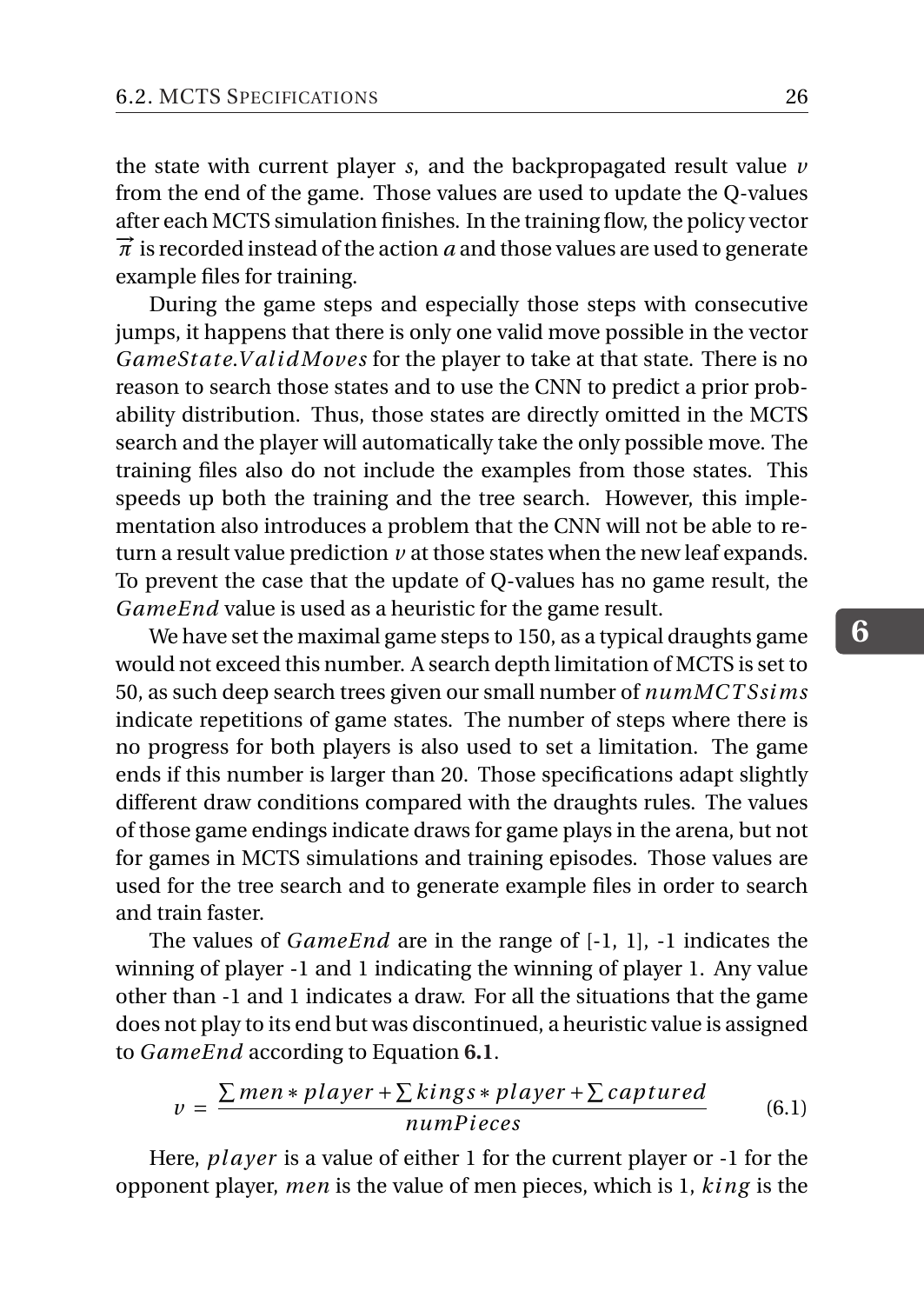value of king pieces, which is 2, and *captured* is the value representing the captured pieces yet not removed from the board, which is 1. The value of king pieces is also possible to set to 3 in some other practices. *cap tur ed* indicates that the current player is on a consecutive jump, which will certainly have advantages at the current state. *numP i eces* is the total number of pieces, which is 40 for  $10 \times 10$  draughts.

#### <span id="page-33-0"></span>**6.3.** ALPHA-BETA PLAYER

A random player and an Alpha-Beta player have been built to play against the models [\[6\]](#page-50-5). The Alpha-Beta algorithm is shown in Algorithm **[7](#page-33-1)**.

```
Algorithm 7: Alpha-Beta Algorithm
 Function Alpha-Beta(GameSt ate, dep th, α, β, pl ayer ):
     if GameState.GameEnd not 0 or depth equals 0 then
      return GameState.GameEnd, -1
     end
     for move in GameState.ValidMoves do
         GameSt ate ← NextBoard(move)
         if GameState.Player not equals player then
          newDep th ← dep th −1
         end
         temp ← Alpha-Beta(GameSt ate, newDep th, α, β
          GameSt ate.P l ayer )[0]
         if <i>layer equals 1 and temp > \alpha then
          \vert best Act \leftarrow move, \alpha \leftarrow tempend
         if player equals -1 and temp < \beta then
          \vert best Act \leftarrow move, \beta \leftarrow temp
         end
     end
     if player equals 1 then
      return α, bestAct
     end
     if player equals -1 then
      return β, bestAct
     end
```
The basic idea of the Alpha-Beta algorithm is to trim the branches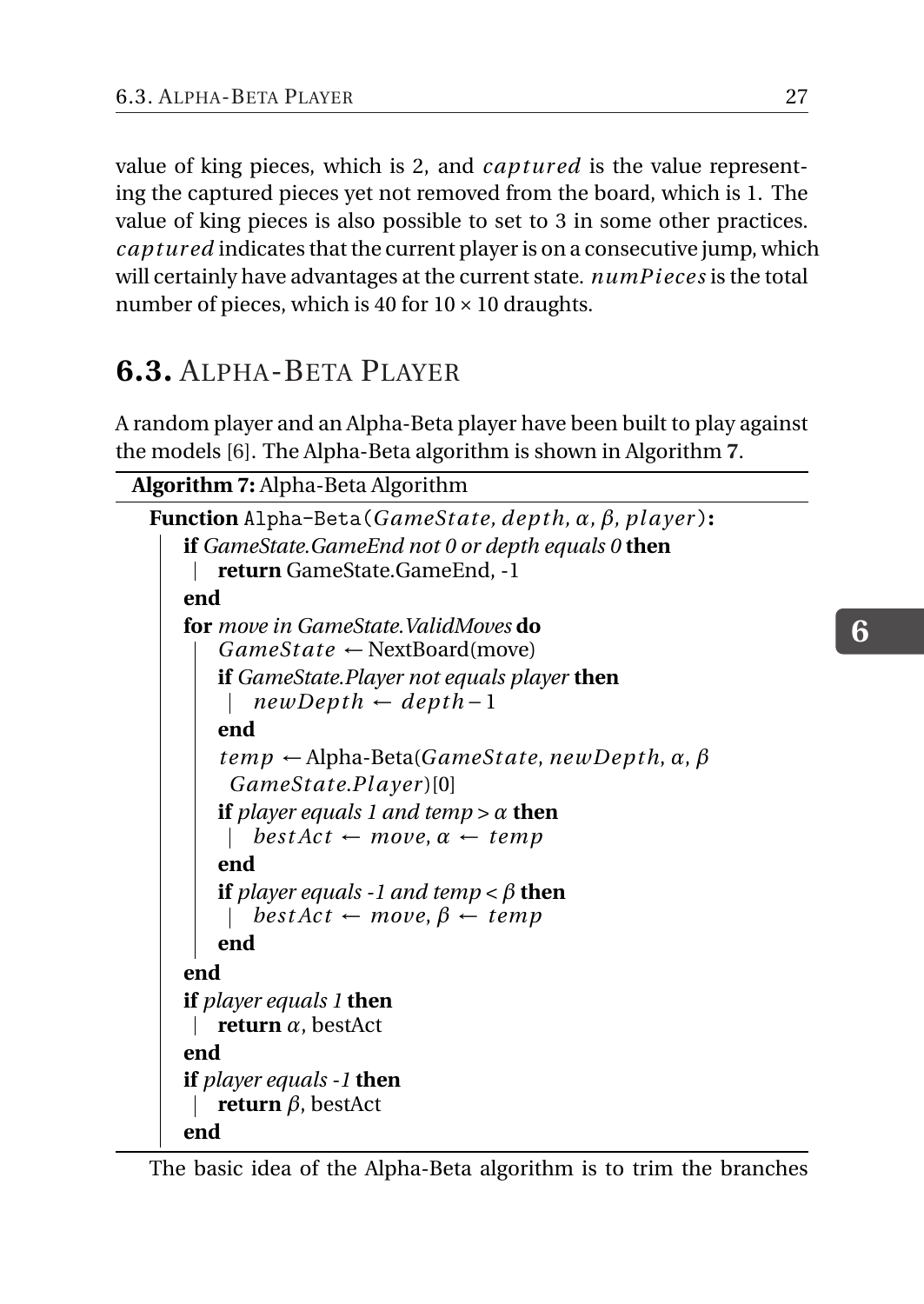which are not searched but it is known that there are no optimal values in those branches according to the limit constraints of value *α* and *β*.

Due to the special rules of draughts, the definition of depth 1 here is not per move, but a combination of moves. The number of depth changes only if the *pl ayer* switches. The depth will not change if the player is performing consecutive jumps.

The evaluation function of the Alpha-Beta algorithm also uses the heuristics from Equation **[6.1](#page-32-0)** because those heuristics are based on the current situation of the pieces and give a good approximation of the evaluation.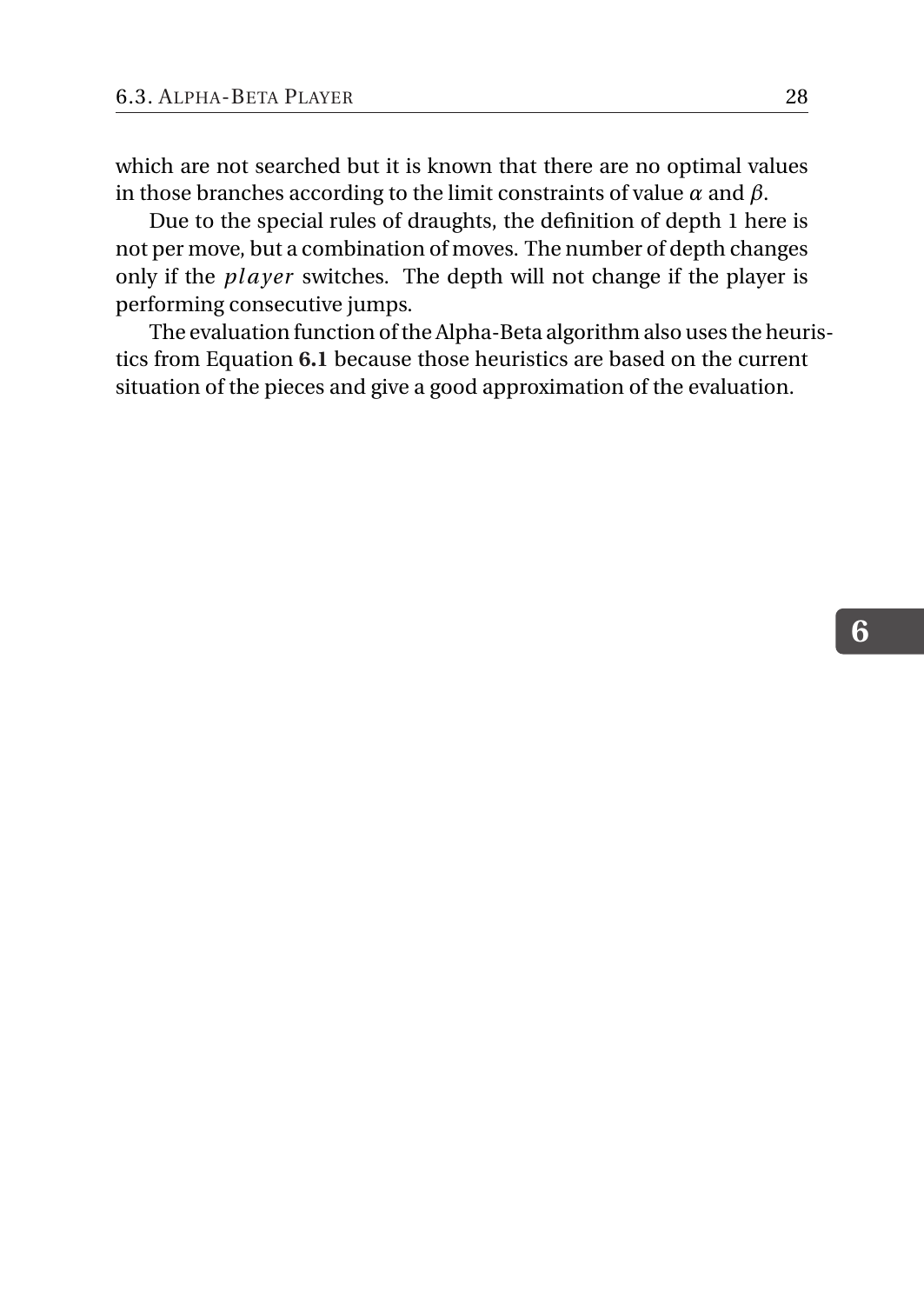**7**

## **EXPERIMENT SETUPS**

<span id="page-35-0"></span>As the training of MCTS with deep neural networks is time-consuming, a balance must be made between the performance of the model and the time cost of training. The authors of [\[32\]](#page-52-8) have experimented on the influences of those parameters and categorized them as time-sensitive or time-friendly parameters. The performance of MCTS is related to timesensitive parameters heavily and the performance can be worse if we set time-sensitive parameters lower. On the other hand, setting time-friendly parameters lower does not significantly influence the performance of MCTS. Hence, it was best of our interests to set time-friendly parameters lower when we tried to determine the hyperparameters for our models. Considerations of trade-offs between the time cost and the performance were also made when tuning hyperparameters that are time-sensitive.

#### <span id="page-35-1"></span>**7.1.** TRAINING PARAMETERS

The settings of training hyperparameters for the training process and MCTS are shown in Table **[7.1](#page-37-0)**. Those parameters are:

**tempThreshold** sets a threshold and if the game step is larger than tempThreshold, it will make *τ* zero. which in turn makes the model perform the search only on moves with the largest visiting count. We set the value of tempThreshold to 10 as it is a time-friendly parameter. However, low tempThreshold might lead to less opening patterns for the examples.

**Cpuct** controls the calculation of UCB when using Equation **[2.1](#page-14-0)** and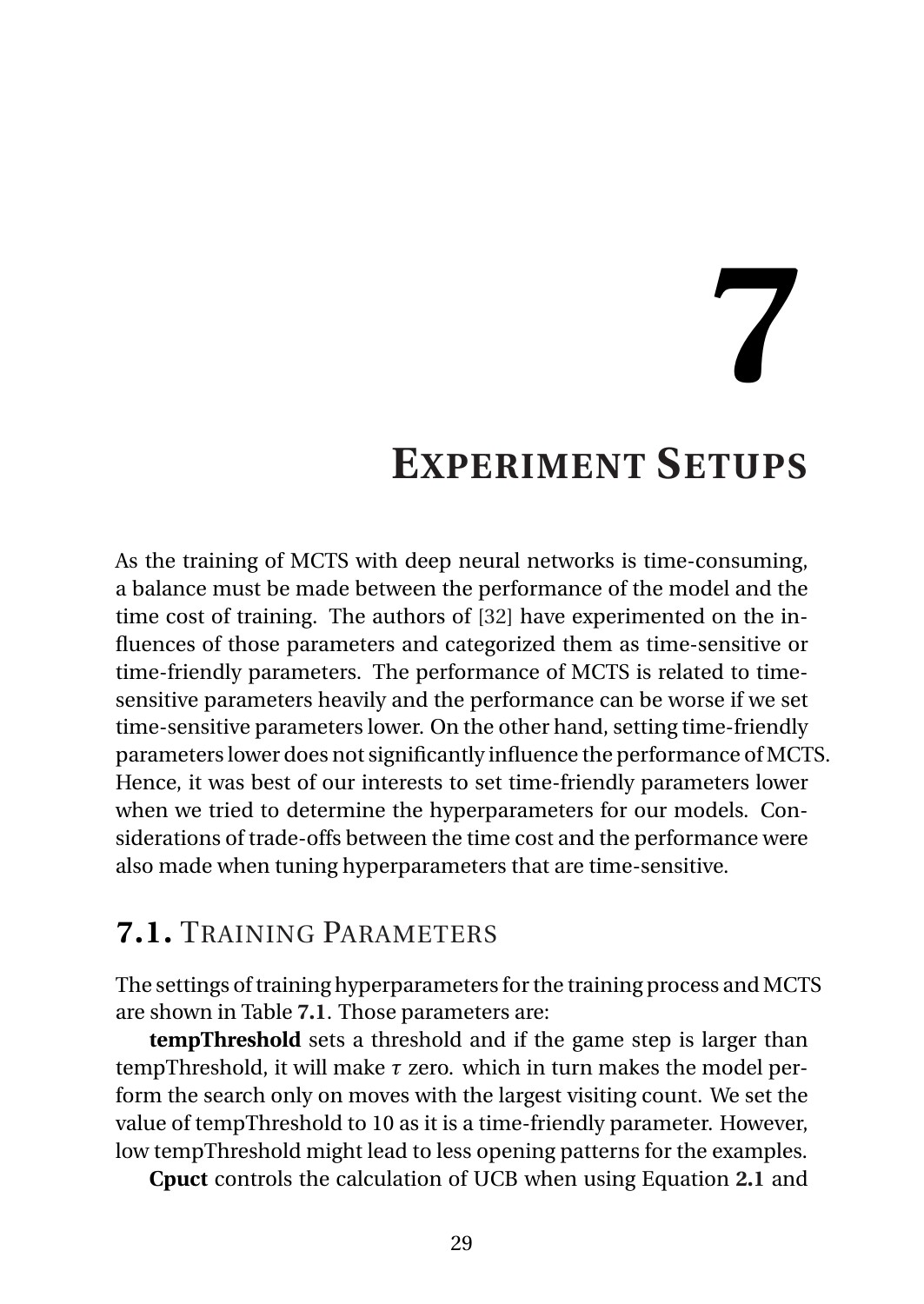Equation **[2.2](#page-14-1)**. A large value of Cpuct favors more exploration over exploitation. It is also a time-friendly parameter and we set it to 1.

**numMCTSsims** is the parameter that controls the number of tree searches and thereby affects the depth of tree searches. It is time-sensitive and is crucial to improve the policy  $\vec{\pi}$ . A large numMCTSsims is typically needed for a game with a large action space. The numMCTSsims for the baseline and MPV algorithms are set to 50, which might not be sufficient for the tree search but higher numMCTSsims makes the time cost not affordable.

**budget** is the parameter that controls the numMCTSsims of *T<sup>s</sup>* for the MPV and hybrid methods. A budget value of 8 gives the best performance according to [\[30\]](#page-52-6). In order to make the baseline and MPV algorithms have similar time cost, we set numMCTSsims of  $T_l$  to 10 and budget to 8, so it has a total of  $10+10*8$ .

**retrainLength** is the total number of history files that is kept for training. This parameter is time-sensitive and a larger retrainLength value can lead to more stabilized training with less fluctuations. However, setting retrainLength low can accelerate learning speed. retrainLength is set to 5 for all algorithms.

**arenaCompare** is the number of times the new CNN and the previous CNN play against each other in order to determine which side is more favorable. This parameter is time-sensitive and can usually be set smaller if updateThreshold is large. arenaCompare is set to 20 for our experiment.

**updateThreshold** is the win rate threshold of updating a new CNN. This parameter is required to be larger than 0.5 so it can help avoid using a worse CNN. The parameter updateThreshold is set to 0.55 for our experiment.

**episodes** is the total number of games the rollout plays to generate training examples in each iteration. This number is time-sensitive and is set to 100 for our experiment.

<span id="page-36-0"></span>**iterations** is the total number of steps. For each step, the rollout runs *epi sodes* times and then the CNNs are trained. This number is not fixed for our experiment as we run as much as it can. Thus, the numbers of iterations might also be different for the four algorithms.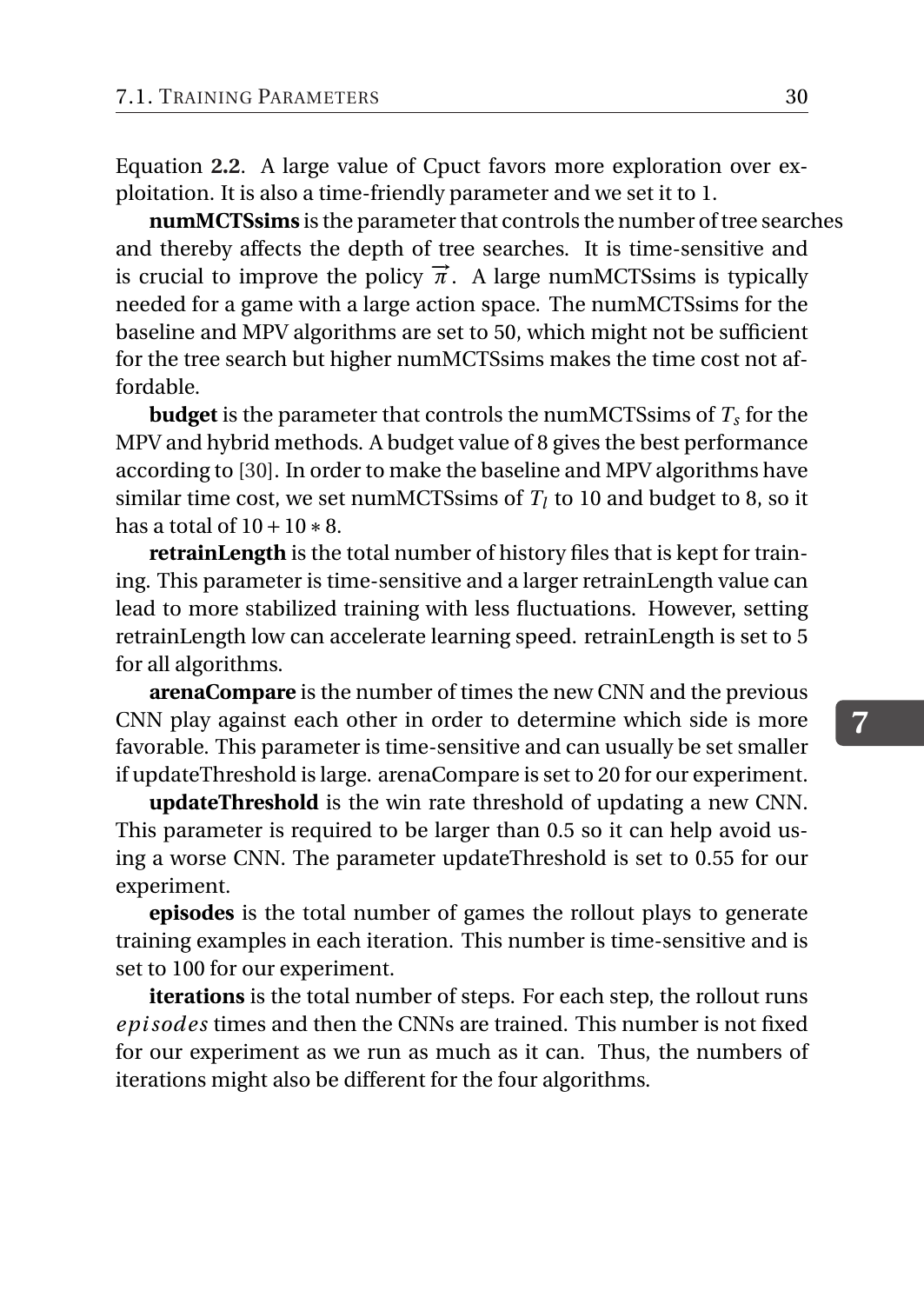<span id="page-37-0"></span>

| Parameter       | Type           | Value |
|-----------------|----------------|-------|
| tempThreshold   | time-friendly  | 10    |
| Cpuct           | time-friendly  | 1     |
| numMCTSsims     | time-sensitive | 50    |
| budget          | time-sensitive | 8     |
| retrainLength   | time-sensitive | 5     |
| arenaCompare    | time-sensitive | 20    |
| updateThreshold | time-sensitive | 0.55  |
| episodes        | time-sensitive | 100   |
| iterations      | time-sensitive |       |

Table 7.1: Training parameters of MCTS methods

#### **7.2.** CNN PARAMETERS

The settings of hyperparameters for the CNN are shown in Table **[7.2](#page-38-0)**. Those parameters are:

**learningRate**: The learning rate of the model. A smaller learning rate is typically desired to avoid falling into a local optima. Meanwhile, the number should not be too small so as to let the model learn slow. This parameter is time-friendly and we set it to 0.001.

**dropout**is a parameter that controls the percentage of randomly dropping some of the weights during the training to prevent overfitting [\[33\]](#page-52-9). This parameter is time-friendly and is set to 0.3.

**weightDecay** is a parameter together with dropout to obtain better generalization of the model [\[34\]](#page-52-10). This parameter is time-friendly and is set to 0.0001.

**epochs** is the number of training epochs of the CNN. A large number of training epochs can lead to overfitting yet a small training epochs can lead to underfitting. This parameter is time-sensitive and we set it to 10.

**batchSize** is the batch size during the training. Larger batchSize typically decreases the performance of CNN. Meanwhile, a smaller batch size increases the number of batches and hence results in slower training. batch-Size is time-sensitive and is set to 64.

**numChannels** is the number of channels outputted by each convolutional layer. This number is time-sensitive and is set to 64.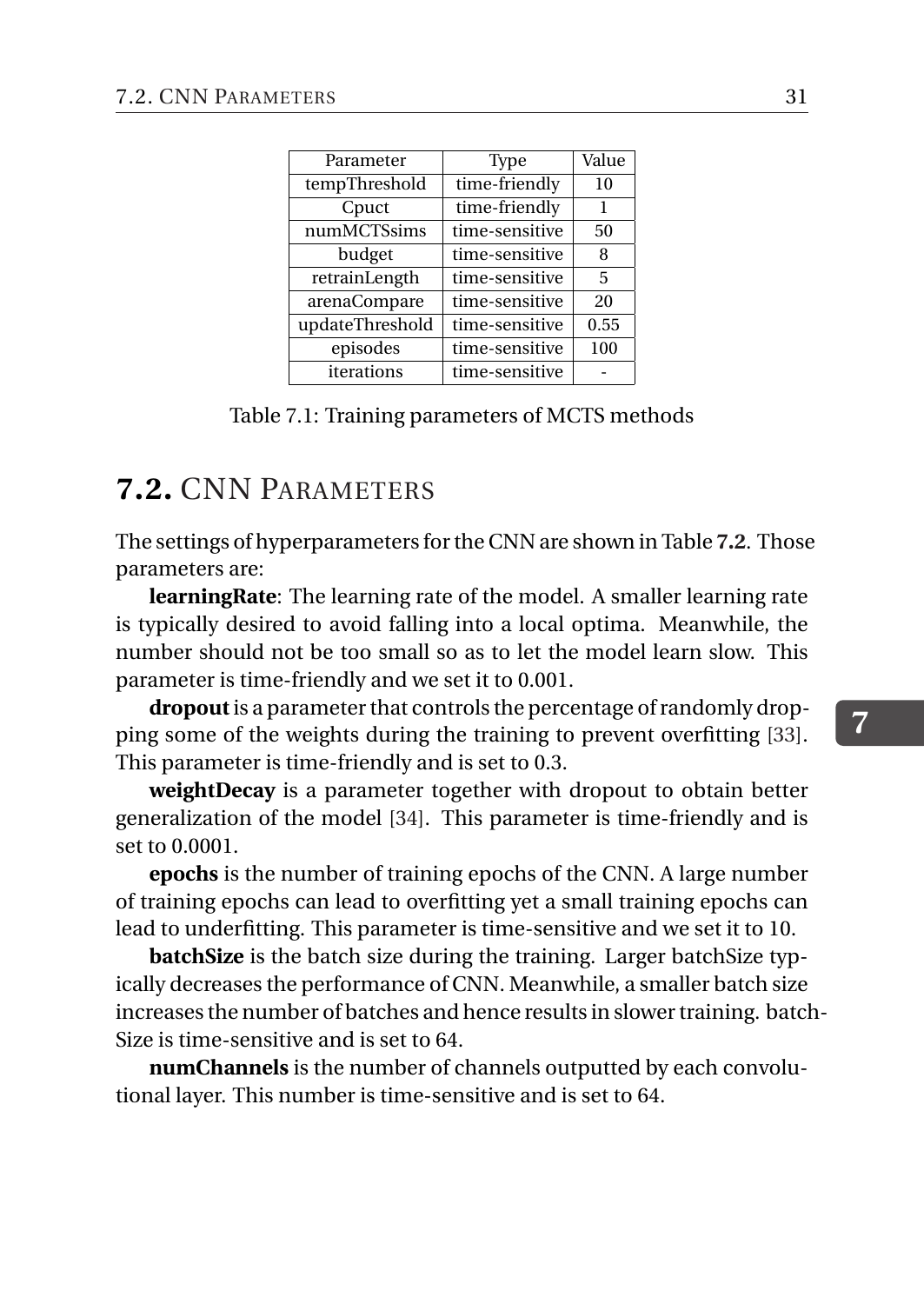<span id="page-38-0"></span>

| Parameter    | Type           | Value  |
|--------------|----------------|--------|
| learningRate | time-friendly  | 0.001  |
| dropout      | time-friendly  | 0.3    |
| weightDecay  | time-friendly  | 0.0001 |
| epochs       | time-sensitive | 10     |
| batchSize    | time-sensitive | 64     |
| numChannels  | time-sensitive | 64     |

Table 7.2: CNN parameters of MCTS methods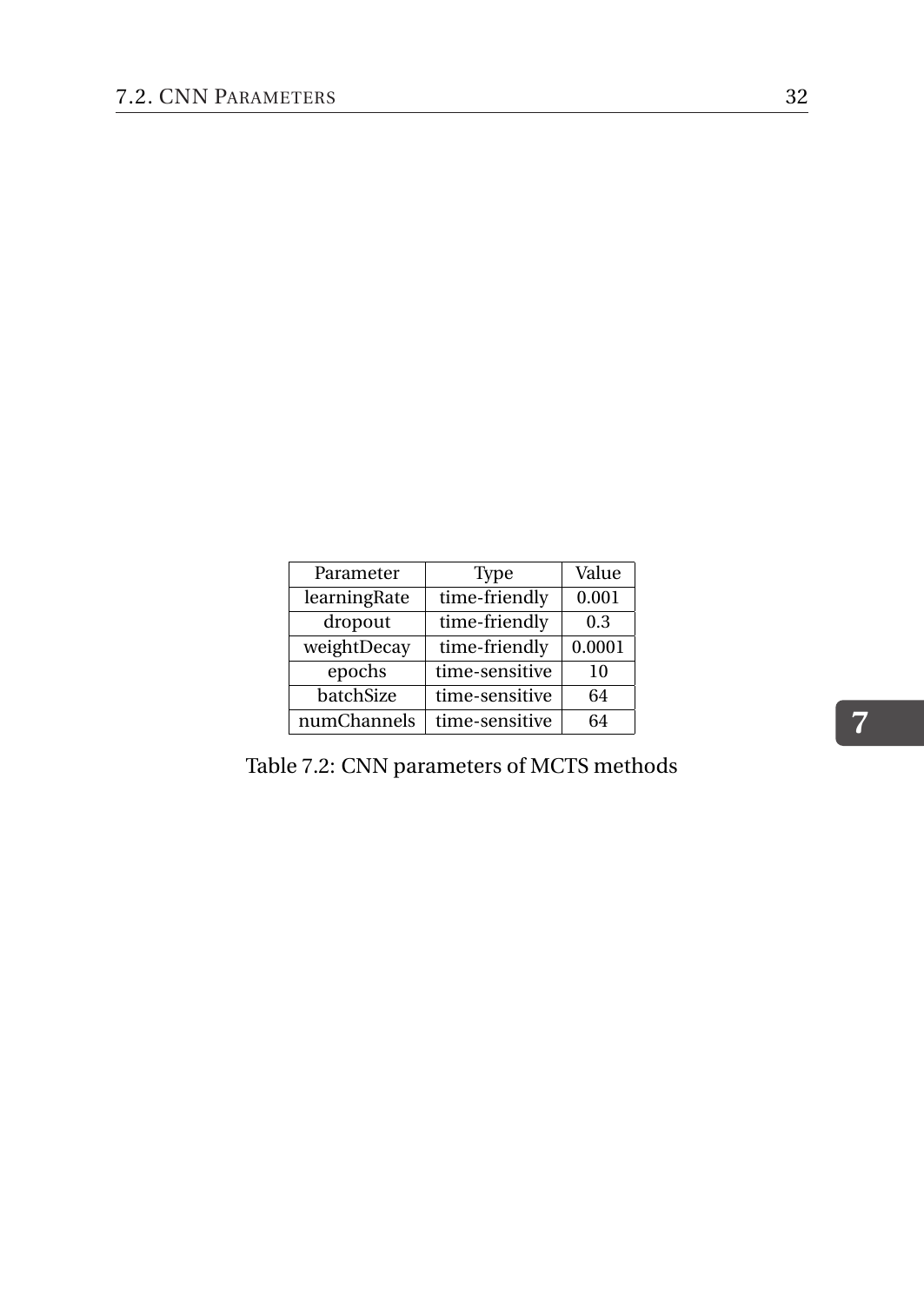# **8 RESULTS**

<span id="page-39-0"></span>To compare different algorithms in our experiments, all algorithms are tested against the random player and the Alpha-Beta player. Three-stages, MPV, and hybrid methods also need to play against the baseline algorithm separately in order to make a straightforward illustration of their strengths. During each comparison of games, two players play against each other for a total amount of 20 games and Elo scores are calculated by Equation **[2.4](#page-16-0)**, **[2.5](#page-16-1)**, and **[2.6](#page-16-2)**. All players start the comparison with the same Elo scores of 0 and the search depth of the Alpha-Beta player is set to 2. All models are trained with similar time cost for each training iteration except for the hybrid method. The hybrid method takes more time cost because it has more networks to train than either method alone. Only neural networks that are updated by exceeding *upd ateT hr eshold* are included in the arena comparisons. Notably, most results only include at most 50 iterations of training, as only the training iterations of the baseline method and the MPV method exceed this limitation and more training iterations do not provide obvious improvements to their performances.

#### <span id="page-39-1"></span>**8.1.** TRAINING LOSSES

The training losses of four methods in the initial 50 iterations are shown in Figure **[8.1](#page-40-1)**, **[8.2](#page-41-0)**, **[8.3](#page-42-0)**, and **[8.4](#page-43-0)**. Losses of all training iterations are recorded, including iterations where the new CNNs do not update by not winning more than the percentage of *upd ateT hr eshold*.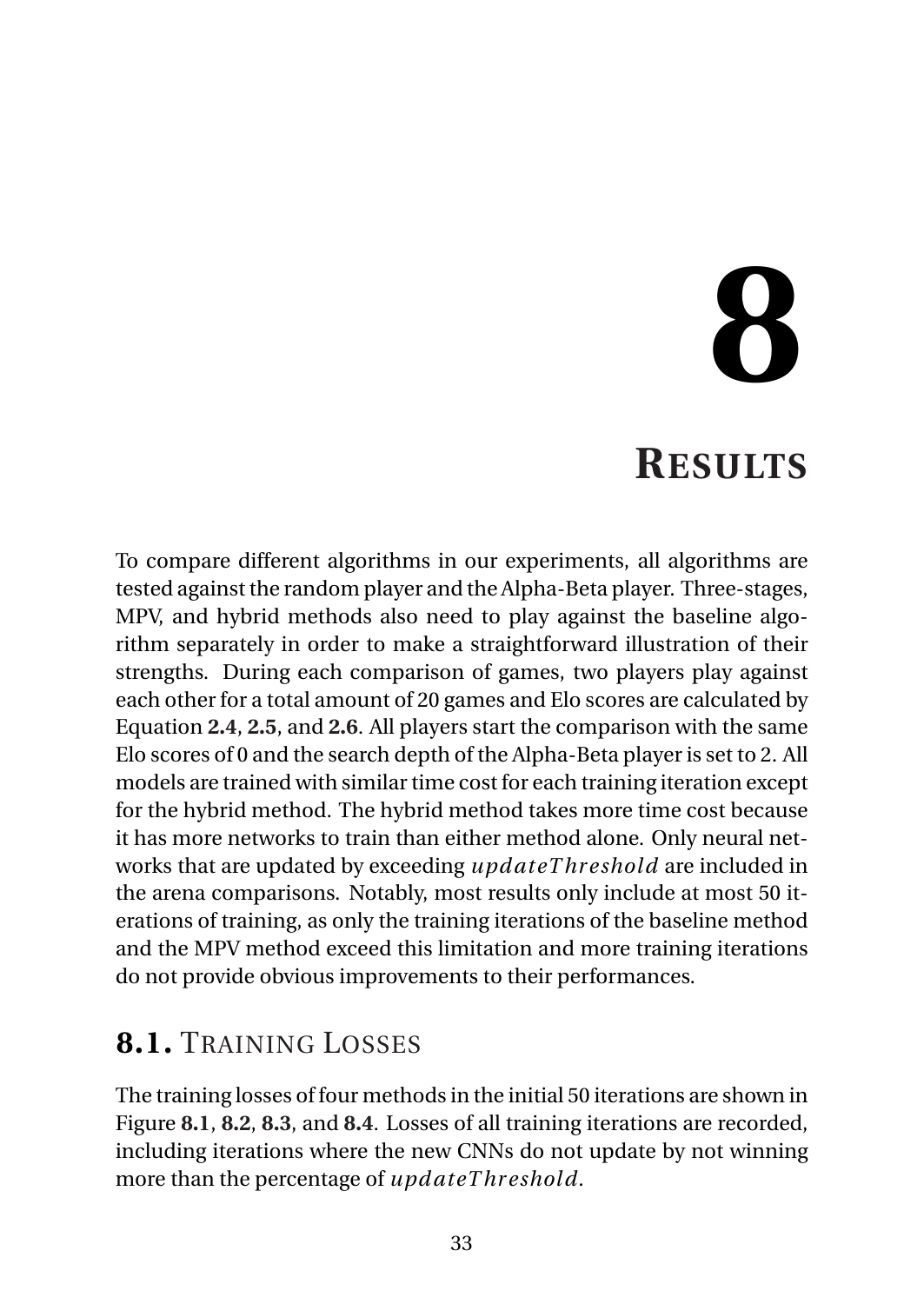It is clear that the large CNN and the small CNN with the same action size  $(10 \times 5)^2 + 1$  have similar loss curves. Meanwhile, the small CNN with the smaller action size  $10 \times 5 \times 4 + 1$  has a lower curve due to smaller losses in policy vectors, but with the same trends.

Losses from all methods decrease sharply at the beginning, and their decreasing speed decelerates over the training period. The MPV method has the slowest loss decreasing speed, which might be caused by its reliance on accurate predictions of the large CNN while the large CNN is randomly initialized at the beginning. The hybrid method has a faster loss decreasing speed than the MPV method, as the first and second stages of the hybrid method in the game do not use the coordination between two trees and hence rely less on the strength of the large CNN.

<span id="page-40-1"></span>

Figure 8.1: Training loss of the baseline method

#### <span id="page-40-0"></span>**8.2.** AGAINST RANDOM AND ALPHA-BETA PLAYERS

The results of MCTS algorithms playing against the random and Alpha-Beta players are shown in Figure **[8.5](#page-44-1)** and **[8.6](#page-45-0)**. We can see that all MCTS algorithms are capable of beating the random player at the beginning of training. Elo scores of baseline and MPV algorithms continue rising to an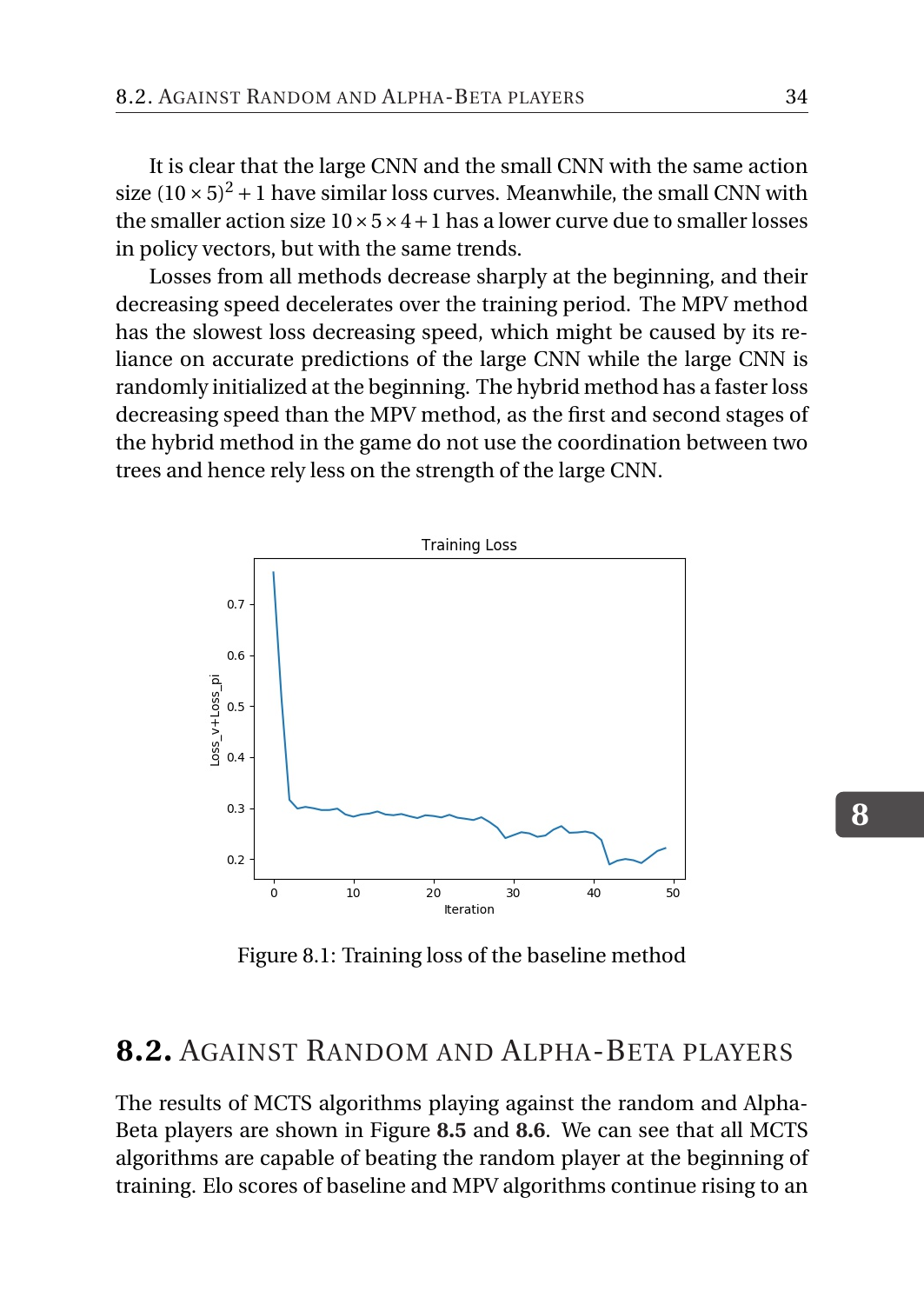<span id="page-41-0"></span>

Figure 8.2: Training loss of the MPV method

amount where winning all 20 games against the random player only gives a marginal boost on Elo scores, due to the estimation calculated by Equation **[2.4](#page-16-0)**. The hybrid algorithm, with slower training speed, gives promising prospects to perform as well as those two algorithms during the time of training. On the other hand, the three-stage algorithm alone does not keep increasing the Elo scores as fast as the other three, but maintains a relatively stable score at around 300.

While playing against the Alpha-Beta player, all MCTS algorithms start with losing to the Alpha-Beta player significantly and with Elo scores around -300. The baseline player then keeps losing to the Alpha-Beta player until it reaches the lowest Elo score around -500. Afterwards, the performance of the baseline player increases and reaches the peak around -150 at iteration 20. Meanwhile, this performance is not increasing any more with more iterations and fluctuates around -250.

The MPV method follows a similar curve shape to the baseline method, but is able to beat the Alpha-Beta player after 27 iterations, with a margin around 100. Afterwards, there is a dip in performance and the Elo scores are not able to further improve, and they finalize around -100. This result is better than the baseline since it has a higher finalized score and can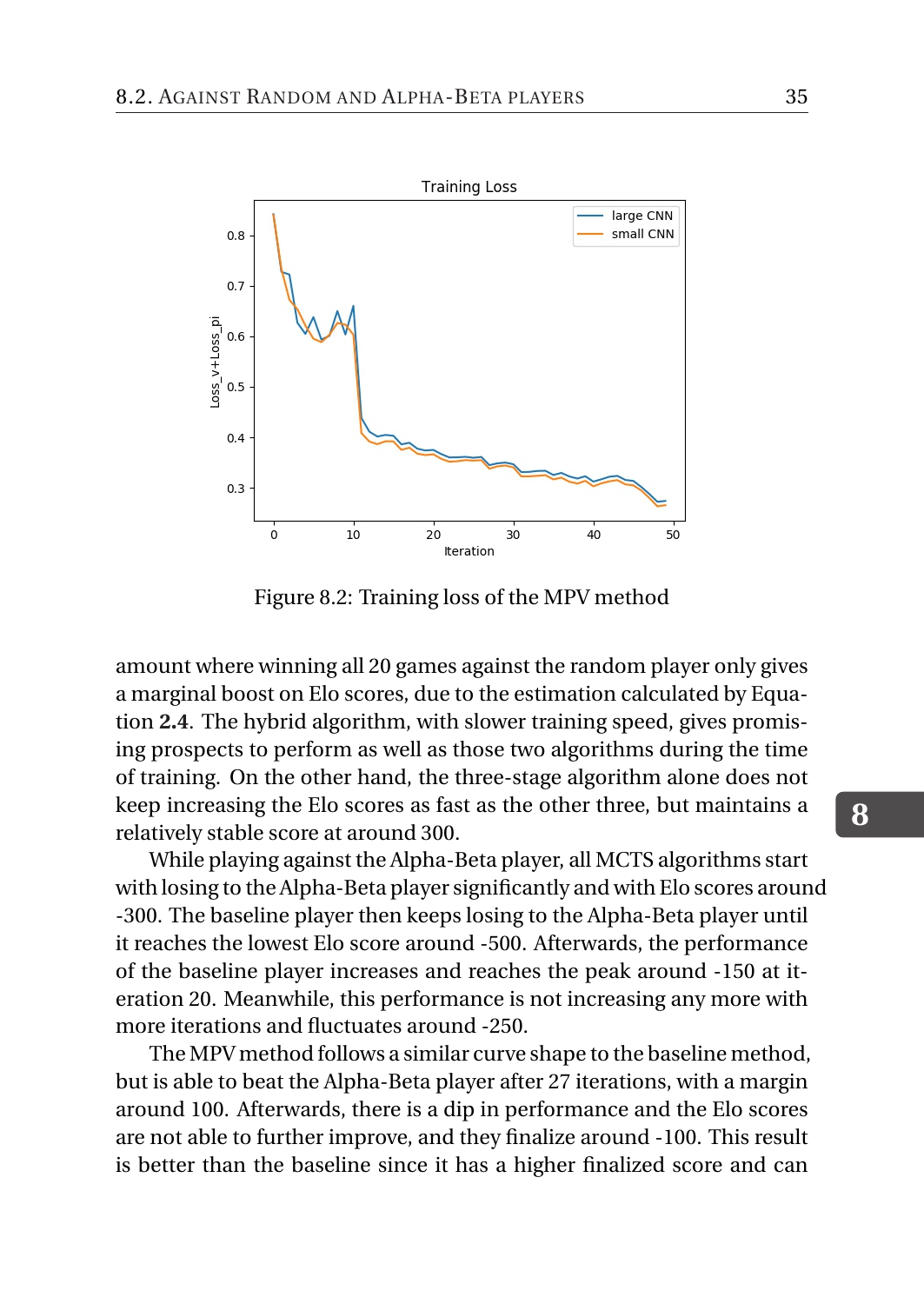<span id="page-42-0"></span>

Figure 8.3: Training loss of the three-stage method

beat the Alpha-Beta player during training.

The hybrid method shows a similar pattern to the MVP method, yet the three-stage method gives much worse performances and shows no sign of beating the Alpha-Beta player. The hybrid method and the threestage method also require a much larger number of iterations to train a new network that has the a winning rate passing *upd ateT hr eshold*, which in turn yields less iterations than the baseline and MPV methods in those plots.

The reasons that those algorithms are capable of beating the random player but not beating the Alpha-Beta player are possibly due to the insufficient amount of training, as we set some time-sensitive hyperparameters to small numbers due to the limitation of computational power. This is particularly true for the size of the neural networks and the parameter *numMCT Ssims*, which are prominent time-sensitive parameters that have influences towards the strength of MCTS algorithms.

In our algorithms, the structure of large neural networks are typically with 10 residual blocks. 10 residual blocks are considered to be sufficient for most of the games, while the usage of small CNNs with 5 residual blocks in MPV and three-stage algorithms yields quite different results.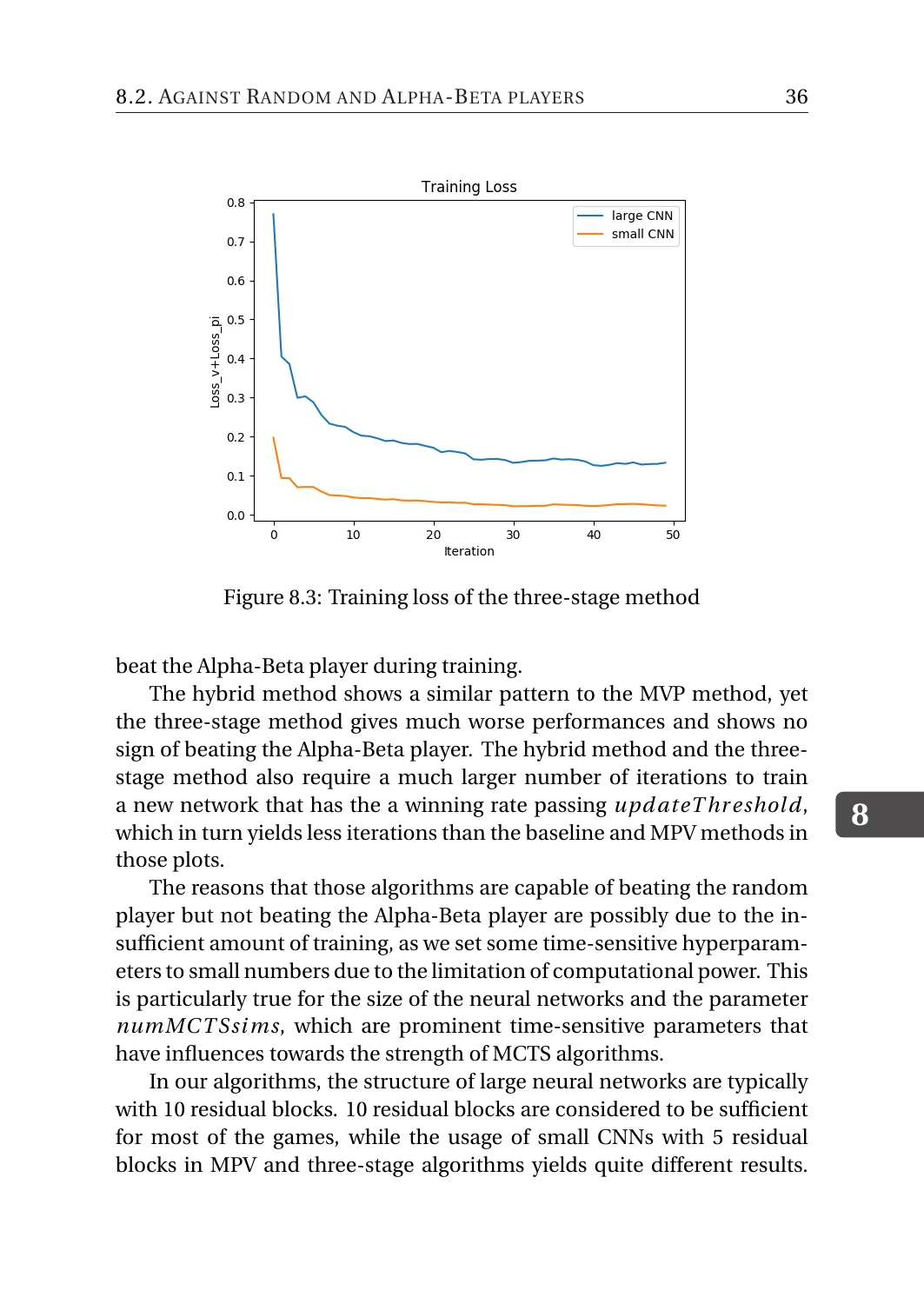<span id="page-43-0"></span>

Figure 8.4: Training loss of the hybrid method

At the same time, our baseline method has a *numMCT Ssims* of 50 and this amount is considered insufficient for most games with a large number of actions. The small *tempT hr eshold* of 10 might enlarge this disadvantage given by *numMCT Ssims*, since it will generate less opening patterns.

It is notable that the input channels of CNNs include board representations from the previous 7 time steps in [\[3\]](#page-50-2), while only one current board is fed into the CNNs in our experiment, in order to train and run CNNs faster. This might be another reason why our algorithms cannot stably beat the Alpha-Beta algorithm with depth 2.

However, it is also crucial that the performance of our Alpha-Beta algorithm in draughts with depth 2 can be much more powerful than in other games with the same depth. Two combinations of moves could easily unfold more than five jumps in draughts, whereas the search in MCTS needs to stop whenever a new leaf expands, no matter if this is during a consecutive jump or not, even if with only 1 possible current move. This gives the asymmetries between the depth in the Alpha-Beta algorithm and the *numMCT Ssims* in MCTS algorithms. In general, the real search depth of Alpha-Beta player with depth 2 can be deeper, though unstable,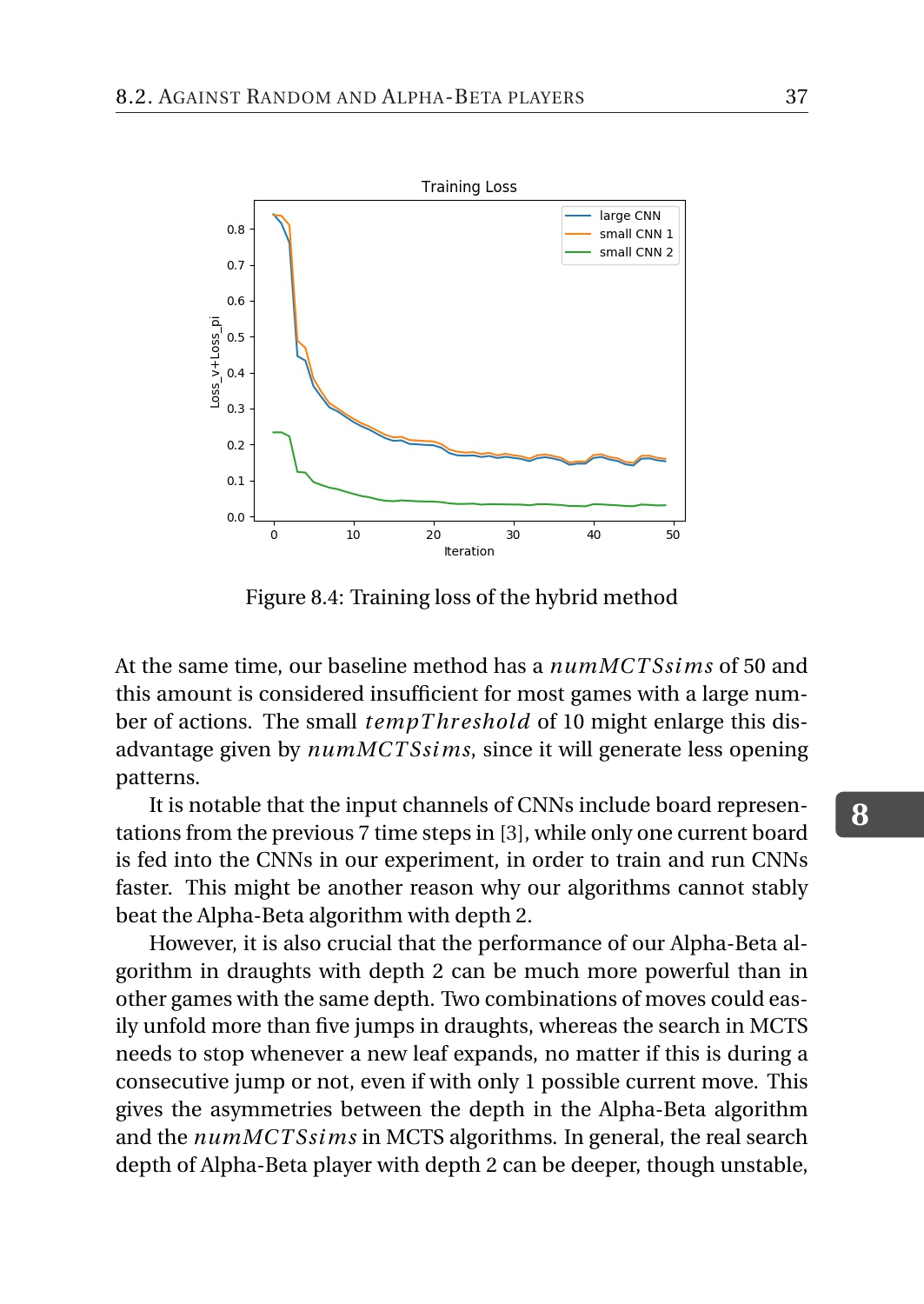<span id="page-44-1"></span>

Figure 8.5: Elo scores against the random player

<span id="page-44-0"></span>than the deepest expanded leaves of MCTS algorithms with *numMCT Ssims* 50.

#### **8.3.** COMPARISONS BETWEEN MCTS MODELS

In order to make straightforward comparisons between four MCTS models, the baseline model is made to play against the other three models separately. The results are shown in Figure **[8.7](#page-46-0)**. We can see that the MPV method starts the comparison with the highest initial score around 200 yet this margin is not increasing stably during the whole training period, and there is a trend to make this margin slightly lower. Meanwhile, the hybrid method starts with an initial score 100 and the trend of decreasing this score is more significant than that of MPV. After certain iterations, the hybrid player is not capable of winning against the baseline player anymore. On the other hand, the three-stage method loses to the baseline method since the beginning and the Elo score keeps decreasing during the period of training, which indicates a worse performance.

As a result, the MPV method gives the best performance out of all models, and the three-stage method gives the worst performance. The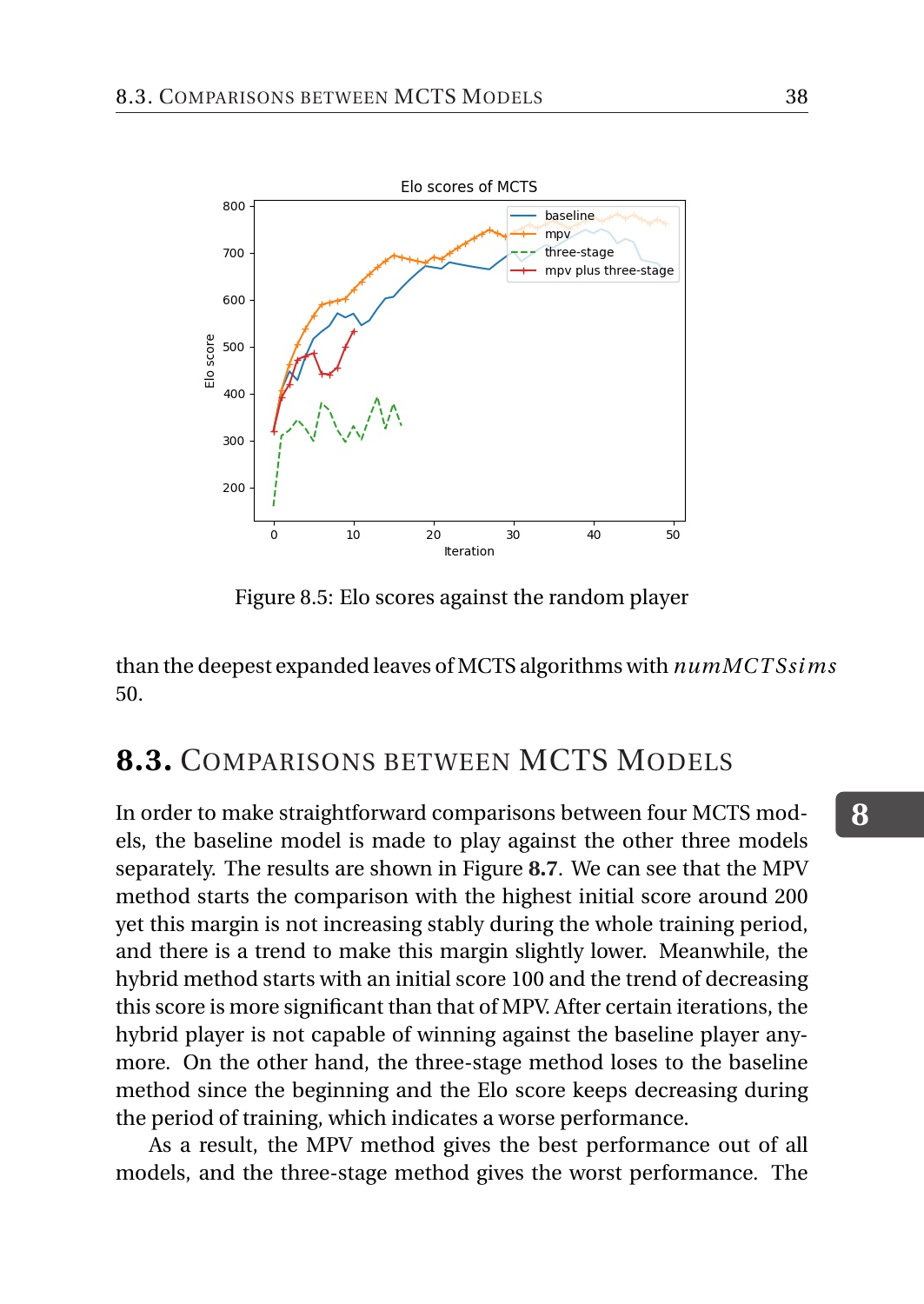<span id="page-45-0"></span>

Figure 8.6: Elo scores against the Alpha-Beta player

three-stage method and the hybrid method also take more actual iterations, although not visible from the figure, to make an update of CNNs. The hybrid method gives a better performance than the baseline method at the beginning, but soon the performance becomes worse. The reason why this happens for the hybrid method might be that it is a combination of the good performance from the MPV method and the bad performance from the three-stage method.

The MPV method utilizes a smaller CNN *f<sup>s</sup>* with 5 residual blocks to generate a tree *T<sup>s</sup>* with more *numMCT Ssims*. The *numMCT Ssims* for  $T_s$  and  $T_l$  in MPV are 80 and 10, respectively. The distinct MCTS policy not only gives it advantages during training, but also gives it higher starting Elo scores. On the other hand, the three-stage method also uses a smaller CNN  $f_s$  with 5 residual blocks, but for the training of stage 1 and stage 2, where the game has a smaller action space. The results in Figure **[8.7](#page-46-0)**, hence, entail that the larger number of *numMCT Ssims* for *T<sup>s</sup>* and the coordination between two MCTS trees could overcome the side-effects of the less prediction strength caused by smaller neural networks, whereas the usage of domain-specific heuristics in the three-stage method, unfortunately, cannot offset the effects of less prediction strength caused by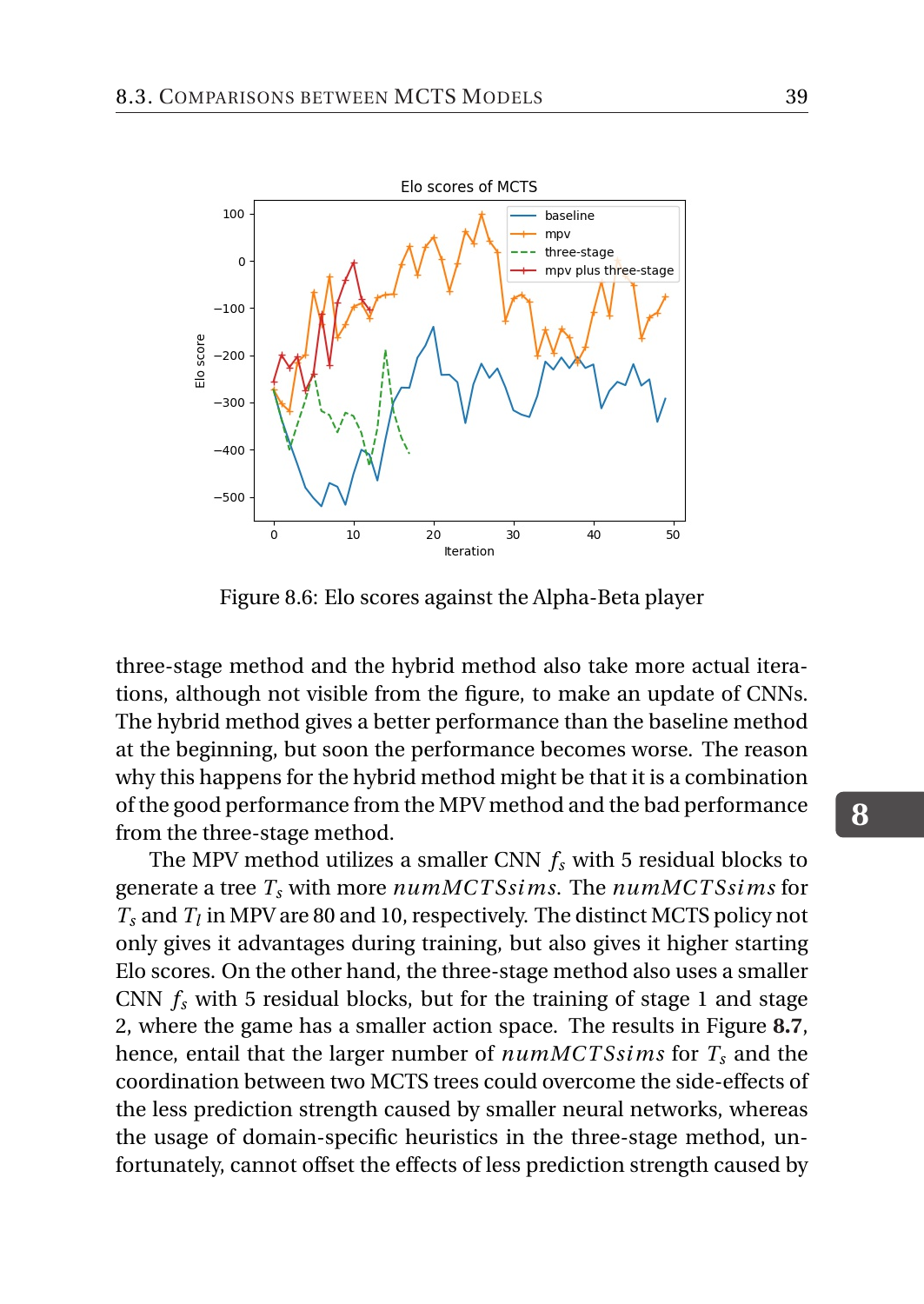<span id="page-46-0"></span>

Figure 8.7: Elo scores against the baseline player

the smaller CNN. The shortage of training examples for the small neural networks might also play a role in the less capable performance in the three-stage method.

Nonetheless, our main hypothesis is that the three-stage method should be able to reach a better performance by using a large neural network with 10 residual blocks for the stage 1 and stage 2 in the game of draughts. This should be tested in future work.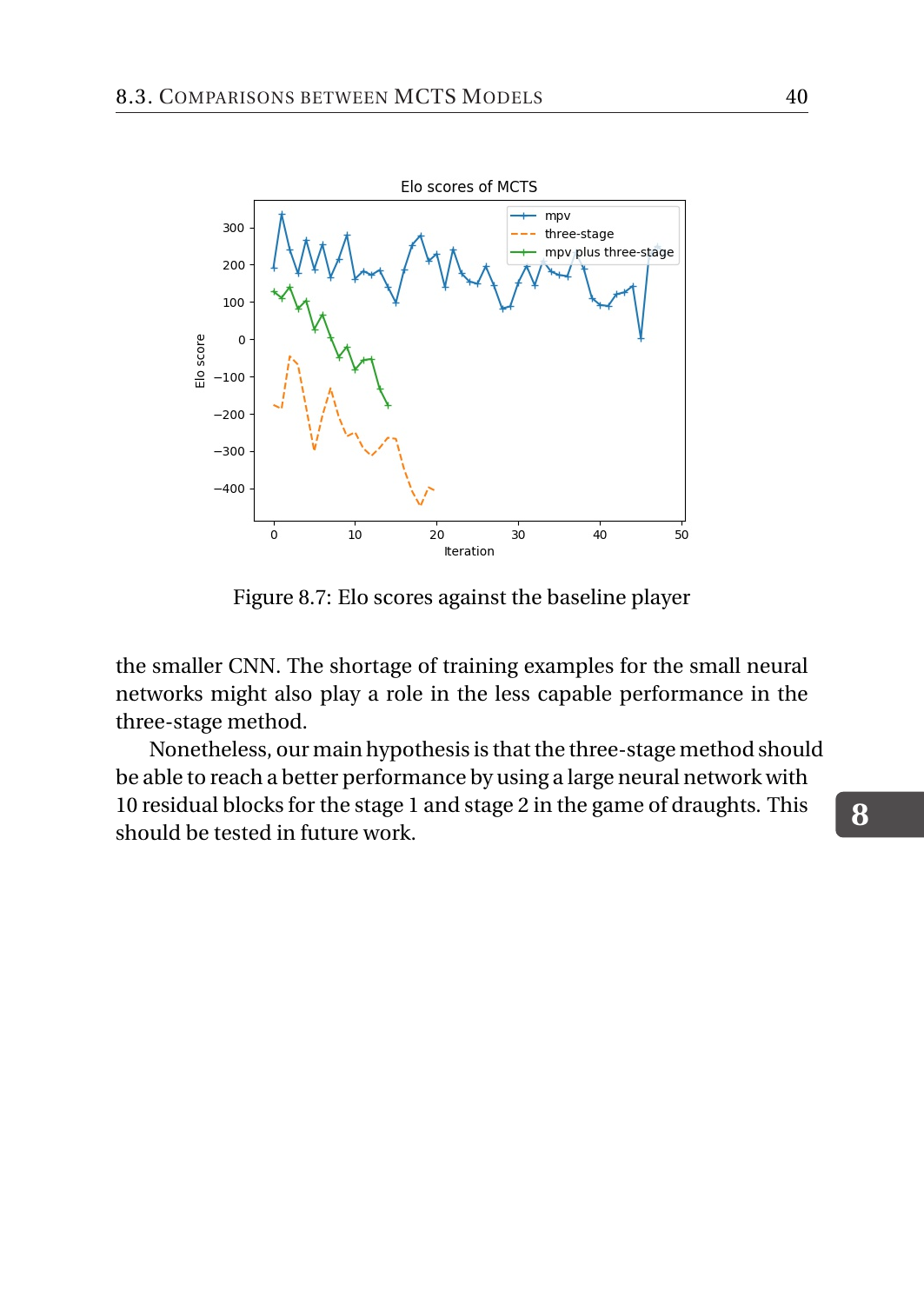# **9**

## **CONCLUSION**

#### <span id="page-47-1"></span><span id="page-47-0"></span>**9.1.** CONCLUSION

The conclusion of our experiment is that MCTS methods with CNNs can indeed perform well on the game of draughts when playing against random players after a few training iterations. Meanwhile, the MPV method that utilizes two search trees performs the best out of all tested variations of MCTS methods. MPV plays almost as well as traditional prevailing methods, such as the Alph-Beta search.

On the other hand, the three-stage method does not show improved results, possibly due to the insufficient small CNN of the stage 1 and stage 2. The hybrid method of three-stage and MPV, shows more strength than the three-stage method alone but is not significantly superior than the MPV method. The domain-specific heuristics have shown less strength against the multiple search trees coordinating their policies and values.

#### <span id="page-47-2"></span>**9.2.** DISCUSSION

There are also other possible explanations for our algorithms not stably besting the Alpha-Beta player, except for the mentioned assumptions such as *numMCT Ssims* and the size of CNNs. The authors of AlphaZero state that the training time and results can both significantly improve by exploiting symmetries of Go [\[35\]](#page-53-0). However, the positions of the board in draughts are not rotationally and reflectionally invariant, which indicates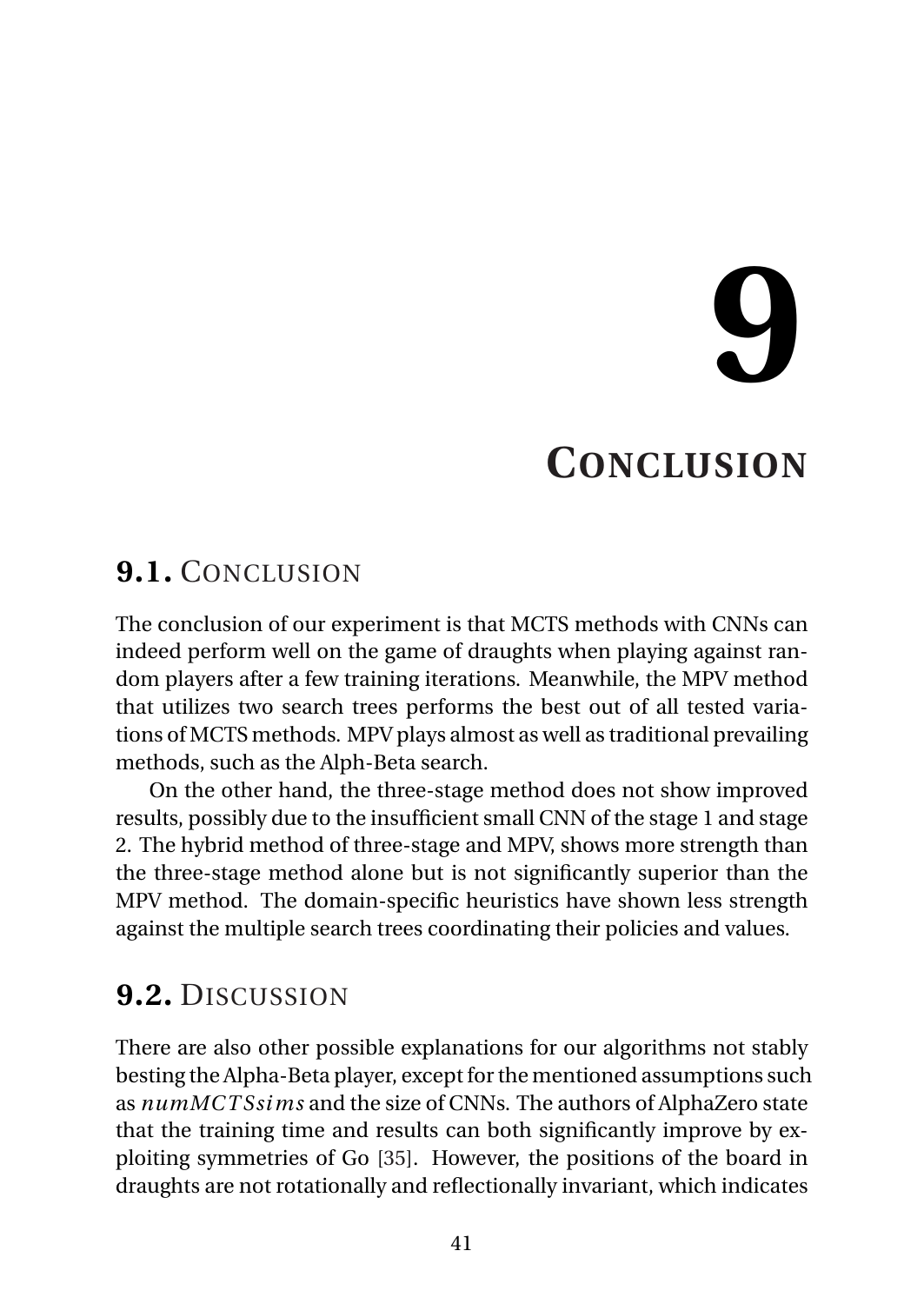that the board of draughts is asymmetrical. The only thing we can do about examples without changing results in draughts is to switch the color of players and rotate the board accordingly. The number of examples in draughts is only one eighth that of games with symmetries. Meanwhile, our hyperparameter *epi sodes* was only set to 100 due to limited computational budget, which might result in worse performance and convergence for our algorithms.

Our experiment with different variations of the Monte Carlo tree search algorithm on draughts broads the understanding towards both the field of draughts and the algorithm itself, especially in terms of the connections among multiple neural networks, search trees, and draughts heuristics. Meanwhile, it is clear that MCTS is capable of learning how to play draughts and the MPV method has significantly improved the performance of MCTS with a similar time budget. The research results have added more material to the choices among different variations of MCTS methods. The research also contributes to the generalization of MCTS and the development of RL as a whole.

#### <span id="page-48-0"></span>**9.3.** FUTURE WORK

There are criticisms about that AlphaZero cannot explain itself even though it can play those great moves in the game of Go and Shogi [\[36\]](#page-53-1). There are also questions about what humans could learn from such powerful AI and from its plays. Thus, managing to explain MCTS with CNN methods in more mathematical ways and coaching human playing those games are considered important directions in future research.

Meanwhile, current MCTS algorithms have limited generalization abilities towards common decision tasks. Those algorithms cannot handle a realistic scenario where there are a large number of decision examples but not a well-implemented simulator engine. The current methods of solving this scenario are often to use human knowledge to find Bayesian rules from empirical experience, and to build a simulator based on those extracted rules. This means that the quality of MCTS models might heavily depend on the soundness of a simulator if MCTS models are not playing a well-defined game.

CNNs have shown their strength with end-to-end learning in object detection tasks. It might also be possible to make the training of MCTS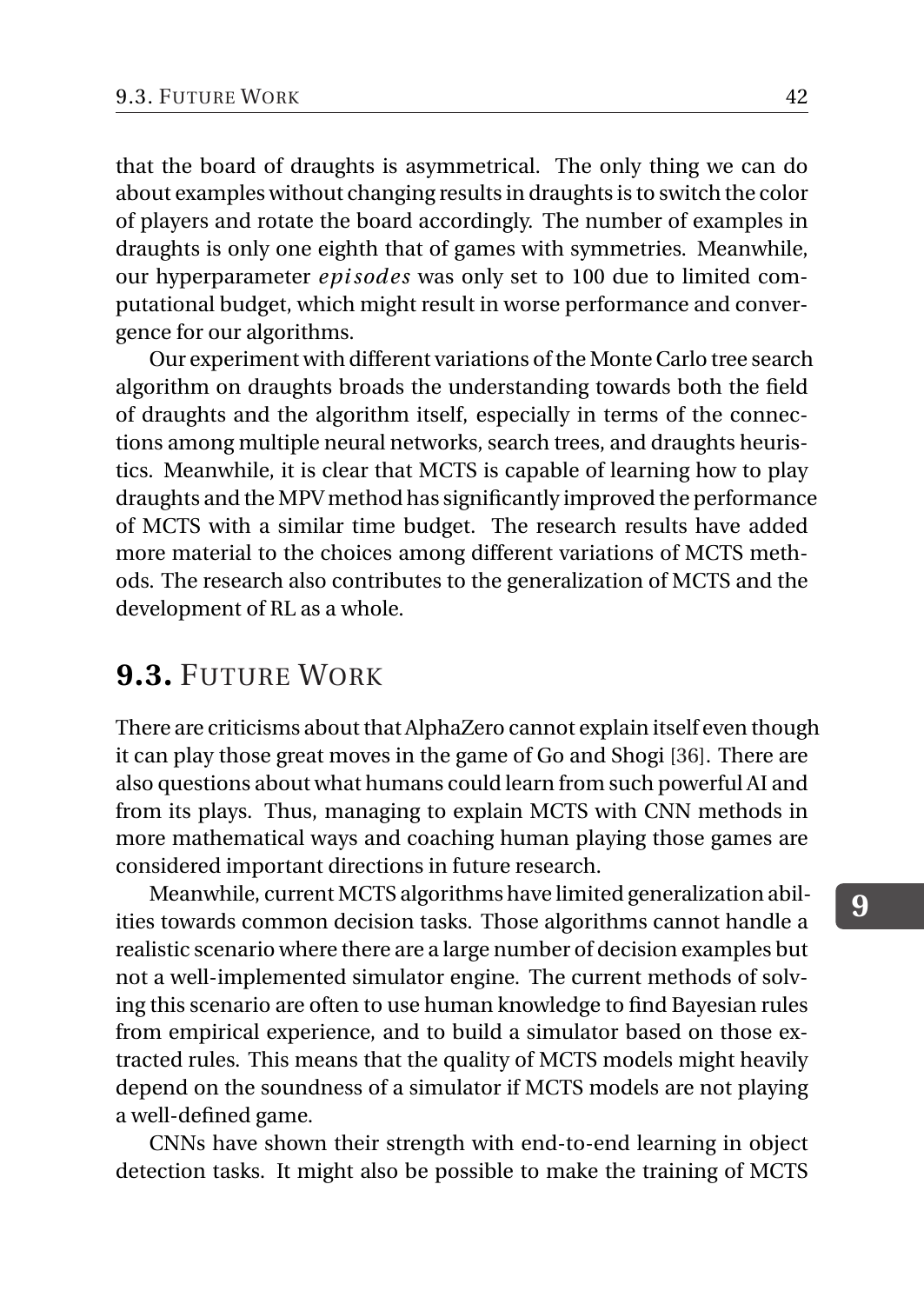an end-to-end process since there are plenty of similarities in CNNs between RL and image recognition/object detection. For example, when the Regions with CNN features method (R-CNN) was initially proposed, the Selective Search method and Support Vector Machines (SVMs) had to be used together with the CNN in order to perform an object detection task [\[37\]](#page-53-2). However, Faster R-CNN was invented soon and makes a complex objection task an end-to-end process by using the Region Proposal Network (RPN) and ROI Pooler [\[38\]](#page-53-3). This gives us inspirations to make MCTS an end-to-end process, which can be a creative future work in the field of RL.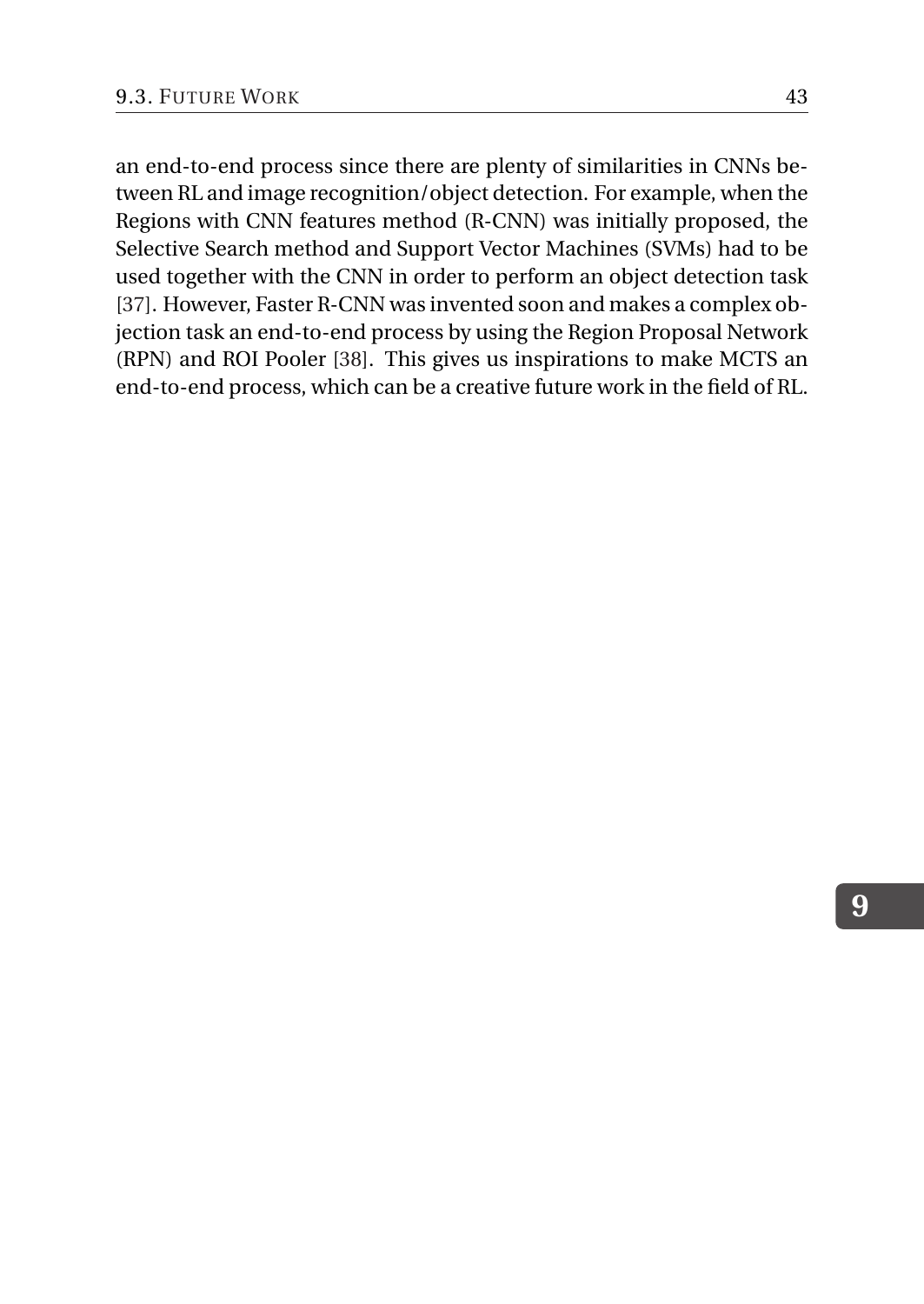#### **REFERENCES**

- <span id="page-50-0"></span>[1] S. Legg, M. Hutter, Universal intelligence: A definition of machine intelligence, Minds and machines 17 (2007) 391–444.
- <span id="page-50-1"></span>[2] T. Schaul, J. Togelius, J. Schmidhuber, Measuring intelligence through games, arXiv preprint arXiv:1109.1314 (2011).
- <span id="page-50-2"></span>[3] D. Silver, T. Hubert, J. Schrittwieser, I. Antonoglou, M. Lai, A. Guez, M. Lanctot, L. Sifre, D. Kumaran, T. Graepel, et al., A general reinforcement learning algorithm that masters chess, shogi, and go through self-play, Science 362 (2018) 1140–1144.
- <span id="page-50-3"></span>[4] lidraughts, lidraughts, <http://lidraughts.org>, 2018.
- <span id="page-50-4"></span>[5] K. Chang, Computer checkers program is invincible, The New York Times (2007).
- <span id="page-50-5"></span>[6] T. A. Marsland, Computer chess methods, Encyclopedia of Artificial Intelligence 1 (1987) 159–171.
- <span id="page-50-6"></span>[7] E. A. Heinz, Extended futility pruning, ICGA Journal 21 (1998) 75–83.
- <span id="page-50-7"></span>[8] M. Campbell, A. J. Hoane Jr, F.-h. Hsu, Deep blue, Artificial intelligence 134 (2002) 57–83.
- <span id="page-50-8"></span>[9] J.-J. van Horssen, Schwarzman vs. maximus: A man-machine match in international draughts, ICGA Journal 35 (2012) 106–119.
- <span id="page-50-9"></span>[10] V. Mnih, K. Kavukcuoglu, D. Silver, A. A. Rusu, J. Veness, M. G. Bellemare, A. Graves, M. Riedmiller, A. K. Fidjeland, G. Ostrovski, et al., Human-level control through deep reinforcement learning, Nature 518 (2015) 529.
- <span id="page-50-10"></span>[11] X. Guo, S. Singh, H. Lee, R. L. Lewis, X. Wang, Deep learning for real-time atari game play using offline monte-carlo tree search planning, in: Advances in neural information processing systems, 2014, pp. 3338–3346.
- <span id="page-50-11"></span>[12] M. A. Wiering, Self-play and using an expert to learn to play backgammon with temporal difference learning., JILSA 2 (2010) 57– 68.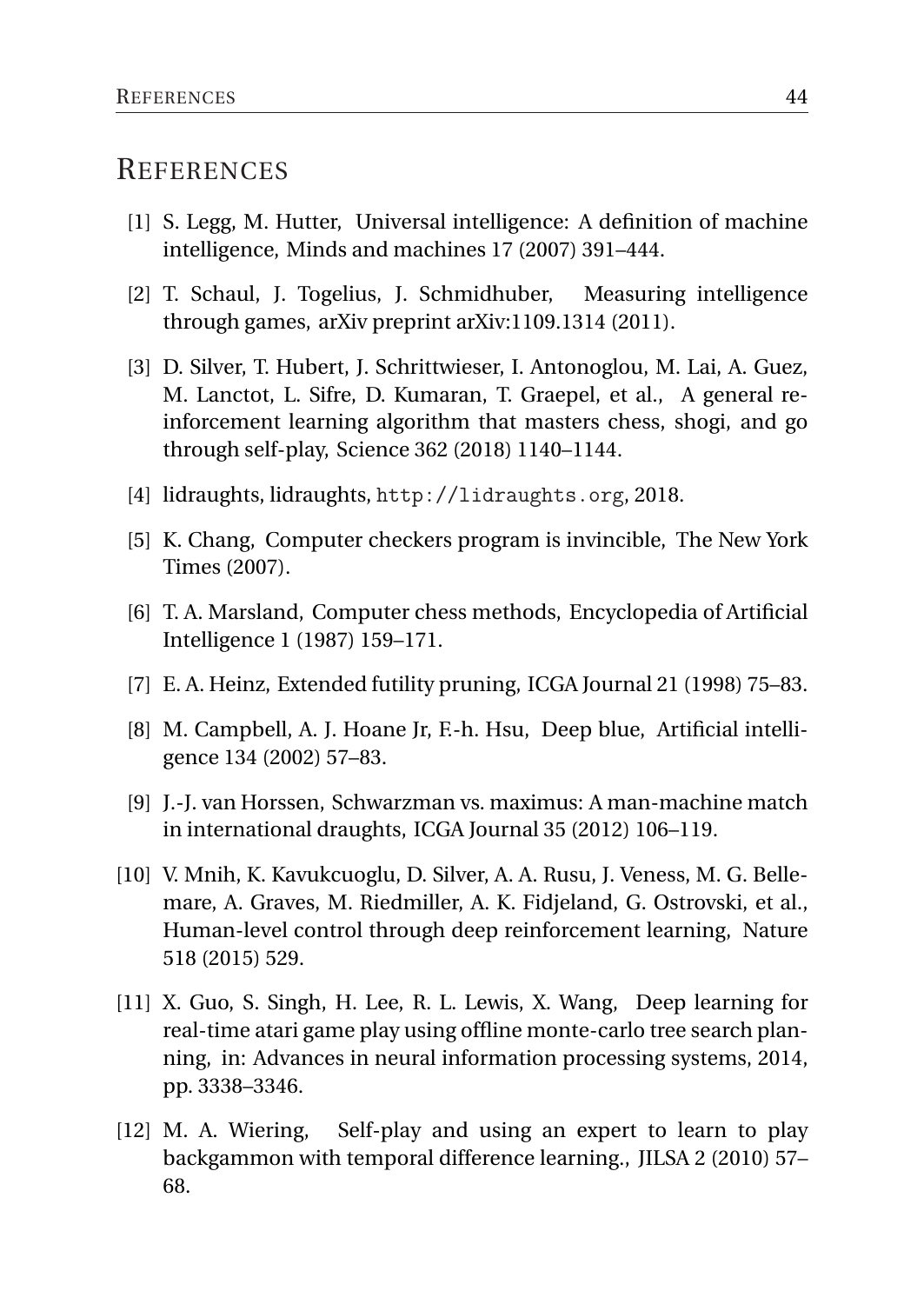- <span id="page-51-0"></span>[13] M. Van Der Ree, M. Wiering, Reinforcement learning in the game of othello: learning against a fixed opponent and learning from selfplay, in: 2013 IEEE Symposium on Adaptive Dynamic Programming And Reinforcement Learning (ADPRL), IEEE, 2013, pp. 108–115.
- <span id="page-51-1"></span>[14] P. Auer, N. Cesa-Bianchi, P. Fischer, Finite-time analysis of the multiarmed bandit problem, Machine learning 47 (2002) 235–256.
- <span id="page-51-2"></span>[15] D. A. Berry, B. Fristedt, Bandit problems: sequential allocation of experiments (monographs on statistics and applied probability), London: Chapman and Hall 5 (1985) 71–87.
- <span id="page-51-3"></span>[16] L. Kocsis, C. Szepesvári, Bandit based monte-carlo planning, in: European conference on machine learning, Springer, 2006, pp. 282– 293.
- <span id="page-51-4"></span>[17] M. Enzenberger, M. Muller, B. Arneson, R. Segal, Fuego—an opensource framework for board games and go engine based on monte carlo tree search, IEEE Transactions on Computational Intelligence and AI in Games 2 (2010) 259–270.
- <span id="page-51-5"></span>[18] C. D. Rosin, Multi-armed bandits with episode context, Annals of Mathematics and Artificial Intelligence 61 (2011) 203–230.
- <span id="page-51-6"></span>[19] R. Coulom, Computing "elo ratings" of move patterns in the game of go, Icga Journal 30 (2007) 198–208.
- <span id="page-51-7"></span>[20] K. He, X. Zhang, S. Ren, J. Sun, Identity mappings in deep residual networks, in: European conference on computer vision, Springer, 2016, pp. 630–645.
- <span id="page-51-8"></span>[21] S. Thakoor, S. Nair, M. Jhunjhunwala, Alphazero general, [http://](http://github.com/suragnair/alpha-zero-general) [github.com/suragnair/alpha-zero-general](http://github.com/suragnair/alpha-zero-general), 2017.
- <span id="page-51-9"></span>[22] S. Thakoor, S. Nair, M. Jhunjhunwala, Learning to play othello without human knowledge, 2017.
- <span id="page-51-10"></span>[23] C. B. Browne, E. Powley, D. Whitehouse, S. M. Lucas, P. I. Cowling, P. Rohlfshagen, S. Tavener, D. Perez, S. Samothrakis, S. Colton, A survey of monte carlo tree search methods, IEEE Transactions on Computational Intelligence and AI in games 4 (2012) 1–43.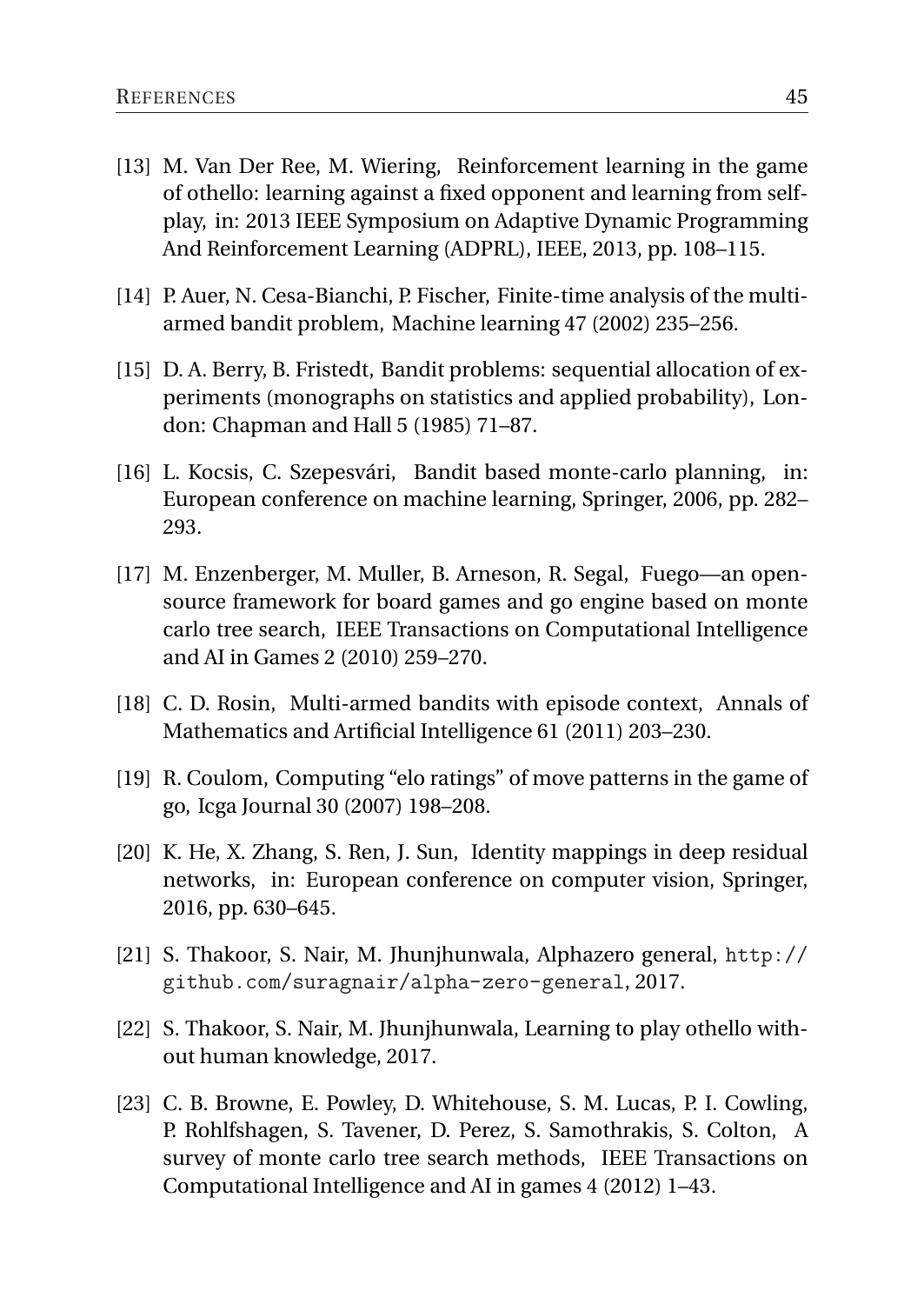- <span id="page-52-0"></span>[24] A. E. Elo, The rating of chessplayers, past and present, Arco Pub., 1978.
- <span id="page-52-1"></span>[25] Z. T. Sun Haozhe, Alphadraughts-zero, [http://github.com/](http://github.com/Tong-ZHAO/AlphaDraughts-Zero) [Tong-ZHAO/AlphaDraughts-Zero](http://github.com/Tong-ZHAO/AlphaDraughts-Zero), 2018.
- <span id="page-52-2"></span>[26] X. Glorot, A. Bordes, Y. Bengio, Deep sparse rectifier neural networks, in: Proceedings of the fourteenth international conference on artificial intelligence and statistics, 2011, pp. 315–323.
- <span id="page-52-3"></span>[27] S. Ioffe, C. Szegedy, Batch normalization: Accelerating deep network training by reducing internal covariate shift, arXiv preprint arXiv:1502.03167 (2015).
- <span id="page-52-4"></span>[28] D. P. Kingma, J. Ba, Adam: A method for stochastic optimization, arXiv preprint arXiv:1412.6980 (2014).
- <span id="page-52-5"></span>[29] J. P. Patist, M. Wiering, Learning to play draughts using temporal difference learning with neural networks and databases, in: Benelearn'04: Proceedings of the Thirteenth Belgian-Dutch Conference on Machine Learning, 2004, pp. 87–94.
- <span id="page-52-6"></span>[30] L.-C. Lan, W. Li, T.-H. Wei, I. Wu, et al., Multiple policy value monte carlo tree search, arXiv preprint arXiv:1905.13521 (2019).
- <span id="page-52-7"></span>[31] D. Silver, A. Huang, C. J. Maddison, A. Guez, L. Sifre, G. Van Den Driessche, J. Schrittwieser, I. Antonoglou, V. Panneershelvam, M. Lanctot, et al., Mastering the game of go with deep neural networks and tree search, nature 529 (2016) 484.
- <span id="page-52-8"></span>[32] H. Wang, M. Emmerich, M. Preuss, A. Plaat, Hyper-parameter sweep on alphazero general, arXiv preprint arXiv:1903.08129 (2019).
- <span id="page-52-9"></span>[33] N. Srivastava, G. Hinton, A. Krizhevsky, I. Sutskever, R. Salakhutdinov, Dropout: a simple way to prevent neural networks from overfitting, The journal of machine learning research 15 (2014) 1929–1958.
- <span id="page-52-10"></span>[34] A. Krogh, J. A. Hertz, A simple weight decay can improve generalization, in: Advances in neural information processing systems, 1992, pp. 950–957.